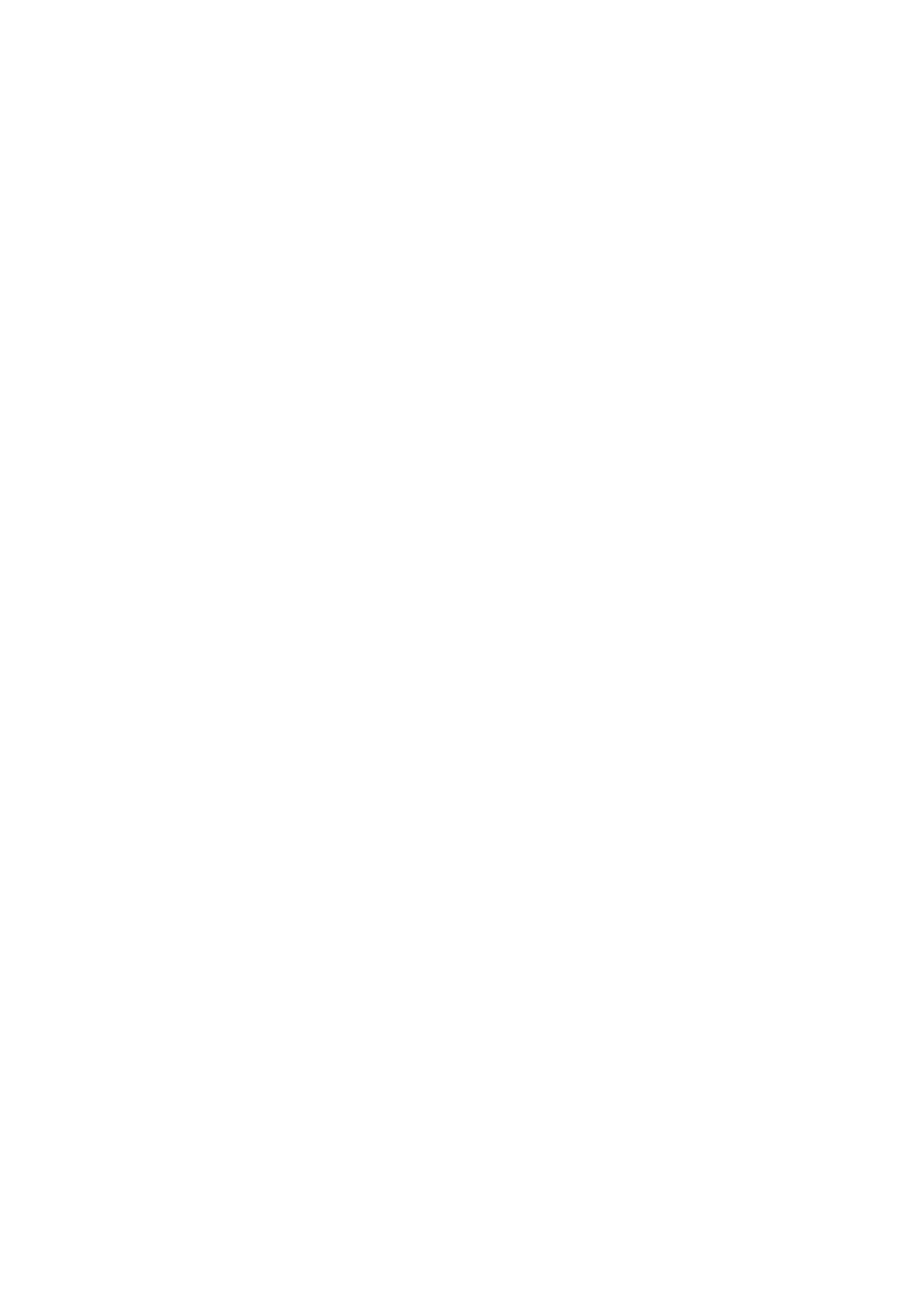# Legislative Assembly

Tuesday, 1 June 2021

# **THE SPEAKER (Mrs M.H. Roberts)** took the chair at 2.00 pm, acknowledged country and read prayers.

l

# **AUSBIOTECH CONFERENCES**

*Statement by Minister for Science*

**MR R.H. COOK (Kwinana — Minister for Science)** [2.02 pm]: It is with great pleasure that I stand today to tell members that Western Australia is to host Australia's largest life sciences conference, the AusBiotech national conference, and Australia Biotech Invest and Partnering, or AusBiotech 2022, in Perth in October 2022. The COVID-19 pandemic has amplified global interest in new health and medical technologies, pharmaceuticals, and medical products and services. It has also highlighted the importance of reducing dependence on imports and building resilience and sovereign capability to secure local health and medical supply chains. Western Australia is on the cusp of exponential growth in health and medical life sciences. Between 2017 and 2019, the number of life sciences companies in Western Australia increased by more than 50 per cent—one of the fastest rates of growth in Australia. This mirrors the global demand for medical technologies and pharmaceutical products, which is one of Australia's largest manufactured exports and, in 2019, had an estimated value of \$8.2 billion. It is anticipated that by 2025 global revenue from medtech and pharma industries will reach \$3.7 trillion, and the sector, across Australia, will create 28 000 jobs and 200 new companies. Diversifying the economy is key to reducing over-reliance on particular economic sectors, while at the same time creating jobs. The emerging medtech and pharma sector presents an opportunity to grow a new globally significant and sustainable industry to contribute to the resilience of our economy.

The state government established, through its new industries fund, the highly successful WA Life Sciences Innovation Hub in collaboration with the national industry growth centre, MTPConnect and the University of Western Australia. To build on this and related assets, the state government bid for, and won, the right to host AusBiotech 2022. The event will attract over 1 000 delegates and address issues critical to growing commercial opportunities in medtech and pharma, including regenerative medicine, gene therapies, precision medicine and clinical trials. AusBiotech 2022 will also include a significant bio-investment and partnering component, which will provide local companies and professional service providers with the opportunity to connect with key local, national and international stakeholders and investors. The conference will enable Western Australia's medical and life sciences community to showcase its globally acknowledged competitive advantages, build critical networks, secure new partnerships and pursue rewarding commercialisation opportunities, all of which will go towards improved patient outcomes.

# **HERITAGE AMENDMENT REGULATIONS 2021**

#### *Statement by Minister for Heritage*

**MR D.A. TEMPLEMAN (Mandurah — Minister for Heritage)** [2.05 pm]: It gives me great pleasure to advise members that earlier this month I released the draft Heritage Amendment Regulations 2021 for public comment. These regulations will deliver a series of additions and minor amendments to the existing regulations to further refine the operation of the Heritage Act 2018. The act came into effect with only those regulations necessary for the immediate implementation of key functions. As I informed members in March 2019, it was intended that a second phase of regulations would deal with a number of remaining issues. These have now been drafted and released as the Heritage Amendment Regulations 2021. The phase 2 regulations recognise that state government agencies have a particular responsibility for the management of a significant number of heritage places and can set a positive example in good conservation practice. In doing so, the draft regulations bring elements of the existing government heritage places disposal policy into the statutory framework. Other matters covered in the amendments include extending exemptions to allow practical management of heritage places without unnecessary red tape, providing a mechanism to require notice of proposed works to places awaiting assessment for the state Register of Heritage Places, and clarifying existing requirements around the nomination of a place for assessment. Public consultation on the regulations is open until 17 June 2021, and I encourage all those with an interest in our state's heritage to review the draft regulations and provide their input. I would appreciate the support of members in this place in promoting this opportunity to their constituents. Input from stakeholders will assist in developing final regulations that provide practical and appropriate approaches that support and implement the provisions of the Heritage Act 2018.

#### **ENERGY TRANSFORMATION TASKFORCE**

*Statement by Minister for Energy*

**MR W.J. JOHNSTON (Cannington — Minister for Energy)** [2.07 pm]: I rise today to congratulate the Energy Transformation Taskforce, which concluded its two-year tenure last week. The McGowan Labor government established the task force in 2019 to deliver the government's energy transformation strategy and respond to the unprecedented changes in Western Australia's energy sector. WA's energy sector is experiencing a rapid transformation, with one in three households now having rooftop solar panels and continuing strong growth in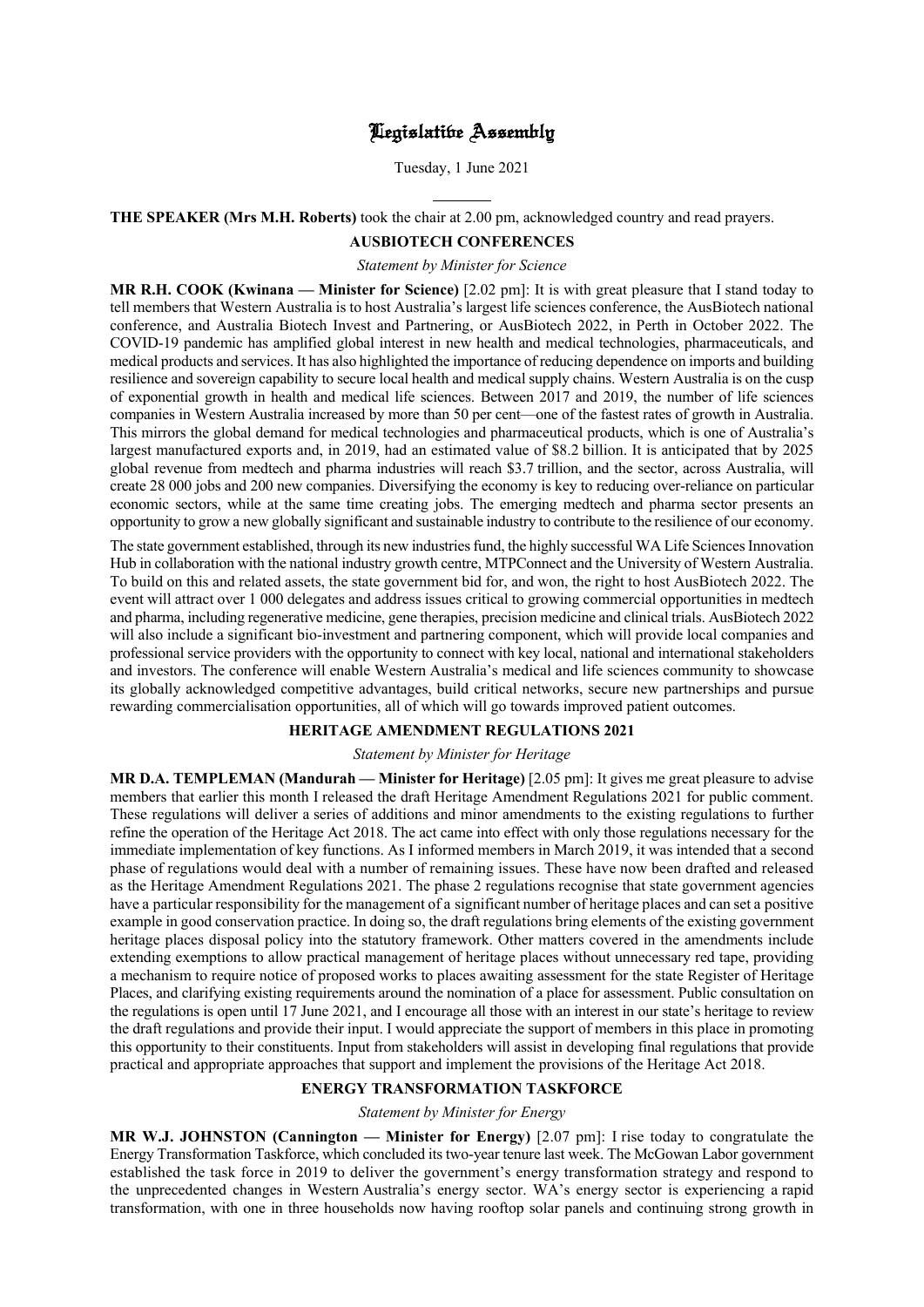large-scale wind and solar farms. Although this transition provides the opportunity for Western Australians to enjoy low-cost and low-emission electricity, the pace of transition poses challenges to our power system. When I became Minister for Energy, the Australian Energy Market Operator warned that if these challenges were left unaddressed, they could cause system blackouts as early as 2022. The task force has addressed these challenges and achieved the following milestones. It released the *Distributed energy resources roadmap* to manage the rapid growth of rooftop solar systems in the power system, with actions through to 2024. It developed a whole-of-system plan that provides different scenarios of how WA's main electricity grid might look in the next 20 years and the "no regrets" investments we can make now. It redesigned the wholesale electricity market to improve power system security and efficiency and improve network access for new, largely renewable generators. I am confident Energy Policy WA is now well prepared to lead the next stage of the energy transformation and focus on integrating new technology into the power system. On behalf of the McGowan Labor government, I congratulate the Energy Transformation Taskforce of Katharine McKenzie, Brett Sadler, Kate Ryan, Michael Court and independent chair Stephen Edwell for their tremendous work in preparing for the imminent challenges as we navigate towards a high-renewable energy future.

# **COMMUNITY, RESPECT AND EQUALITY AGREEMENTS**

*Statement by Minister for Prevention of Family and Domestic Violence*

**MS S.F. McGURK (Fremantle — Minister for Prevention of Family and Domestic Violence)** [2.10 pm]: I rise to inform the house about important work underway in the prevention of family and domestic violence in regional Western Australia. In Geraldton, an organisation called Desert Blue Connect is working with community leaders, service organisations and government to prevent violence before it starts.

I was pleased to have the opportunity to launch the Community, Respect and Equality Strategic Action Plan for Family Violence in Geraldton in 2017. Since then, the community, respect and equality agreement was developed and launched. By adopting this agreement, organisations and businesses endorse agreed values and codes of behaviour and commit to actions in the workplace to prevent family violence. Since its launch, 30 organisations have signed up to community, respect and equality agreements.

At the end of 2020, six organisations in Geraldton had undertaken accreditation in level 1 of the community, respect and equality agreement. Funded by the McGowan Labor government, Desert Blue Connect delivers a range of prevention, counselling, outreach and accommodation support services to help those experiencing family and domestic violence. Last week, Desert Blue Connect held its community, respect and equality summit, which my colleague Lara Dalton, MLA, the member for Geraldton, attended and spoke at, to recognise its efforts to prevent family and domestic violence in Geraldton. I commend the work of Desert Blue Connect and the Geraldton community for their commitment to preventing violence in all forms.

#### **WINTER SPRINKLER SWITCH-OFF**

#### *Statement by Minister for Water*

**MR D.J. KELLY (Bassendean — Minister for Water)** [2.11 pm]: Members, if you have not already done so, today is the day to switch off your garden irrigation system. The winter sprinkler switch-off is effective as of today and will run until 31 August. By switching off our irrigation systems, we can help save around five billion litres of precious water this winter. All households can do their bit to help combat the effects of climate change on our water supply.

The annual winter sprinkler switch-off is a permanent water efficiency initiative that requires scheme and bore water users in Perth, Mandurah and parts of the south west and great southern to turn off their reticulation over winter. Water Corporation research shows that most households do the right thing, with nine out of 10 switching off their sprinklers during winter. During the cooler months, lawns go dormant and plants do not require as much water, meaning that it is the perfect time to save water for when we need it most. Households are also encouraged to switch off their reticulation, not just in winter but whenever it rains. The sprinkler switch-off applies to both scheme and bore water users, but hand watering is permitted, and some exemptions do apply. Water Corporation inspectors are out seven days a week monitoring for unauthorised sprinkler use during the switch-off period. Anyone in the winter sprinkler switch-off area spotted using their sprinklers between 1 June and 31 August risks a \$100 fine. In areas of the state not subject to the switch-off, normal watering rosters and daytime sprinkler bans still apply.

Since being introduced in 2010, the annual winter sprinkler switch-off has saved around 50 billion litres of water enough to fill Optus Stadium 50 times. So, members, think climate change, be waterwise and make sure you switch off your sprinklers today.

#### **LEGISLATIVE ASSEMBLY CHAMBER — BREASTFEEDING**

#### *Statement by Speaker*

**THE SPEAKER (Mrs M.H. Roberts)** [2.14 pm]: Members, this year marks the 100th anniversary of Edith Cowan's election to this chamber. It is also the first time that there is close to parity between female and male members of the Legislative Assembly. Although these are positive events to celebrate, a number of challenges still remain for women members of Parliament, particularly mothers.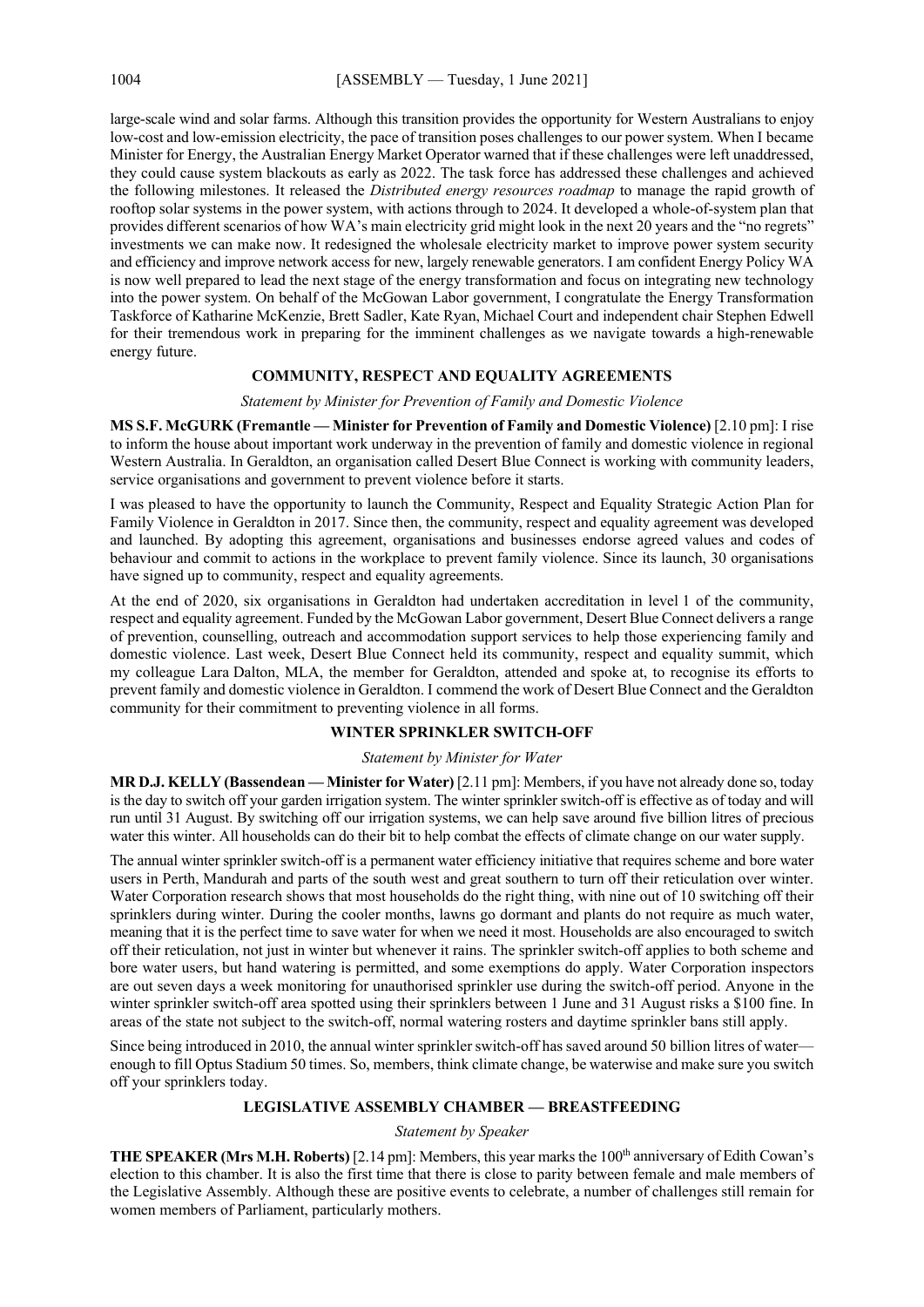Establishing and maintaining a breastfeeding routine can be particularly challenging. The Legislative Assembly, like other workplaces, should make commonsense adjustments to support women to be able to breastfeed where possible, including in the chamber. Although there are places for parents and carers to feed their babies throughout this building, there may be times when a female member who is breastfeeding needs to have the option of bringing her baby into the chamber. The Legislative Assembly's standing orders refer to strangers being admitted onto the floor of the chamber, who have to withdraw when a division is called. Furthermore, strangers can be ordered to withdraw if their presence is objected to. The policy rationale for the stranger rule has been to enable a house to exclude those whom the house objects to or who disrupt parliamentary proceedings. Standing orders exist to facilitate the efficient, equitable and orderly running of proceedings, but they are not set in stone. It is my view that the interpretation of standing orders 40 and 41 should reflect the realities and values of the twenty-first century. Although I am not aware of any members who are currently in this situation, I do not want to see this become an issue in the future. Accordingly, I advise that women members of the forty-first Parliament will be permitted to breastfeed children in this chamber.

[Applause.]

# **VISITORS — HARVEY PRIMARY SCHOOL**

*Statement by Speaker*

**THE SPEAKER (Mrs M.H. Roberts)** [2.16 pm]: I would also like to acknowledge, on behalf of the member for Murray–Wellington, the students of Harvey Primary School and their teacher who are in the Speaker's gallery today.

# **QUESTIONS WITHOUT NOTICE**

# CORONAVIRUS — HOTEL QUARANTINE CONTRACT — HEALTHCARE AUSTRALIA

# **156. Ms M.J. DAVIES to the Minister for Health:**

I refer to the state government's Quarantine Advisory Panel established last Thursday and today's announcement that WA's hotel quarantine arrangements would be outsourced to Healthcare Australia to provide end-to-end health support services, including all general practitioners, nurses and nursing assistants.

- (1) Has the Quarantine Advisory Panel met to provide advice to government on this matter?
- (2) If not, why not?

# **Mr R.H. COOK replied:**

(1)–(2) For the record, I make it clear to members of Parliament exactly what the announcement with regard to hotel quarantining healthcare arrangements involved. The Department of Health, utilising the services of the East Metropolitan Health Service, has been working with Healthcare Australia throughout the global pandemic experience to provide healthcare services to guests in our hotels. That includes a team of nurses and doctors who essentially provide primary care for all guests in the event that they need attention. Healthcare Australia has been working throughout this period as part of that team.

As a result of the ongoing pressures that we continue to experience in our hospitals and the demands in particular in relation to the workforce, it was considered appropriate that we make sure that all our nurses who are currently working as part of the East Metropolitan Health Service team but in our hotel quarantine system should be redeployed back onto the front line, making sure that we have as many people as possible involved in our health system. I stress that this does not mean that we have outsourced the security, administration or oversight of hotel quarantine; it is simply that healthcare component, which, as I said, is primarily a primary healthcare function. The decision has been made that we will take those nurses and put them back in our health system. It has not been subject to advice from the Quarantine Advisory Panel. It is pretty commonsense that we should make sure that as many of our doctors and nurses as possible are made available to our health system and continue to provide good wraparound services for hotel guests.

# CORONAVIRUS — HOTEL QUARANTINE CONTRACT — HEALTHCARE AUSTRALIA

# **157. Ms M.J. DAVIES to the Minister for Health:**

I have a supplementary question. Noting that the stated purpose of the panel is to provide strategic oversight of the management of WA's quarantine arrangements, why has such a significant decision been made without seeking its input and advice, and when will the panel meet?

# **Mr R.H. COOK replied:**

It is not correct to say that it provides strategic oversight. It is correct to say that it provides ongoing advice to the oversight team. This is a commonsense solution to make sure that we have the workforce available for our healthcare teams. I would have thought that the priority of our health system would be self-evident, Leader of the Opposition. Obviously, this is a good way to continue to make sure that we have as many nurses and doctors as possible available to our health system. It is a reasonable step to take, and it is one that in no way compromises the activities or the great quality of care provided in those hotels, but it does make sure that we can have everyone available to work in our health system.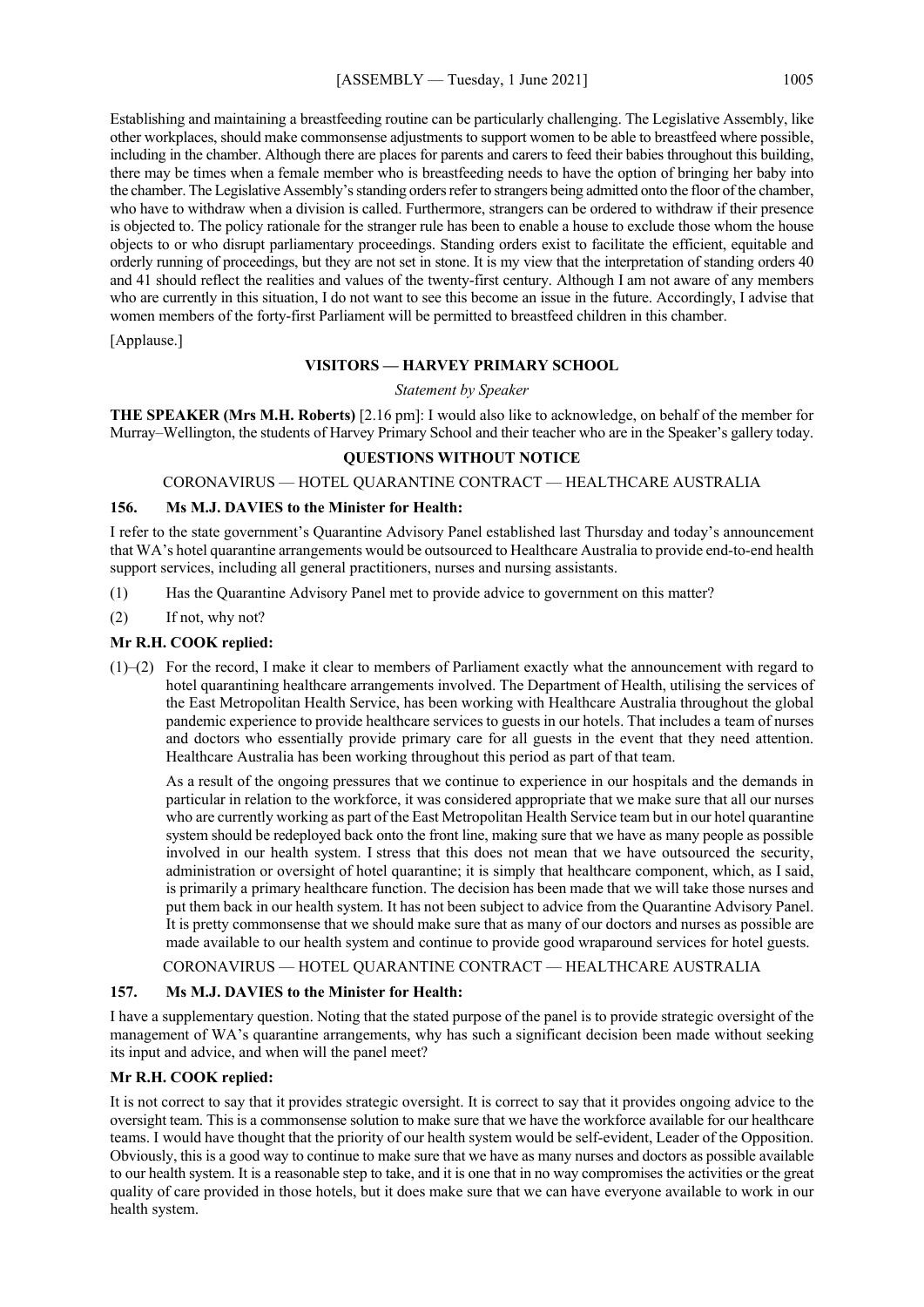# McGOWAN GOVERNMENT — FINANCIAL MANAGEMENT

#### **158. Mr H.T. JONES to the Premier:**

I refer to the McGowan Labor government's commitment to continue the strong and responsible financial management it exercised during its first term in government.

- (1) Can the Premier outline to the house what this strong and sensible financial management has meant for the Western Australian budget, in particular state debt?
- (2) Can the Premier outline how this strong and responsible financial management has helped contain increases in fees and charges?

#### **Mr M. McGOWAN replied:**

(1)–(2) I thank the member for Darling Range for the question and congratulate him on his success in the state election. Is it not nice to have such a positive and decent person as the member for Darling Range? Is that not a nice change, Madam Speaker?

When we came to office in 2017, the state's finances were a complete mess. The Liberals and Nationals had debt climbing to unsustainable levels. The AAA credit rating was lost by the Liberals and Nationals in government. They very nearly bankrupted Western Australia. Of course, we have worked extremely hard to repair the state's finances and this was recognised in the lead-up to the state election by Standard and Poor's. A couple of months ago, this international credit rating agency that examines governments all over the world said that Western Australia is by far the best performing state in terms of fiscal metrics right now, and not just in Australia; indeed, it is probably one of the best performing subnational governments in the world. The *Quarterly financial results report*, which was released yesterday, shows that net debt has fallen to \$33.6 billion, down \$1.8 billion since June 2020, which is \$10 billion lower than the debt projection we inherited under the Liberals and Nationals. Over the course of the last eight months, we committed \$7 billion in direct and indirect support to combat COVID and these figures take that into account. The quarterly report released yesterday also outlines additional expenditure—\$670 million in subsidies for the \$600 electricity credit for households; \$469 million in resourcing for frontline agencies to combat COVID; and \$106 million in small business support.

Our strong financial management has meant that we were able to limit the basket of household goods fees and charges increases to less than the rate of inflation over the coming financial year. We have invested \$377 million to keep rises in fees and charges below inflation. Indeed, we are freezing Transperth and Transwa fares in the coming year; there will be no increase in the cost. The average residential charge for the emergency services levy will be lower than pre-COVID levels. We can compare that with what happened in the eight and a half years prior to this government arriving in office: fees and charges increased by \$2 100 each and every year, so going forward they went \$2 100 higher per household each year. Electricity prices rose by 90 per cent. At the same time, debt levels were being taken to \$44 billion. What we saw with the Liberals and Nationals during the most recent election campaign was around \$26 billion worth of commitments, including \$16 billion worth of energy commitments that the member for Cottesloe brought forward—the back-of-the-envelope plan that emerged during the campaign and sank very quickly a few days later. That was the state Liberal and National Parties' performance and the public recognised it; that is why there are only two Liberal members of this house! They were so incompetent over the course of the last four, indeed eight, years and that was reflected in the state election campaign, particularly in the commitments they launched, which were worth \$26 billion and which would have basically bankrupted Western Australia. Our commitments were a carefully targeted \$2.4 billion worth and because of that, we have been able to keep electricity, water and other fees and charges—the basket of household goodsvery low, below the rate of inflation.

#### FLU SEASON

#### **159. Ms L. METTAM to the Minister for Health:**

On the first day of winter, with record ambulance ramping at our state's hospitals over the past five months and multiple code yellows at our metropolitan hospitals already this week, what assurance can the minister give the people of WA that our already stretched health system will be able to cope with the inevitable influx of flu cases across the winter months?

# **Mr R.H. COOK replied:**

I remember 2019 when we had our worst flu season on record and the Liberals actually decided that it did not exist and criticised us for saying that there was a flu season. This year they have embraced the flu season before it has even begun. It is good to see that their understanding of these things is evolving.

Obviously, the flu season represents a challenge for the hospital system every year, with the exception of last year when there was no flu season because, strangely enough, when everyone stays away from each other and monitors their physical distancing and personal hygiene, communicable diseases such as influenza tend not to take hold.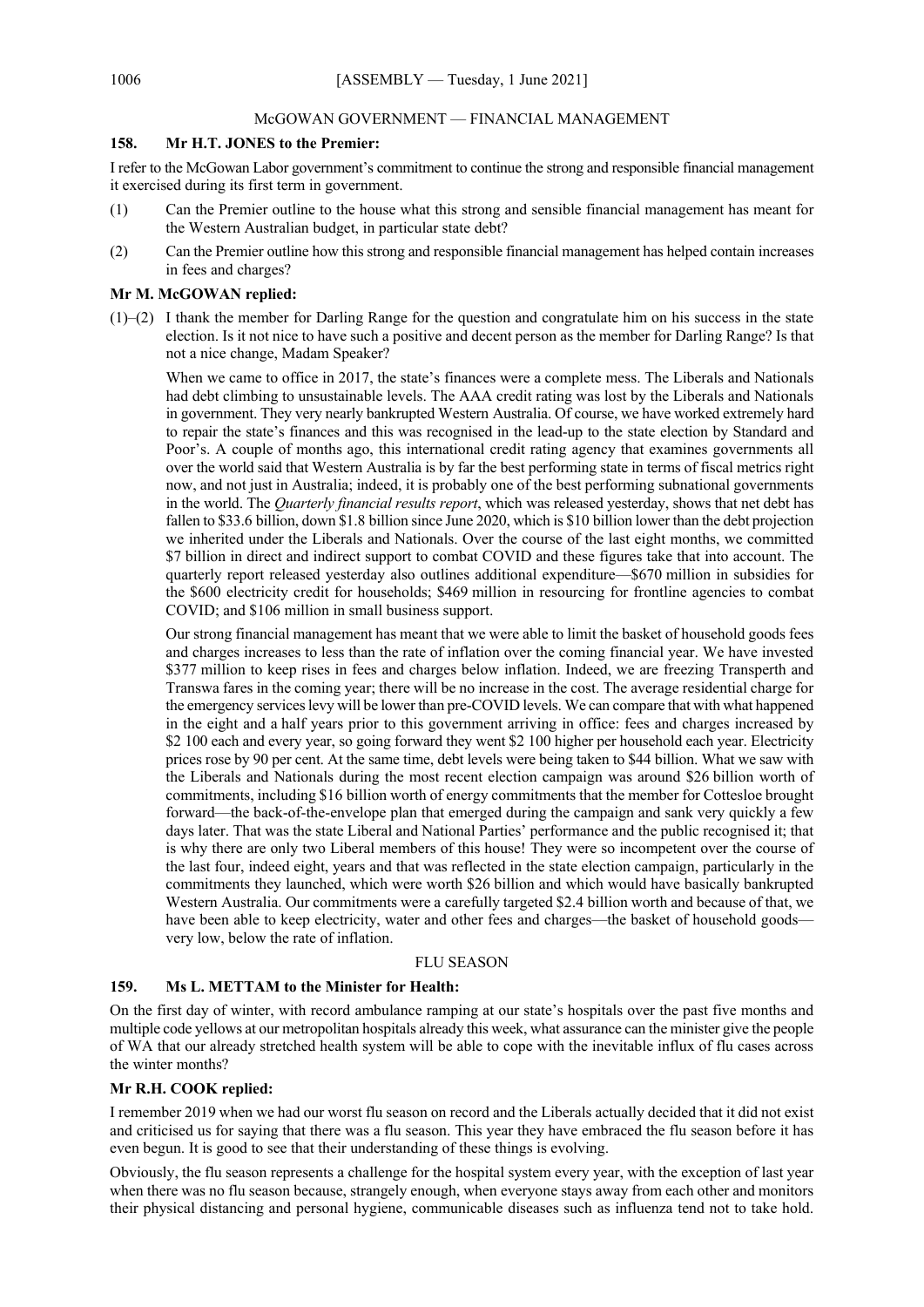But we expect that there will be a flu season of sorts this year, and that is why it is so important that everyone takes the opportunity now to get themselves their flu jab for the year. This is the best way that we, as a community, can respond to the seasonal disease profiles and it is incredibly important this year more than any other because we know that our hospital system is under greater pressure than it has ever been. This has been witnessed throughout the country. We are seeing record ambulance call-outs. The Royal Flying Doctor Service alone has seen a 10 per cent increase in its activity. We are seeing hospitals right across the country, be it in Queensland, Victoria or South Australia, all confronting significant upticks in terms of volumes, acuity, mental health presentations, and long-term patient stays as a result of the National Disability Insurance Scheme and aged-care assessment process.

We know that we need to continue to provide more resources to the health system, which is the reason why we have recently announced 117 beds as part of an immediate response to expand our hospital system to make sure that we have the capacity we need to meet demand. Eighty-one of those beds are now in operation —

#### [Interruption.]

**Mr R.H. COOK**: And they are coming at discounts, discounts, discounts, Madam Speaker!

The final of those 117 beds will be brought in by August this year. In addition, we are expanding our emergency departments with 95 extra beds and chairs over the coming few years and an extra 500 beds as part of that package right across our hospital system. The way we make sure that we continue to have the resources we need to meet the demand pressures on our hospitals is by having a government that invests in health; having a government that makes sure that we can open those beds because it has managed the finances appropriately; and having a government that can go out and recruit an extra 600 nurses over the next two years, which means that we will have 1 000 new nurses this year and 1 000 new nurses next year. We have done the hard work to make sure that we have the finances in place and the health policies in place so that we can meet these challenges.

It is going to be tough. Our health system is under more pressure than it has been on record. Last week,I had a meeting with the Attorney General and a senior member of one of our metropolitan hospital systems, who said that in his 31 years of working in an ED, he has never seen a higher sustained level of presentations and intensity of emergency department activity. I was talking to one of our top cardiothoracic surgeons last night. He said that in his 41 years, he has never seen such demand and pressure on our hospitals as he has seen over the past six months. We are doing everything we can to respond to that and that is because we have managed the finances properly and we have a government that wants to put patients first.

**The SPEAKER**: I hope the member for Landsdale makes an appropriate donation to charity in acknowledgement of that interruption.

#### FLU SEASON

#### **160. Ms L. METTAM to the Minister for Health:**

I have a supplementary question. Can the minister confirm that ambulance ramping hours for the last 34 out of 36 months were above the minister's benchmark for failure at 1 030 hours, meaning that the ramping crisis commenced more than a year before COVID-19 hit, making the minister's answer a complete nonsense?

# **Mr R.H. COOK replied:**

Madam Speaker, I thought that the question was on beds and the flu season, but it seems we have now segued into ambulance ramping. But I will indulge the member because it is time that she understood we need to continue to make sure we invest in our hospital system because, like never before, it is under pressure. This is occurring across the country. It does not matter if someone is a patient in Queensland, New South Wales or Victoria, they will see our hospital system right across the country coming under pressure. That is borne out by the data that is being shared across each of the state jurisdictions, and it is the reason that the Premier will be sitting on the national cabinet on Friday this week to consider these very issues. This is a national challenge; it requires a national response, and Western Australia is committed to making sure that we have the resources to be part of that response.

#### VOLUNTARY ASSISTED DYING

#### **161. Mr C.J. TALLENTIRE to the Minister for Health:**

I refer to the McGowan Labor government's commitment to treating those Western Australians with a terminal or life-limiting illness with compassion and dignity by allowing end-of-life choices. Can the minister update the house on the implementation of this government's historic voluntary assisted dying laws?

# **Mr R.H. COOK replied:**

I thank the member for the question; it is very important one. The member will recall that in December 2019 this Parliament passed historic legislation to make voluntary assisted dying a reality in Western Australia. It was important legislation, and it was at that time that the government committed to working tirelessly over the next 18 months to make sure we could have everything in place to ensure that this legislation was ready to be applied from 1 July. I am very proud to say that preparations for the implementation of voluntary assisted dying in Western Australia is ready to start from 1 July this year, ensuring that the process is safe, appropriate and follows the law.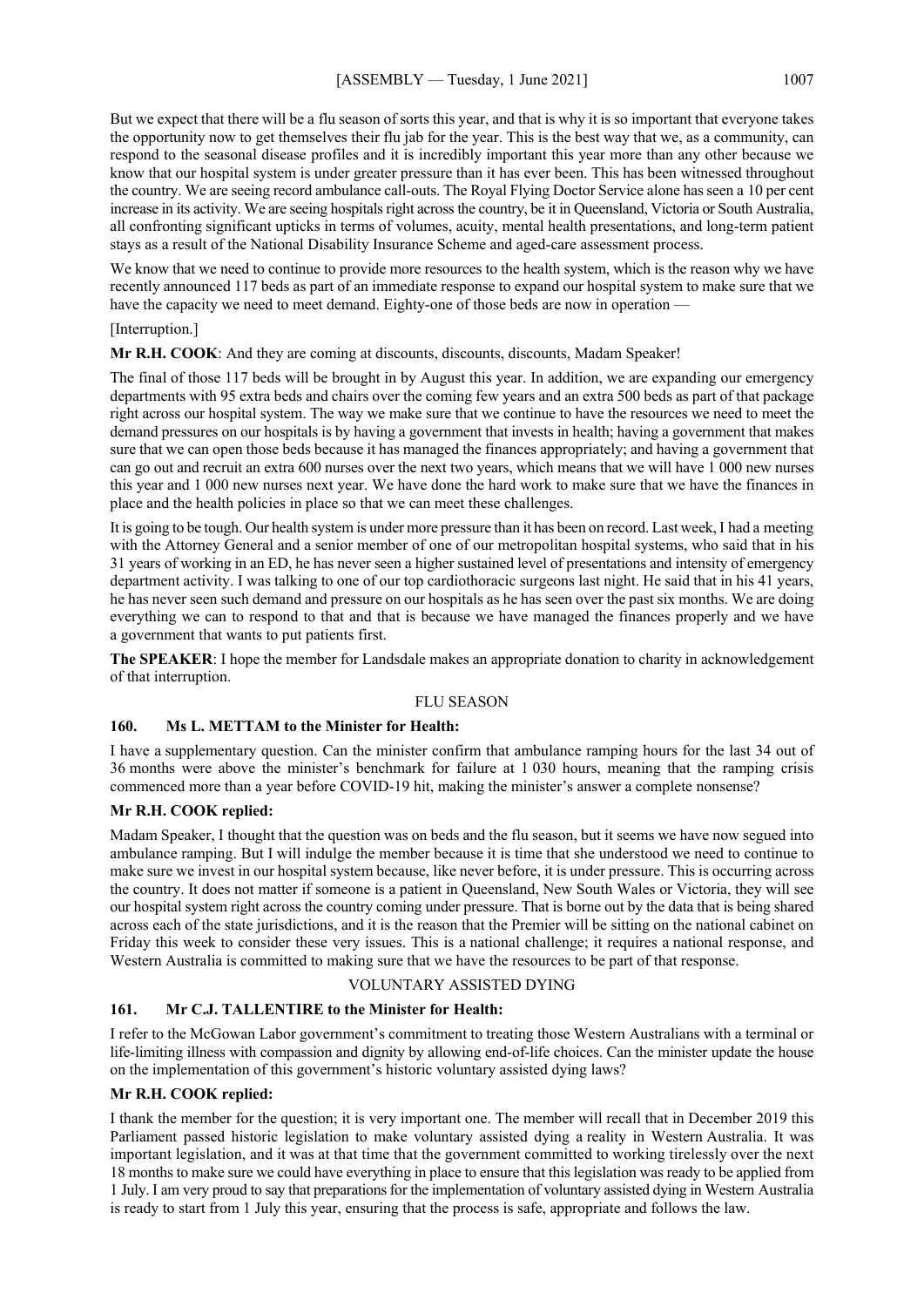As I have mentioned before, member, between 22 and 23 May, nearly 200 people attended in person or online, as part of an implementation conference involving clinicians, health professionals and policy advisers with regard to information about their roles, rights and responsibilities, in preparation for the commencement of VAD. The care navigators and clinical nurse consultant manager have now commenced their roles as part of WA's VAD statewide care navigator service. The statewide care navigator service is available to support health professionals with their preparations from 1 July, but will not be able to provide information or provide answers to the public or private support to members of the public until 1 July. These health professionals will be able to preregister for training programs to make sure that they are ready to go.

Members of the inaugural Voluntary Assisted Dying Board have also been announced. The five-member board will commence from 1 July and will have a mostly advisory and monitoring function. The board will be chaired by GP and former Australian Medical Association WA president Dr Scott Blackwell. Dr Scott Blackwell has been working in palliative and aged care for many years. He is an expert and he chairs the implementation leadership team on voluntary assisted dying. Other members of the panel include Hon Colin Holt as deputy chairperson, a recently retired member from the Legislative Council, he was also deputy chair of the Joint Select Committee into End of Life Choices; Dr Robert Edis, who is a consultant neurologist with a particular interest in motor neurone disease and is vice president of the Motor Neurone Disease Association of WA; Maria Osman is senior consultant and adviser, specialising in human rights, diversity and gender matters; and Ms Linda Savage, former director of the Social Security Appeals Tribunal and a legal member of the Administrative Appeals Tribunal.

Medical practitioners and nurse practitioners seeking to participate in voluntary assisted dying training can now preregister to check their eligibility for access to approved training, which will available to eligible practitioners from early June. A lot of work has gone into making sure that we are ready to go from 1 July.

I take the opportunity to acknowledge Hon Dr Sally Talbot, who has been the deputy chair of the implementation leadership task force, for the work that she has done with Dr Scott Blackwell to make sure that we are ready to go. As a final note, I acknowledge the work done by everyone on this legislation to make sure that it is ready to go; and, of course, the member for Morley who was chairperson of the Joint Select Committee into End of Life Choices. I congratulate all who have been involved in this process.

#### CORONAVIRUS — VACCINATIONS

# **162. Mr P.J. RUNDLE to the Minister for Health:**

Minister, I refer to Graeme Prior's comments on ABC radio this morning and his call for the state government to implement a public health management order mandating COVID-19 vaccinations for all people living, working or visiting aged-care facilities in Western Australia. Will the minister listen to the needs of the sector and issue a public health management order for COVID-19, as he has done for influenza over the past two years; and, if not, why not?

# **Mr R.H. COOK replied:**

I thank the member for the question. Of course, as we all know in this place, the government that is responsible for all funding and all regulation of aged care in this country is the commonwealth government. The member might well ask his friend Michael McCormack, the Deputy Prime Minister, and Senator Richard Colbeck, the Minister for Senior Australians and Aged Care Services, what they think of that particular question. But I am thankful to the member for Roe for asking me this question because it allows me the opportunity to point out what an abject failure his federal colleagues have been in implementing the vaccination program. Because of their incompetence—this is something we pleaded with them not to do—they insisted that they take control of the vaccination of all aged and disability residential care. They said, "Don't you worry about that! We'll look after it." We said, "Really? You don't provide services; all you do is subcontract to private entities to do stuff on your behalf. We, the state governments, immunise the entire country every year. Why don't you leave it to us?" The commonwealth government said, "No, we'll take care of that." We took them at their word, and we have seen the debacle that it is ever since! Quite frankly, it is our weakest link in the total national vaccination program. We thought, "Okay, we'll continue to work with the commonwealth on this." We worked with the commonwealth in good faith, hoping to see good progress in the vaccination of our most vulnerable cohort in the community, only to find out, to our absolute dismay, that the commonwealth was not vaccinating aged-care workers or disability care workers, it was vaccinating the residents. Of course, what is the highest risk factor in relation to age and disability residential care? It is the workforce that visits them every day.

# **Dr D.J. Honey** interjected.

**Mr R.H. COOK**: I take the member for Cottesloe's interjection. I will tell him what we are doing: we are the ones who are actually vaccinating those workers, because of his incompetent friends in Canberra. I do not know whether we even have the capacity to issue an order in relation to the aged-care workforce and access to aged-care facilities and so on, but, if we do, we would expect the Premier to take that up at national cabinet. That is the appropriate forum in which this will take place and, therefore, we can have a national approach to this important cohort.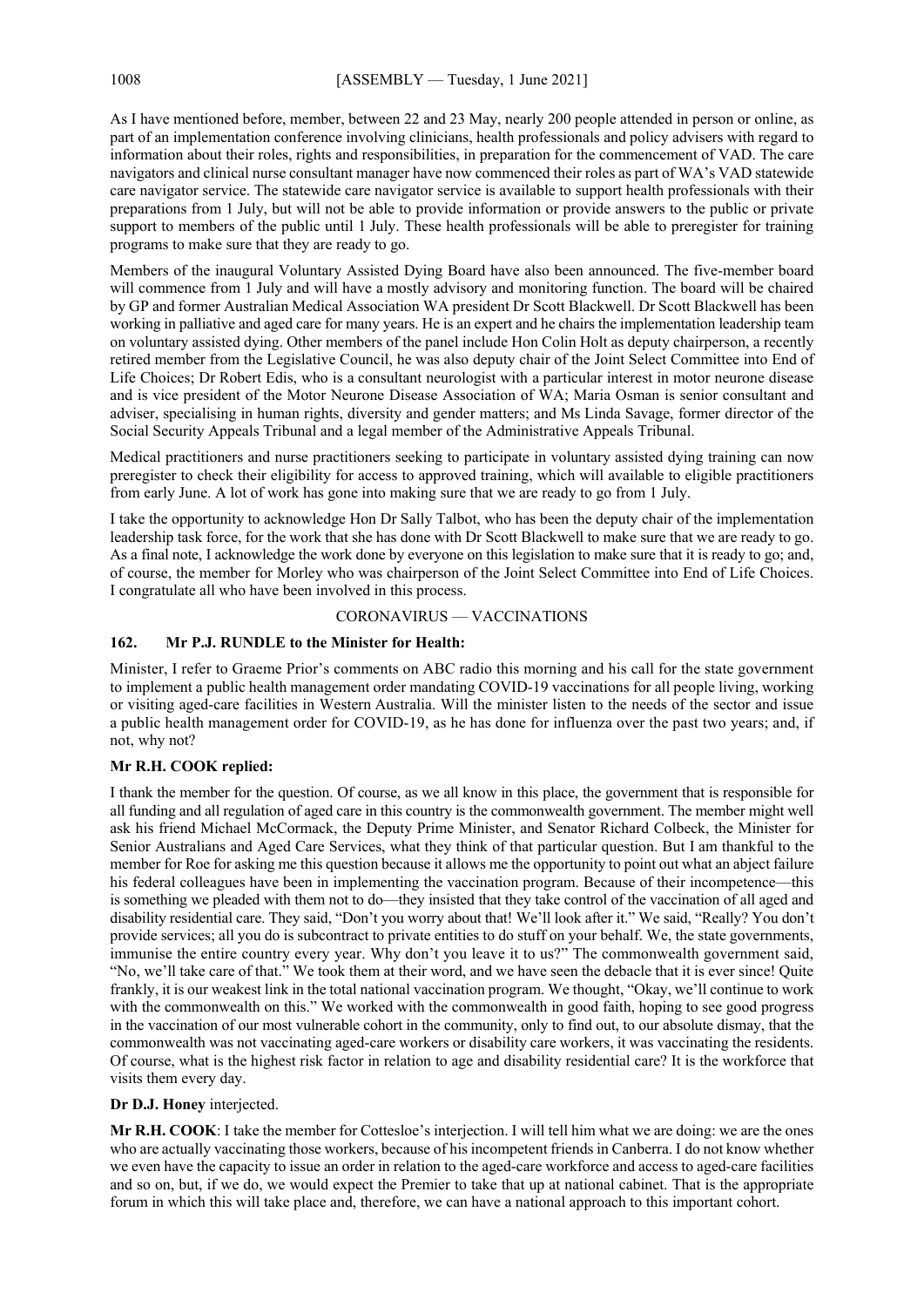#### CORONAVIRUS — VACCINATIONS

# **163. Mr P.J. RUNDLE to the Minister for Health:**

I have a supplementary question. For the minister's information, direction on aged-care access is issued by the Chief Health Officer, Andy Robertson. The government's Visitors to Residential Aged Care Facilities Directions 7 prescribes influenza vaccination requirements. Why not extend the directions to COVID-19 immediately?

# **Mr R.H. COOK replied:**

I tell you what, why don't we do something really clever: why don't we just vaccinate them? Why don't we just get them vaccinated? That would be good, wouldn't it? We are all waiting for the commonwealth to bloody well get on and do it!

# ABORIGINAL RANGER PROGRAM

# **164. Ms R.S. STEPHENS to the Minister for Environment:**

I refer to the McGowan Labor government's commitment to provide more jobs and training opportunities for Aboriginal people. Can the minister update the house on this government's investment in the Aboriginal ranger program, which is helping to drive positive economic and social outcomes in regional and remote parts of the state, and can the minister outline to the house how this investment is also supporting the management of cultural sites and the environment?

# **Ms A. SANDERSON replied:**

I thank the member for Albany for her question. I am always happy to speak about this fantastic program, but first I want to congratulate you, Madam Speaker, for your interpretation of the standing orders to support breastfeeding mothers in this chamber. It is a long time coming, and we are very pleased to see that step in the right direction, so thank you.

# Members: Hear, hear!

**Ms A. SANDERSON**: This is a fantastic program, first announced in 2017 as an election commitment by the then McGowan opposition of \$20 million for the Aboriginal ranger program. It was implemented over the period of the last government. The program is essentially designed to empower and employ Aboriginal people and Aboriginal corporations by training rangers to carry out land and sea management and tourism activities across a range of tenures. It is also a really important tool in addressing cultural and environmental priorities locally.

So far, the program has employed 435 rangers and support staff, half of whom are women. The ARP has also sponsored ranger training; 44 of those rangers have obtained certificates in conservation and land management and 13 rangers have obtained certificates in Indigenous land management and Aboriginal site works. The ranger groups are funded through the ARP. A number of significant outcomes of the program have been reported, including 185 visits to significant sites, facilitating an exchange of cultural knowledge; conservation work to protect cultural values at 124 sites; 11 000 hectares of prescribed burning and bushfire suppression; almost 100 000 hectares of feral animal management; 550 hectares of weed management; and more than 100 surveys of threatened flora and fauna. In fact, this led to the Martu rangers confirming the presence of the critically endangered and elusive night parrot. We continue to support them in that work.

A couple of weeks ago I went up to Murujuga and met with a number of the rangers who are working with the Department of Biodiversity, Conservation and Attractions and the Murujuga Aboriginal Corporation. They are working to preserve this enormous culturally significant area, which includes more than a million works of rock art dating back tens of thousands of years. These rangers spoke really passionately about what the program means for them. For them, it means a meaningful career opportunity that connects them to country. I met a woman who is employed in the program and she showed us around the rock art. She said, "This is so important for me. When things go wrong in town, I feel peace and healing when I come to work." That was really important to hear directly from her.

In excellent news, the government is expanding this program, with a commitment of a further \$50 million in this term of government. We are now more focused on making this a sustainable employment arrangement for local Aboriginal rangers. This is really important work that we are doing out there. It was really heartening, as the minister, to see the work that the DBCA rangers are doing, working hand-in-glove with those local rangers. They are really working tightly and with a respectful exchange of cultural knowledge. This is a great program, and I really look forward to updating the house further on its progress.

# PINDAN GROUP — GOVERNMENT CONTRACTS

# **165. Mr V.A. CATANIA to the Minister for Housing:**

I would like to acknowledge the Pindan subcontractors who are joining us in the public gallery: Craig Stoner from Roofeze, who will potentially lose \$70 000; Matthew Day from Dynamite Concrete, another company set to lose \$200 000; and Miss Louise Stewart, immediate past chair of Subcontractors WA.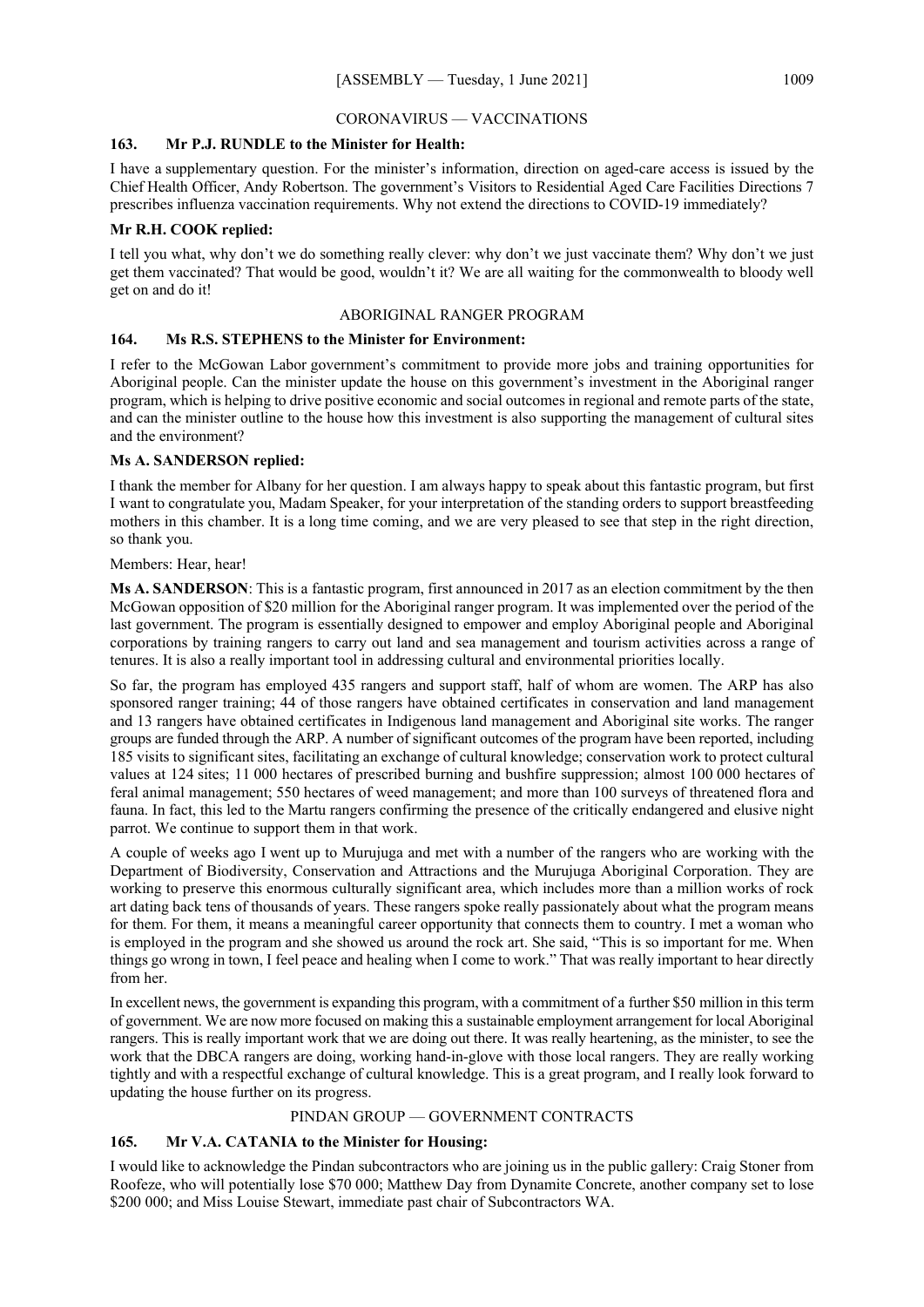I refer to the collapse of Pindan Construction and existing Department of Housing contracts with Pindan.

- (1) Has the minister, his department or his ministerial predecessor received any correspondence from any person or entity raising concerns about Pindan, and particularly about its ability to meet its payment terms, as specified in contracts?
- (2) If yes, what actions were taken to address the issue?

# **Mr J.N. CAREY replied:**

(1)–(2) I thank the member for his question. I appreciate his concern as the local member for the region, but I think it is unreasonable for me or the agencies to trawl through correspondence and communications. I want to put this on the record: this contract was not a construction contract; it was, instead, a maintenance contract with fortnightly payments made for works completed. Under that contract, checks and balances were in place. That included—this is standard in the industry—to provide to the Department of Communities statutory declarations each month, with any supporting evidence. If there were any outstanding payments due, that needed to also be explained to the agency as part of that contract.

As I said on the record last week, Pindan provided a statutory declaration for March. However, it did not do so for April, because administration was called. I am very cognisant of the plight of both the contractors and the hundred staff who are still employed under the contract. I am advised that 70 per cent of the work was undertaken, and is still being undertaken, by staff. I want to assure everyone here that, as the Premier has indicated, we are taking a very sober and prudent approach to this matter. We want to secure the best outcome we can in these difficult circumstances.

#### PINDAN GROUP — GOVERNMENT CONTRACTS

#### **166. Mr V.A. CATANIA to the Minister for Housing:**

I have a supplementary question. I gave the minister notice of that question. I have an email dated 24 August 2020, addressed to the former minister, and I also have the minister's reply. The email raised payment concerns about Pindan. Was it the minister, his department or his predecessor who failed to act on this information?

# **Mr J.N. CAREY replied:**

I understand that the member wants a gotcha moment; that is what he wants. Last week, he was calling loudly and clearly in this chamber for the termination of the contract. I will not take the reckless approach that he takes to this matter. We have a dedicated team that is working with the Department of Finance on these sensitive matters. We deeply understand the sensitivities, particularly for the 100 staff, 70 per cent of whom are working on the issues right now. The member does not seem to care about that. He said last week, "Terminate the contract." That would be a reckless approach for those 100 staff who are working in his region. It is a disgraceful approach. This government will take a prudent approach to this matter, to secure the best outcomes we can in these difficult circumstances.

# PERTH CITY DEAL

# **167. Dr K. STRATTON to the Minister for Transport:**

I refer to the McGowan Labor government's record investment in infrastructure projects across Perth. Can the minister update the house on how the government's investment is reducing congestion and improving cycling and walking connections throughout the city, and can the minister outline how the government's investment in infrastructure projects, including the Perth City Deal, will support local jobs and local business?

# **Ms R. SAFFIOTI replied:**

I thank the member for Nedlands for that question. I was out today with the Lord Mayor, Basil Zempilas, to announce the start of works undertaken as part of the \$1.5 billion Perth City Deal. This deal was negotiated between the City of Perth, the state government, the federal government, the private sector and the university sector. The \$1.5 billion Perth City Deal is all about trying to activate and create a more liveable city for Western Australia. A number of projects are part of the city deal. There is the relocation of the Edith Cowan University campus from Mt Lawley into the city. There will also be new campuses for Curtin University and Murdoch University. There is improvement to cultural facilities across the CBD. A working group will be established under the member for Mount Lawley looking at what happens to the existing Edith Cowan University site. There are improved transport connections, including the new pedestrian bridge from Victoria Park to the city. Of course, today we announced works underway with the Roe Street enhancement project.

This project is all about making sure there are better connections from the city into Northbridge. Roe Street has a long history as being a centre for people to congregate and collect over many, many years. For example, there used to be some old places where my late father played some Italian cards, let us say. Of course, it was all legal, members never for cash! It is a very historic place. It has been a centre of activity, but we know it has been neglected. The first project to be developed under the Perth City Deal is the Roe Street activation project, improving safety, amenity and connections.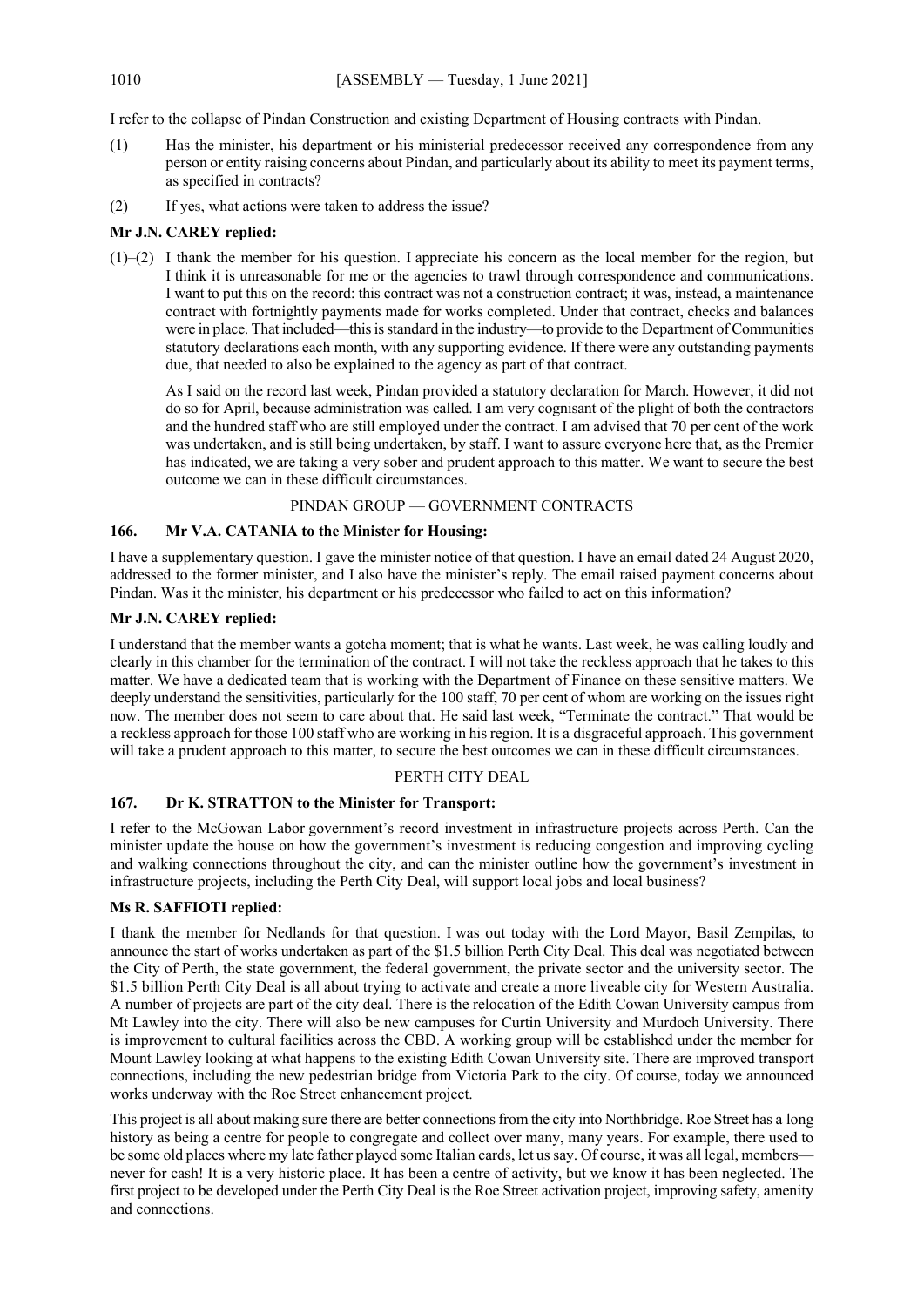The city deal is just part of the record infrastructure investment across Western Australia. Unfortunately, some members on the opposite side do not support projects like the city deal, and I refer to members of Nationals WA. Back in December 2020—so it relates to us—they said —

"This Government continues to plough billions of dollars into Metronet, the Perth City Deal and new pedestrian bridges …

Comments were made by, I think, the now Leader of the Opposition. She said —

"These are not the need-to-have projects … but the nice-to-haves designed to feed the hungry mouths of Labor's metro-dominated party room."

What has happened since then? Let us look around this place. I start by going no further than the member for Mandurah, who is an excellent regional member. There is the member for Dawesville, who, of course, will fight for and deliver a new estuary bridge. I turn around and see the member for Kimberley, who is a new member in this place. There is the member for Murray–Wellington, the member for Albany, the member for Collie–Preston, the member for Warren–Blackwood and, of course, the member for Kalgoorlie. Metro-dominated indeed! We have the view that we can serve and deliver to all Western Australians. The National Party lives on trying to divide and conquer Western Australians. That has been its whole methodology, and it continues to do that—divide and conquer. We are delivering record infrastructure throughout Western Australia, regional road safety and new projects like the Bunbury Outer Ring Road, the Albany ring road and, of course, the new Manuwarra Red Dog Highway. There is massive investment throughout Western Australia. National Party members wanted to divide and conquer Western Australians, but look at them over there—divided and conquered!

#### COST OF LIVING — FEES AND CHARGES

# **168. Dr D.J. HONEY to the Minister for Community Services:**

I refer to comments by the head of Anglicare that his organisation has experienced a threefold increase in people needing help. Can the minister outline to the house what impact her government's recently announced increase to the cost of living, including power prices, will have on those struggling Western Australians?

# **Ms S.F. McGURK replied:**

I thank the member for the question. In fact, we have been monitoring very closely the impact of changes in 2021. In particular, through the COVID year in 2020 we saw huge disruptions to income and tenancy stability through the moratorium on evictions and other protections that were put in place by the McGowan government. We saw a very unusual situation here in 2020, as we did around the country and the world. Some of those protections or supports have been wound back in 2021. We have been following very closely impacts on tenancies and support for emergency relief and the like, and there is also our work on some of the feeders of that disruption such as domestic violence, for example. The government has put record investment into responding to domestic violence. In 2020 alone we put an additional \$28 million into emergency response to domestic violence across a range of different services. That included new outreach workers in refuges, putting additional community services people in the co-located response teams in police stations, making sure that there were additional dollars available for training and services available, if women needed them, in refuges. Additional support was available. The member would have been listening last week when I reported to the house on the additional work that had been done by the federal government in making sure there were dollars available for a range of different services for domestic violence around the state. That is important work done by our government in partnership with the federal government.

I turn to calls to Entrypoint Perth, which is the phone number people call for crisis accommodation. The figures for March and early indications for April are that there has not been an increase in the numbers going to Entrypoint compared with this time last year, but we recognise it is early days after the moratorium. I hear the community sector saying that there is an increase in phone calls to it seeking assistance, but so far we have not seen that replicated with direct demand on Entrypoint and crisis accommodation. I have also heard from a number of the women's refuges that they are concerned that with the pressure on both private and public housing it is difficult for them to move people on, so women and children are staying in refuges longer than they would have otherwise. We are monitoring the situation very closely. For instance, we might at times utilise the available avenue of people being able to access hotel or motel accommodation if need be. We are monitoring that closely around the state, and making sure we are working very closely with our community sector partners to ensure people are not at risk of staying in dangerous situations, in the case of domestic violence. If they are in need of emergency accommodation, we work creatively and, importantly, in partnership with our community sector to provide that support.

#### COST OF LIVING — FEES AND CHARGES

#### **169. Dr D.J. HONEY to the Minister for Community Services:**

I have a supplementary question. We all support efforts to support victims of domestic violence; however, did the minister try to stop the Premier; Treasurer from increasing the cost of living on tens of thousands of struggling Western Australians, given the state is expecting a \$5 billion surplus; and, if so, why was she unable to convince him to change his mind?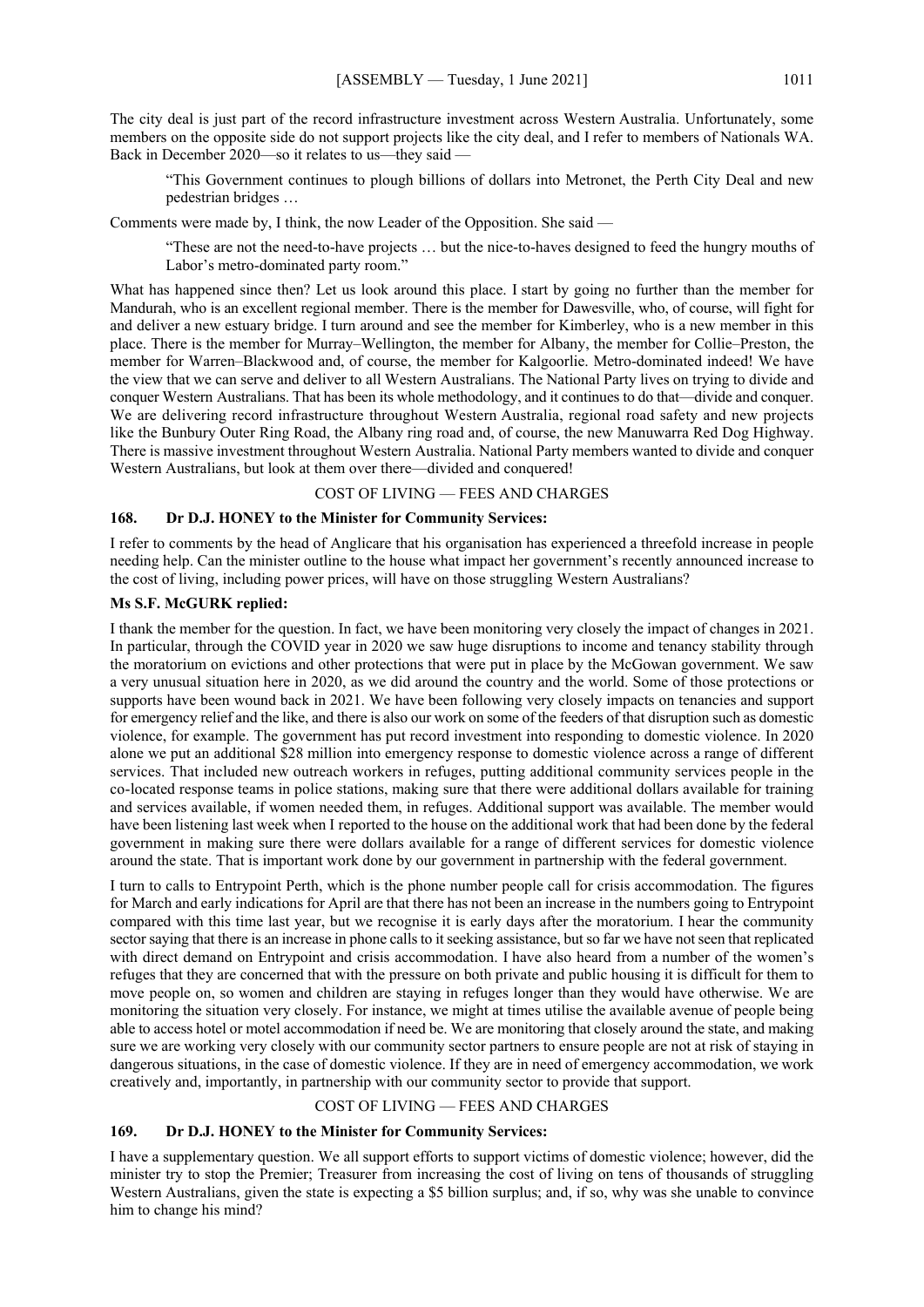# **Ms S.F. McGURK replied:**

As someone responsible for some of the more vulnerable people in the community, I take offence at the premise of the question by the member for Cottesloe; that is, this government is not able to have a mature discussion in cabinet about how across the community we make sure there is a sustainable budget in our state. That is the way we will ensure that services and additional support go to the most vulnerable in our community, not by having an artificial cap on fees and tariffs across the whole state. It is imperative that we have responsible budget management in Western Australia. That has characterised the McGowan government through its first period in government, and will in this period as well.

I am very proud of the work we have done in making sure there has been record investment in combating domestic violence, record policy attention to making sure that our response to homelessness is evidence-based and looking creatively at how we can deal with some of the more vulnerable families such as those impacted by the child protection system. In fact, we are starting to see some good results, none of which we saw under the Liberal–National government in the eight and a half years prior to the McGowan government.

### GOVERNMENT PROCUREMENT REFORM

#### **170. Ms C.M. TONKIN to the Minister for Finance:**

I refer to the McGowan Labor government's commitment to supporting Western Australian businesses in creating more jobs by cutting red tape and streamlining government procurement. Can the minister update the house on the implementation of the government's new procurement model and outline how this will make it easier for small and medium-sized businesses, including Aboriginal business and those in regional Western Australia, to work with government?

#### **Dr A.D. BUTI replied:**

I would like to thank the member for Churchlands for her question and her very strong interest in all things procurement, as being an expert in the area.

One of the first thing that the McGowan government did when it came to office in 2017 was commission the Service Priority Review and the Special Inquiry into Government Projects and Programs. That process found that the Barnett government had a system that could only be described as an absolute basket case. It had a system in which a business operator who might be supplying products or services to multiple government agencies had to go through a tendering process for each agency and different contract documents and contract management approaches. It was not very friendly for business operators to tender or to do work on government projects.

To the credit of the first-term McGowan government and the former Minister for Finance, a lot of work was done instigating reform in this area. I am very delighted today to announce the next step in our suite of reforms. Last year, as members know, we passed the Procurement Act 2020, which for the first time in Western Australia brought together goods, services and works under one piece of legislation. I am delighted also to be able to inform the house that the new Western Australian procurement framework comes into effect today, 1 June 2021. This will make it much, much easier for small and medium-sized business operators to do work with this state government. Under this framework, we will have consistent policies and practices across all government departments, making the landscape simpler and easier to navigate.

If I can refer to comments from the Civil Contractors Federation of WA, it states regarding the policies that we have brought in —

"This could be a game-changer that will reduce red tape, help create more long-term local jobs, and deliver greater value-for-money for taxpayers," …

It states also —

"Achieving standardised procurement practices right across Government will no doubt be a long and challenging journey, but the payoff will be worth it. Congratulations to the State Government for getting the ball rolling," …

#### That is absolutely fantastic.

I would like to thank everyone who has been involved in the reform process, including those in industry, regional and peak organisations, the community services sector, practitioners, agency leaders from across the public sector, and all those who have been involved in this policy reform, including the previous Minister for Finance, the whole McGowan government, and everyone else involved.

**The SPEAKER**: The member for Vasse, with the last question.

CORONAVIRUS — HOTEL QUARANTINE CONTRACT — HEALTHCARE AUSTRALIA

# **171. Ms L. METTAM to the Minister for Health:**

I refer to the decision of the McGowan Labor government to privatise the hotel quarantine contract for health workers to private firm Healthcare Australia. What is the total cost of this contract; and where will the staff be sourced from? Will they be sourced from interstate or overseas or will they be sourced from within WA, effectively robbing Peter to pay Paul?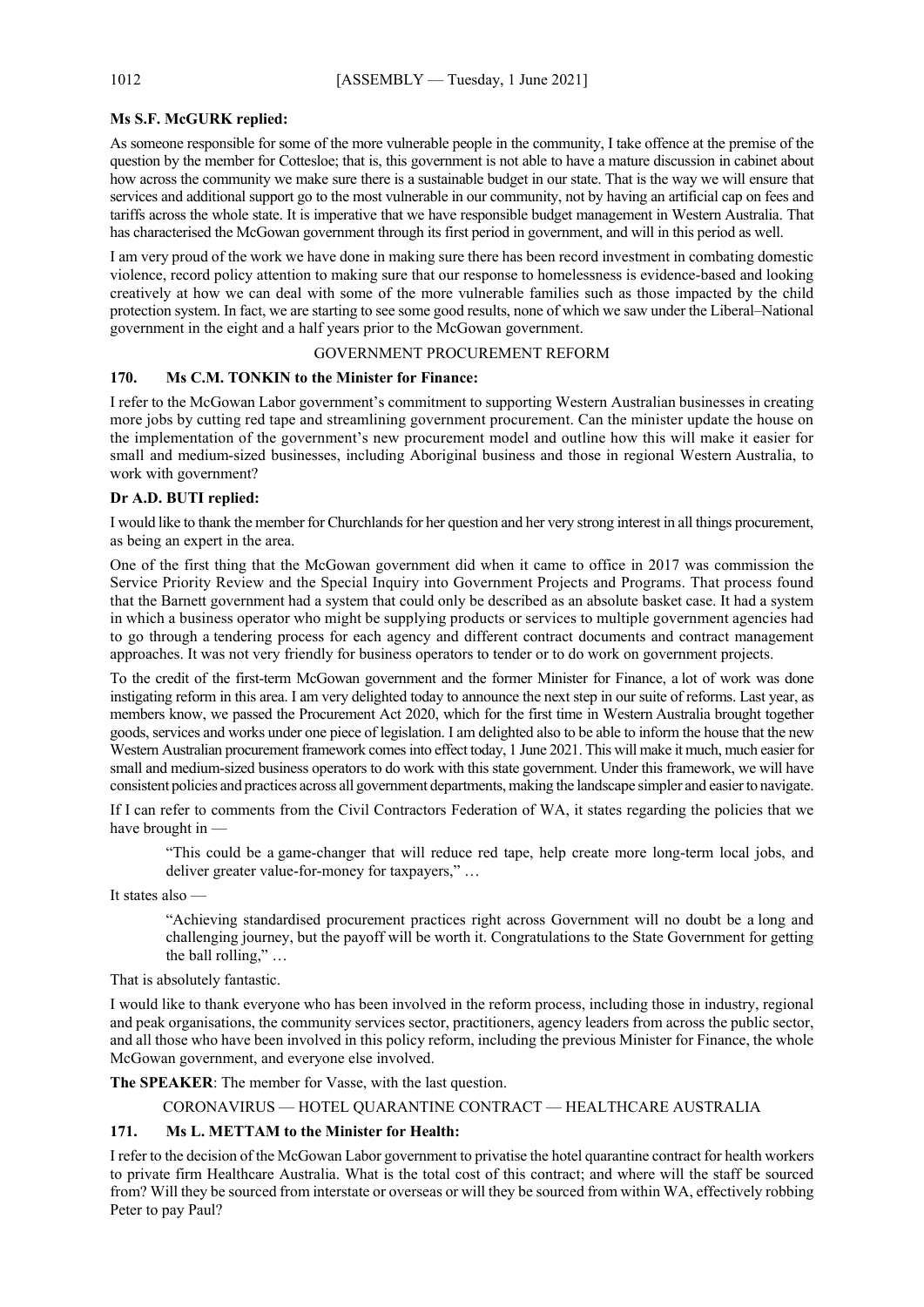# **Mr R.H. COOK replied:**

Again, the opposition leads with a false premise, so I am forced to rise to my feet to correct that falsehood; that is, we are not privatising the hotel quarantining services. There is a component of that that Healthcare Australia has been working on since day one, in conjunction with Metropolitan Health Service personnel. It is simply an extension of the current arrangements that it already has so that we can continue to make sure that our public sector healthcare workers are working back in our health system—something that I think the member would otherwise approve of. But clearly not. The member is simply sitting there, taking any opportunity she can have to be negative about the great work that our doctors and nurses are doing in our health system. Despite the member's negativity, we will continue to make sure that we provide world-class health care, not only to the people of Western Australia, but also to the people in our hotel quarantining system, as we have done from day one.

CORONAVIRUS — HOTEL QUARANTINE CONTRACT — HEALTHCARE AUSTRALIA

## **172. Ms L. METTAM to the Minister for Health:**

I have a supplementary question. Given the number of bungles that have happened in hotel quarantine to date, is this decision an admission by the Minister for Health that he has completely mismanaged hotel quarantine, and a recognition that this private company will do it better?

#### **Mr R.H. COOK replied:**

I am reminded of some commentary from a very good friend of the Deputy Leader of the Opposition, the Prime Minister, Scott Morrison, who lauded the hotel quarantining system and said it was 99.99 per cent safe and effective. In addition, the Prime Minister said that he was proud of the fact that of the 300 000 or so people who have returned to Australia since the COVID-19 pandemic, there have been 20 incidences associated with hotel quarantining across this country. According to the member for Vasse's leader, that is a great record and one that we should be very proud of as part of our international effort to fight this global pandemic.

# **BIRNAM ROAD–NICHOLSON ROAD INTERSECTION — CANNING VALE**

#### *Petition*

**MR T.J. HEALY (Southern River — Parliamentary Secretary)** [3.05 pm]: I have a petition from 46 petitioners that has been certified by the Clerks in the following terms —

To the Honourable Speaker and Members of the Legislative Assembly of the Parliament of Western Australia in Parliament assembled.

**We, the undersigned**, request the Assembly to ask the CEO of Gosnells council to arrange an opportunity for a discussion or workshop with the residents of Jacaranda Gardens lifestyle village in Canning Vale about the traffic situation at the corner of Birnam road and Nicholson road.

[See petition 5.]

# **PAPERS TABLED**

Papers were tabled and ordered to lie upon the table of the house.

# **IRON ORE ROYALTIES — COMMUNITY DIVIDEND**

*Notice of Motion*

**Ms M.J. Davies (Leader of the Opposition)** gave notice that at the next sitting of the house she would move —

That this house condemns the McGowan Labor government for failing to deliver a community dividend from record iron ore royalties collected on behalf of the people of Western Australia leading to failures in health, child care, mental health, child protection, disability services and housing, and an increase in household fees and charges.

#### **BILLS**

*Notice of Motion to Introduce*

1. Family Court Amendment Bill 2021.

Notice of motion given by **Mr J.R. Quigley (Attorney General)**.

2. Railway (BBI Rail Aus Pty Ltd) Agreement Amendment Bill 2021.

Notice of motion given by **Mr R.H. Cook (Minister for State Development, Jobs and Trade)**.

3. Children and Community Services Amendment Bill 2021.

Notice of motion given by **Ms S.F. McGurk (Minister for Child Protection)**.

4. Dog Amendment (Stop Puppy Farming) Bill 2021.

Notice of motion given by **Mr J.N. Carey (Minister for Local Government)**.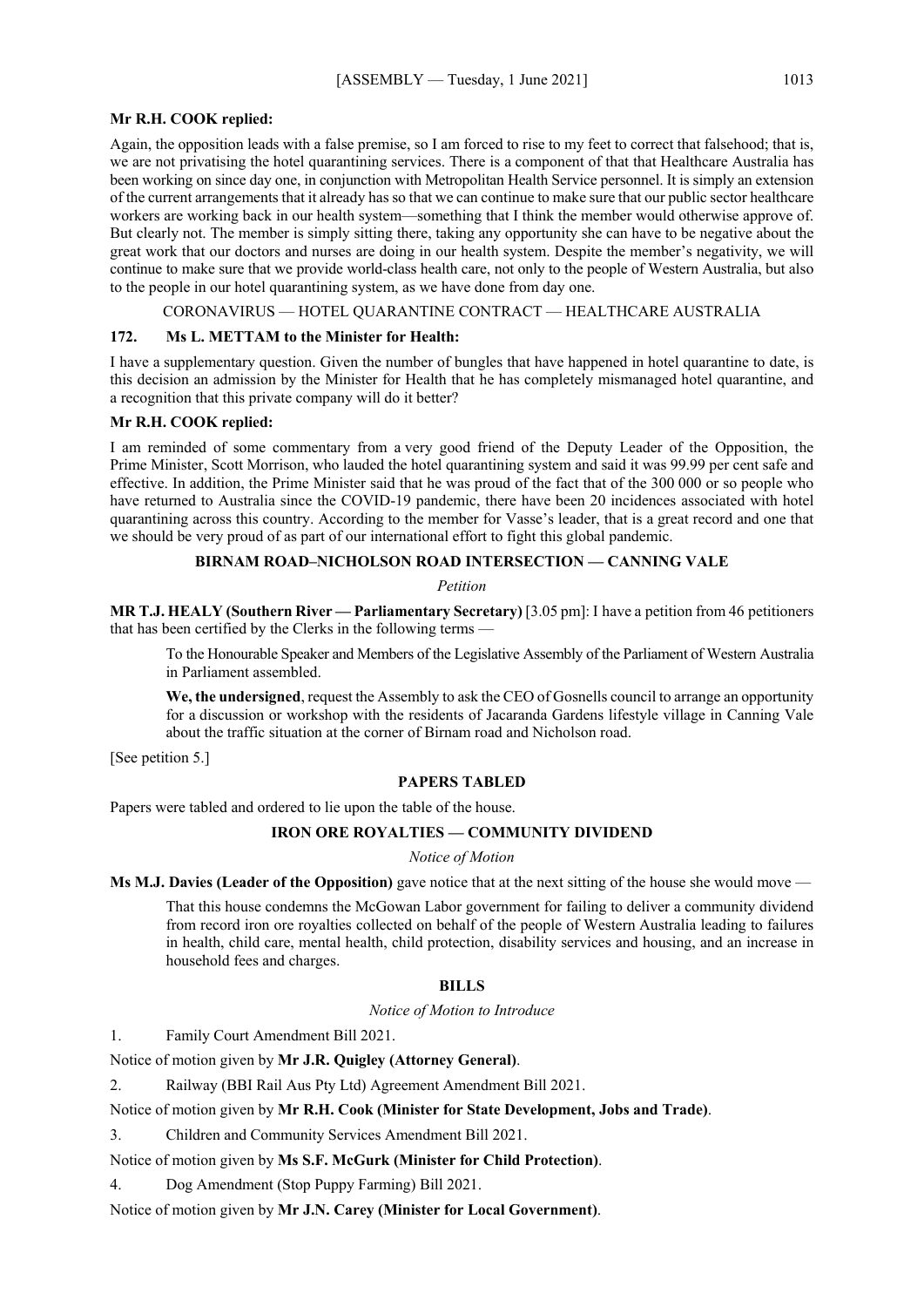#### **DEPUTY PREMIER — PERFORMANCE**

# *Matter of Public Interest*

**THE SPEAKER (Mrs M.H. Roberts)** informed the Assembly that she was in receipt within the prescribed time of a letter from the Leader of the Opposition seeking to debate a matter of public interest.

[In compliance with standing orders, at least five members rose in their places.]

#### **MS M.J. DAVIES (Central Wheatbelt — Leader of the Opposition)** [3.10 pm]: I move —

That this house condemns the Deputy Premier for failing to deliver sound outcomes across the health; medical research; state development, jobs and trade; and science portfolios, and calls on the Premier to strip him of all portfolio responsibilities except health.

We do not move this matter of public interest lightly. Rather, we do it to highlight the fact that the government has the opportunity to reframe its response to a crisis that continues to follow the minister across all portfolios for which he holds responsibility, but, most importantly, in health. We think he absolutely deserves the opportunity to focus his efforts entirely on health. There is no better evidence for the need to bring forward the motion today than the response we received in question time to a fairly reasonable and sensible question about whether a significant decision that had been made on hotel quarantine had been run past the Quarantine Advisory Panel. The panel was hastily formed last Thursday after continuous pressure from the opposition, the media and others who are interested in how the government plans to move from crisis management of hotel quarantine to a more sustained footing, which is exactly what Professor Weeramanthri recommended in his final advice to government. The minister in his response simply refuted the need to do that because, he said, the Quarantine Advisory Panel is not there to provide strategic oversight. I bring the minister to the first paragraph of the terms of reference of the Quarantine Advisory Panel, which is the purpose. It states -

The Quarantine Advisory Panel … provides strategic oversight of the management of Western Australia's … quarantine arrangements and advice to support continuous improvement, optimal health, economic and social outcomes, and management of current and emerging risks.

It is absolutely beyond me why the government would not want the very learned people it has brought together to provide a single point of advice to the government, which was the recommendation from Professor Weeramanthri. He said that a more cohesive approach was needed, given that we are transitioning from the early days of responding to quarantining under pressure in a crisis so that we could manage the pandemic here in Western Australia.

I refer to the second question that the minister was unable to answer. Again, it was not an unreasonable question and the issue was in the media this morning. I am sure the minister has a bevy of people in his media office to do media clipping, unlike the five members on this side of the house who rose to bring on this debate. We have to do that ourselves, such is the case of opposition —

Several members interjected.

**Ms M.J. DAVIES**: You will be there one day, members! You will understand. The point is that the minister and the government have a plethora of people following the media. This issue was talked about in the media this morning. Graeme Prior manages a number of aged-care facilities and he talked at length about the fact that the responsibility lies with the state government. It is the government's responsibility to issue a public health management order, just like it did when it did not allow people to go into aged-care facilities if they had not had a flu vaccination. It could be extended to make sure that anyone who enters an aged-care facility has had their COVID jab. It is clearly within the remit of the Chief Health Officer and the state government to do that, yet the minister mocked the member who asked the question and chose to play politics. I thought that the minister would want to use both the stick and the carrot to make sure that we look after the most vulnerable in our community. I will let the shadow Minister for Health talk about the health portfolio, but they are two examples from just 20 minutes ago that evidence that this minister is unable to manage the breadth of the portfolios that he has under his remit. Let us be very clear: he has five weighty portfolios—health, state development, jobs and trade, medical research and science. I suspect that some people are getting very little face time with their minister at this point in time.

I also point out that during some of the debate that we had in this place last week, the minister said that he will stand next to embattled workers and he will do the tough times with the good times. We absolutely expect that of our ministers. However, the health system is in crisis and it deserves the minister's dedicated interest.

**Mr M.J. Folkard**: Why didn't you lot do it when you were in government?

**Ms M.J. DAVIES**: That is a very good question, because back in June 2013, the exact same debate was brought by the now Premier to the Minister for Health at the time, Kim Hames, who had only two portfolios. The opposition at that time demanded that the Minister for Health be given the opportunity to focus on his health portfolio. I can tell the member that the issues we are facing here today in the papers, in the media and in this place—as they have been every day since this minister has been a minister—are escalating every day. They are getting worse and far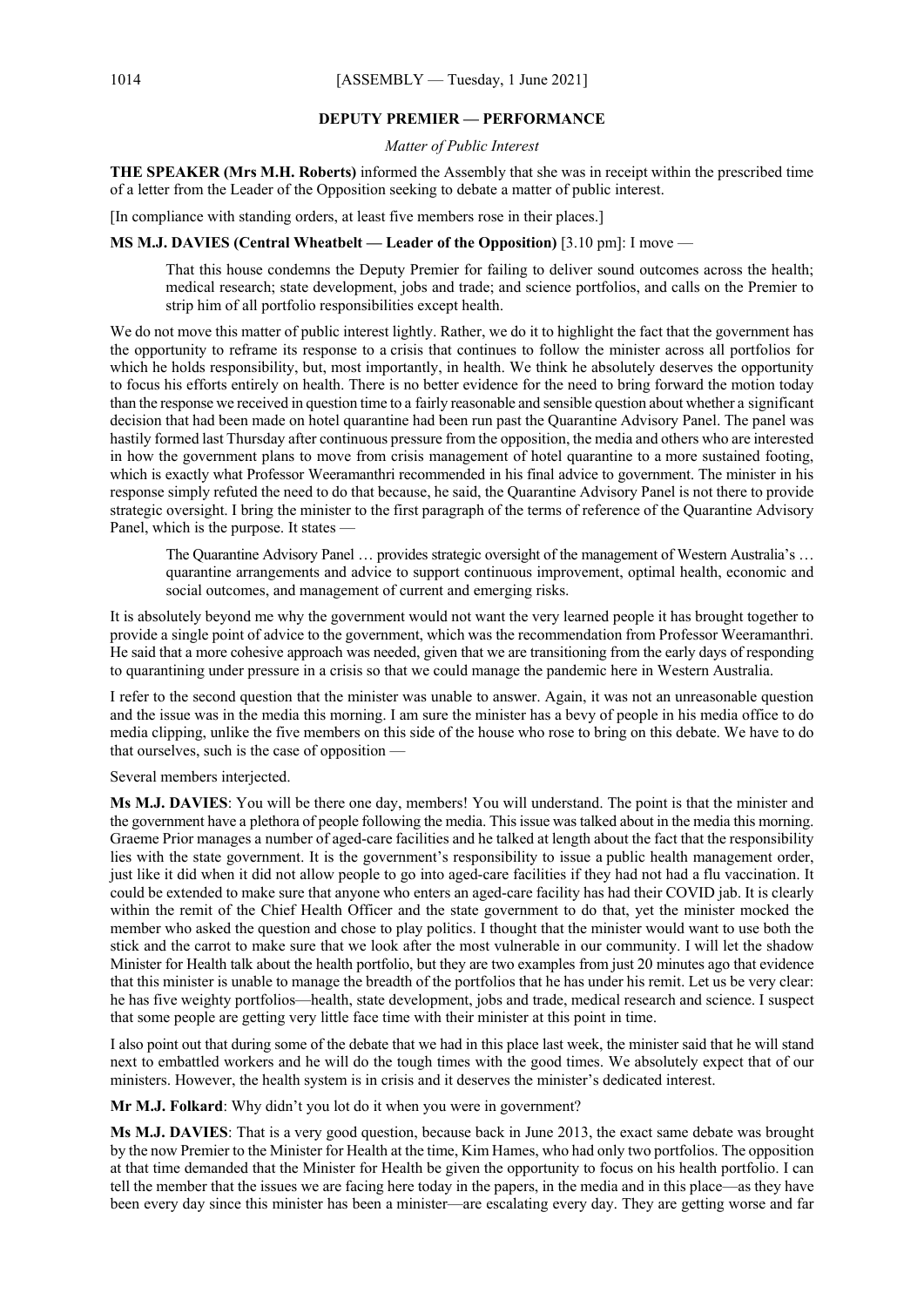outweigh what the former opposition was bringing the Minister for Health at the time to task on. That came straight from the now Premier. He said the former Premier should strip the Minister for Health of the tourism portfolio and let him focus on the health portfolio.

The Minister for Health looks after health, state development, jobs and trade, medical research and science. All those portfolios need the attention of the minister. From the opposition's perspective, we cannot understand why the Premier will not give someone else—there are plenty of government members—a bit of a go. Let someone else be elevated into cabinet or relieve this minister of the duties that he has been given so that he can reflect on what has happened under his watch. There is no "woe is me" because this has happened on the minister's watch. The minister failed to watch, he failed to listen and he failed to notice the red flags that were popping up in the health sector, so it is his responsibility to set it right. Now more than ever, in the midst of a pandemic, it is important that the Minister for Health focuses on our health system. Surely that would not be unreasonable. In the midst of a pandemic, the minister should be focused on the Department of Health.

I want to talk a bit about hotel quarantine and the way that the Quarantine Advisory Panel has been managed. I refer to Professor Weeramanthri's advice and why we have been pursuing this notion that the Quarantine Advisory Panel is important yet the government has ignored it. The government accepted all the recommendations made by Professor Weeramanthri in his final advice of 12 March. He outlined in the review of hotel quarantine

In a usual short-lived emergency situation, debriefs and lessons learnt exercises are conducted routinely post-emergency. In this protracted emergency, equivalent learning processes need to be established while the emergency continues.

… Our review focus was on making the existing HQ model in WA more effective, rather than exploring new models, but there were many issues that came up, such as 'hot hotels', new testing strategies and greater use of CCTV and other technologies, that warrant ongoing examination as possible modifications to the existing WA model. Other more radical changes, such as purpose-built quarantine sites … or utilisation of alternate existing sites, could also be examined.

This is the bit that I think is the most important —

This next six-month period is a window of opportunity to optimise HQ governance for the period that follows, which may include changes to the emergency management arrangements. The Quarantine Advisory Panel will be a critical new strategic element, and its membership and terms of reference should be aligned with any similar body set up to oversee vaccination rollout.

…

Quarantine … is a tool for recovery and an essential pillar of competitiveness and community confidence.

I think there are a few things going on from the perspective of the health portfolio. The government is clearly under pressure to cope with any crisis or outbreaks that will put pressure on our hospitals, so it is taking a significantly conservative approach to the management of hotel quarantine. We have 500 people, give or take, in hotel quarantine at the moment; that is about half the number that we had two months ago. People are now able to return from India, as a result of the decision made by the federal government to allow people to come back across international borders. We have a government here that has preferred to finger-point at the federal government instead of going down the path that Professor Weeramanthri asked us to, which is to start looking at alternatives and provide options for expansion.

It is about not just taking a humanitarian approach to allowing Australians to return home, but also jobs and trade. In the minister's jobs and trade portfolio, we have seen incidents of skill shortages and matters that require attention to ensure that we can fill jobs across multiple sectors that are crying out for workers. We need attention being paid to how we can do this in the long term. If international borders are not going to be raised, we must have a system that can allow us to do our fair share here in Western Australia, which is awash with cash. Western Australia has a \$5 billion surplus, which is money in the kitty, gifted to the government by the iron ore sector. We need a humanitarian response to allow people to return home and when they get back, we need to make sure that we are doing enough to keep people safe through this quarantine system.

The minister's focus is not there because he has five portfolios, and red flags are popping up all over the shop. Quite simply, we do not think that the minister is paying enough attention to the issues that Western Australians believe that he was elected to pay attention to. The minister promised to keep Western Australians safe. He was elected on the basis of his management of the COVID pandemic. We will be the first to say that for the management of that crisis, when everyone pitched in—the minister and the Premier were at the forefront of that—the government did a remarkable job. But we have moved past crisis management and the minister is dragging his feet for some reason, political or otherwise, to ensure that our health system and quarantine system are adequate for the next 12 months, 24 months or 36 months—however long it takes for us to get back to some degree of normal. Quite simply, we think the minister should be focused on the health portfolio and the issues around hotel quarantine instead of these other portfolios, which will be getting none of his attention.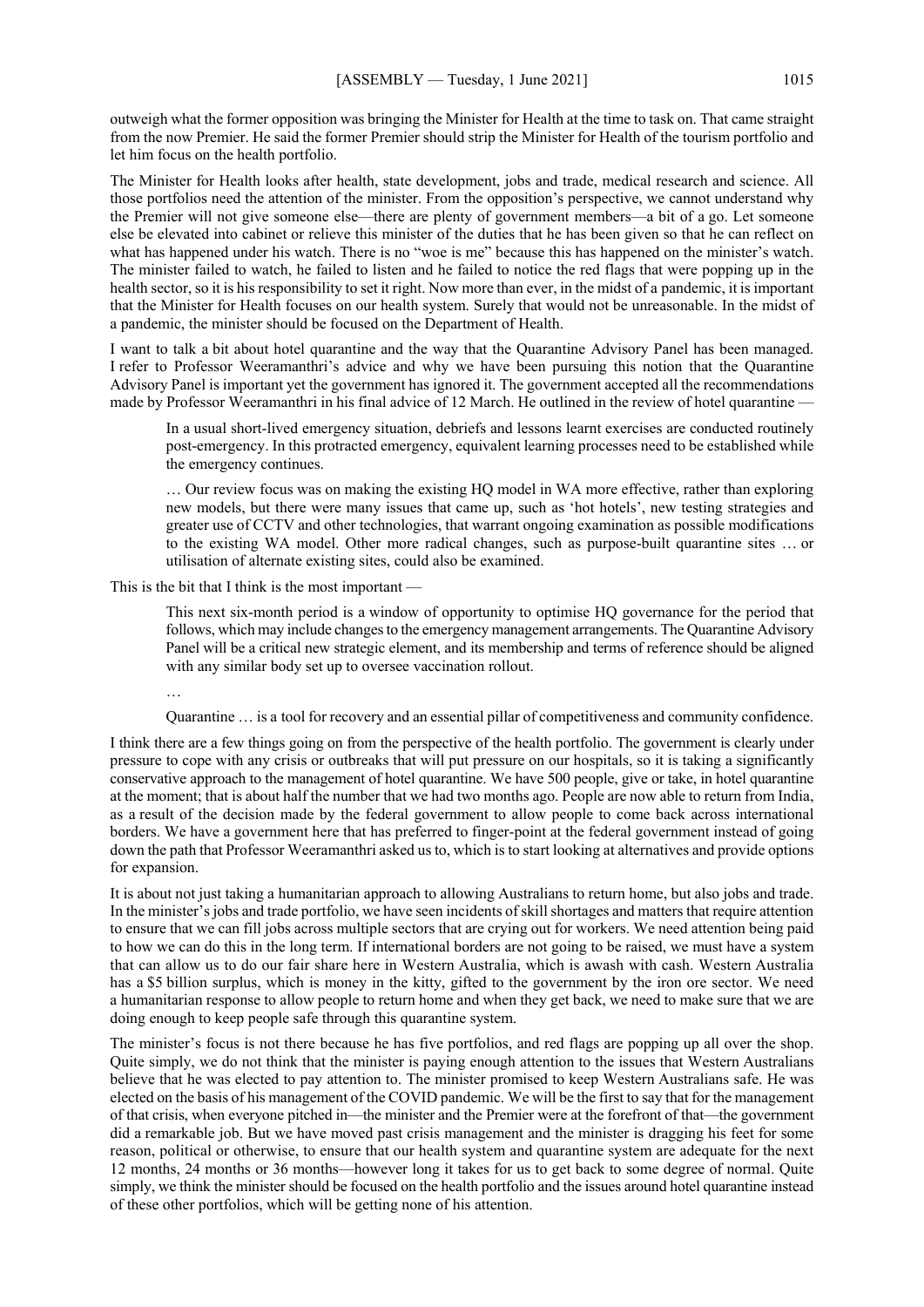**MS L. METTAM (Vasse — Deputy Leader of the Liberal Party)** [3.21 pm]: I rise to support this worthy motion moved by the Leader of the Opposition on a day that is the beginning of winter. It also marks a very grim milestone of a government that has dropped the ball in the very important health portfolio. This milestone represents 12 months of record levels of ambulance ramping across the state. Those ambulance ramping figures at record levels, month on month, over 12 months are well above the figures that the then shadow Minister for Health, the current Minister for Health, claimed were a massive failure in early 2017. This minister is now the holder of a record that no health minister would want. This minister has let the health system spiral into decline under his watch.

Let us take a look at the last 12 months of ambulance ramping figures. In May—last month—there were 3 795 hours, which is over 100 hours a day. In April—just the month before last—there were 2 800 hours. In March, there were 4 099 hours—well above what the then shadow Minister for Health called a crisis at 1 030 hours. In February this year, there were 3 163 hours. In January, there were 4 170 hours, which is the highest rate of ambulance ramping on record. I could go on, but in total, over the last 12 months, patients have had to spend 37 906 hours in the backs of ambulances or in corridors being looked after by paramedics before they could be seen and accepted by emergency departments. These are not just figures; each of these hours represent a patient who was waiting to be accepted at an emergency department. We heard the Premier today lauding how fantastic this government is doing in financial management. In a state as prosperous as ours, these statistics are damning because we are unable to help our most vulnerable in their most urgent time of need.

"But it's COVID", the Minister for Health claims, "The world was a different place in 2017." Again, we hear that every state's health system is challenged and we are not an orphan. The reality is that there were escalating numbers of patients having to wait to be accepted by emergency departments well before COVID hit. In January 2019, there were 1 355 hours of ambulance ramping. In June 2019, there were 2 746 hours. In December 2019, there were 2 317 hours. By WA Labor's own standards, these figures are absolutely shocking. As the Australian Medical Association stated, these figures represent people waiting to be accepted by emergency departments. We have also heard from many members of the public about what happens in emergency departments and, of course, there is the tragedy surrounding Aishwarya, as well.

Alarmingly, we are now also seeing ambulances being ramped at our country hospitals. The most recent statistic for Bunbury is particularly damning. For the month of May, there were 98 hours of ambulance ramping. Compare that with 2019, pre-COVID, when there were only 19 hours. This is a major concern for regional WA. In May 2017, ambulances were ramped for a total of seven hours outside regional hospitals, but that has escalated across regional WA to 126 hours in May this year. The situation in regional WA is particularly concerning because the feedback we are receiving from paramedics is that it is about not only the ramping time at the emergency departments and the fact that patients, who are sometimes in pain, are waiting to be seen, but also the ability of paramedics to respond to other emergencies in our regional areas. This is often much more challenging and problematic than the situation in metropolitan Perth where a patient can be redirected to another hospital. These are concerns right across the state.

I point to the Minister for Health's promise back in 2017 and WA Labor's putting patients first policy, which was to free up hospital beds, reduce waiting times and have more timely responses. We have not seen these policies and promises delivered under the WA Labor government. This is on the back of some other damning statistics. We will certainly be asking questions in the Legislative Council today about code yellows. We know that there were two code yellows yesterday at Fiona Stanley and Sir Charles Gairdner Hospitals. According to WAtoday, Sir Charles Gairdner Hospital has had 32 code yellows since 1 January.

According to the Minister for Health, this is a sign of business as usual. The opposition does not believe that this is business as usual and we do not accept that this should be business as usual. It is damning and it is certainly of concern to people across the health profession, including the AMA and the Australian Nursing Federation. For our outstanding healthcare workers on the front line, it is absolutely not the case that this should be business as usual. They are concerned and they showed their opposition to our Minister for Health at the recent rally at Perth Children's Hospital. We are seeing a loss of confidence from the WA public. The public's confidence in our health system right across the board as a result of what we are seeing in our emergency departments is a real concern.

Earlier this week on ABC radio, we heard a story from Josephine Muir. Her 81-year-old mother burst her appendix. She had to wait four hours for care at Sir Charles Gairdner Hospital, only to be taken home. She was brought back to the hospital the next day, where she waited another three and a half hours. The system is clogged up. We have bedlock. The hospital was short of six nurses and patients were bumped from surgery. This is one story but there are many others. I do not have time to go through them all. Quite obviously, these statistics, the code yellows, the ambulance ramping, and the 50 per cent increase in elective surgery that we have seen under this government's watch and under this minister illustrates that the minister is overseeing a monumental mess in the health portfolio, along with new revelations today about deflecting responsibility in hotel quarantine. We have record ramping and record wait times. Unfortunately, this will lead to more tragic outcomes. This minister is not fit to take on such responsibility when it is so important that we get health right in WA.

**DR D.J. HONEY (Cottesloe — Leader of the Liberal Party)** [3.30 pm]: I rise to support the matter of public interest. Amongst the many responsibilities that the Minister for Health has is his responsibility for the Department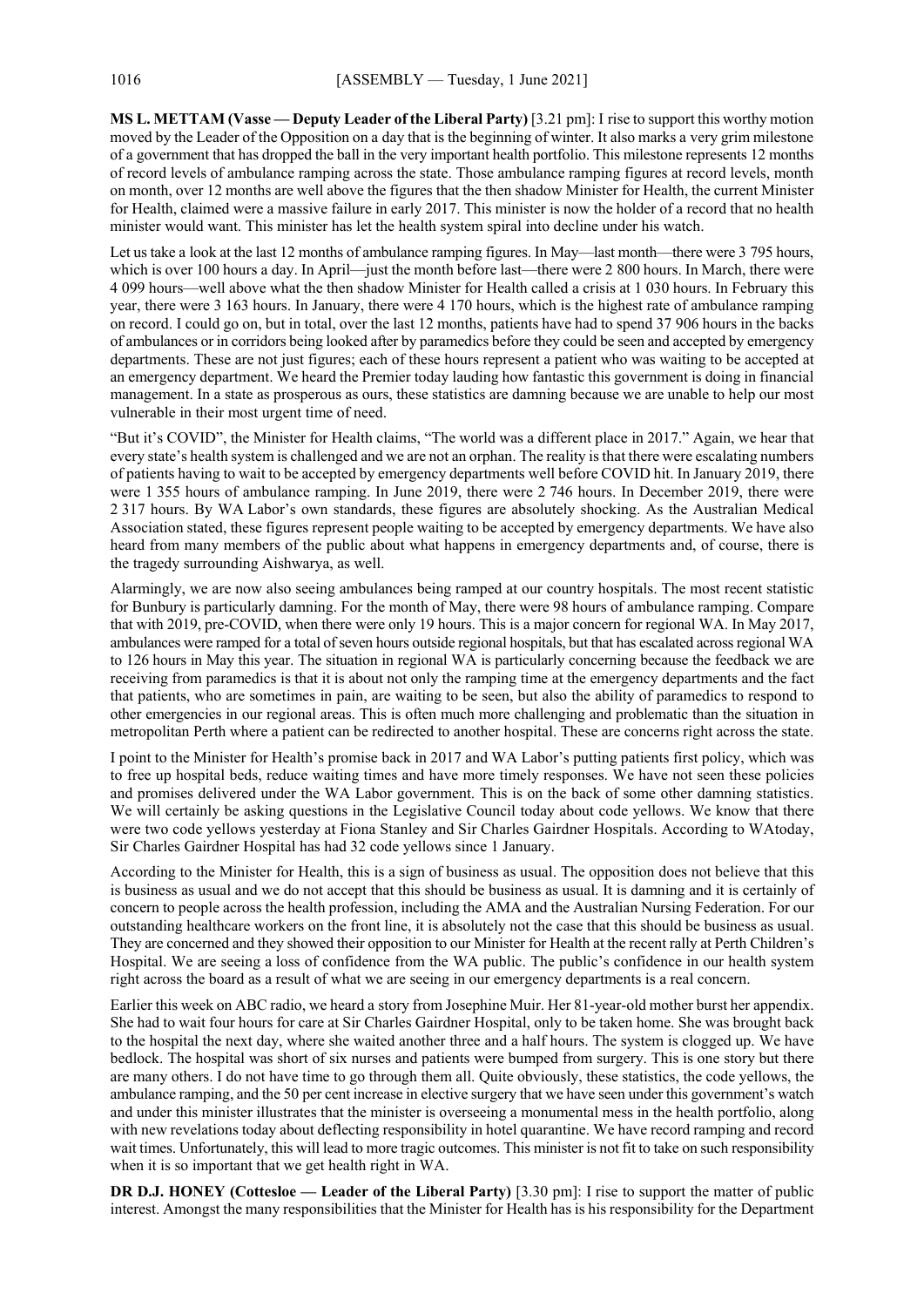of Jobs, Tourism, Science and Innovation. That department is critically important for international trade. In 2019, the government released the *Western Australia investment and trade plan 2019–20*. That outlined what this government was going to do to improve investment in trade and referred to the critical need to diversify our economy. A key plank of that was *Our priorities: Sharing prosperity* and the *Asian engagement strategy*. That highlights the fact that investment and trade with Asia is a key part of the state government's economic agenda. The report identifies the key markets that we need to focus on to diversify our trade. Those key markets are China, India, Indonesia, Japan, Korea, the Middle East, Africa, Singapore, Malaysia, Vietnam, the United Kingdom, Europe and Israel. The former Minister for Asian Engagement produced a document entitled *Western Australia's Asian engagement strategy 2019–2030: Our future with Asia*, which included a chapter entitled "Diversified the economy through development of the priority sectors". We have already heard what those priority sectors are. It referred to the importance of Asia to our economy, stating that Western Australia's merchandise exports to Asia increased from \$24 billion in 2004 to \$129 billion in 2018, Asia provides nine out of 10 of WA's top trading partners and that 10 per cent of WA's population is Asian born.

The document refers to the numbers. For example, 1.4 billion people live in India. We have this hyper focus on China in our economy but 1.4 billion people live in Asia who are not in India or China. That is an enormous population in our region that is expanding and developing, and a key part of our region. If we look at the value of our current exports, in the 2020 calendar year, we had \$109 billion worth of trade to mainland China. If we look at the non-India and non-China states, we had \$51 billion worth of trade, but clearly we have an enormous opportunity to increase trade into that area. The state government previously identified that we needed an Asian engagement minister, someone to focus on this job. What has happened? The government has abandoned its Asian engagement strategy. It has abandoned a serious effort to diversify our economy in that region.

I have great respect for the Minister for Health; I have said that on many occasions. But the simple fact is that he is getting overwhelmed with too many tasks and too many jobs and he cannot give this important issue the priority that it needs. We got a big lecture from the former Minister for Asian Engagement in the previous Parliament, saying that we did not have a shadow Minister for Asian Engagement and how important that was. Here we have the Premier in this Parliament saying that we do not need that position at all. What have we seen under the watch of this minister? We have seen changes in our overseas trade offices that, to be frank, have gutted them. The member for West Swan could step up and be an excellent Minister for Asian Engagement.

**Ms J.J. Shaw**: She is. She's the Minister for Transport!

**Dr D.J. HONEY**: I always do that, do I not? Sorry, I meant the member for Swan Hills. She would be an excellent Minister for Asian Engagement. I say that because I was on the Economics and Industry Standing Committee when the member for Swan Hills chaired an investigation into trade with India and how we are going to improve trade with India. Some interesting facts came out of that investigation that I will refer to.

**Mr V.A. Catania**: They could replace her with the Minister for Water.

**Dr D.J. HONEY**: That would be a choice. It would not be hard.

We had seven locally based trade offices in China, Japan, Korea, India, Indonesia, Dubai/the Middle East, Singapore and also the UK Agent General. Instead of having independent trade ambassadors in those offices, we have seen some sort of hub-and-spoke model, whereby the head of that department is now responsible for 10 regions and offices that will only be staffed by locals. Talk about insulting our Asian neighbours. We say that India is a critical future market. Having chaired the inquiry into our economic relationship with India, the member for Swan Hills knows that the thing that is most important to all those countries is the long-term relationship and the investment in the relationship we make with those countries. Do members know where the person who is supposed to be responsible for India is domiciled under this new arrangement? They are in Dubai. We could not insult India any more if we tried by saying that it is really important for us as a future market. That is what we have seen.

**Ms S.E. Winton**: The Prime Minister's done a good job of insulting India.

**Dr D.J. HONEY**: The member should not go down that path; I think it is a slippery slope.

What an absolute slap in the face for a nation of 1.4 billion people for us to say it is so unimportant that we will base someone in Dubai so a fly-in fly-out person can come and go. How does that establish those long-term critical relationships that we need in that market? Now we are going to have four hubs plus the Agent General in London. We will have people managing a range of countries while not being in those countries.

This economy will be in trouble in the future. The member for Willagee gave an excellent speech during the Address-in-Reply and also during the second reading debate of the Supply Bill. He made some very reflective comments that all members in this place, especially members on the other side, should read. The member outlined something that I have been talking about for a while; that is, our dependence on China and, in particular, our dependence on iron ore exports to China, is an enormous risk to our economy. There is every reason to believe that we will see substantial reductions in iron ore exports to China. I have seen credible estimates of a reduction of around 300 million tonnes in the next six to seven years. I suspect that the member for Willagee has taken the time to find out that information as well. We need to build relationships in Asia. We need to build trust in Asia. There needs to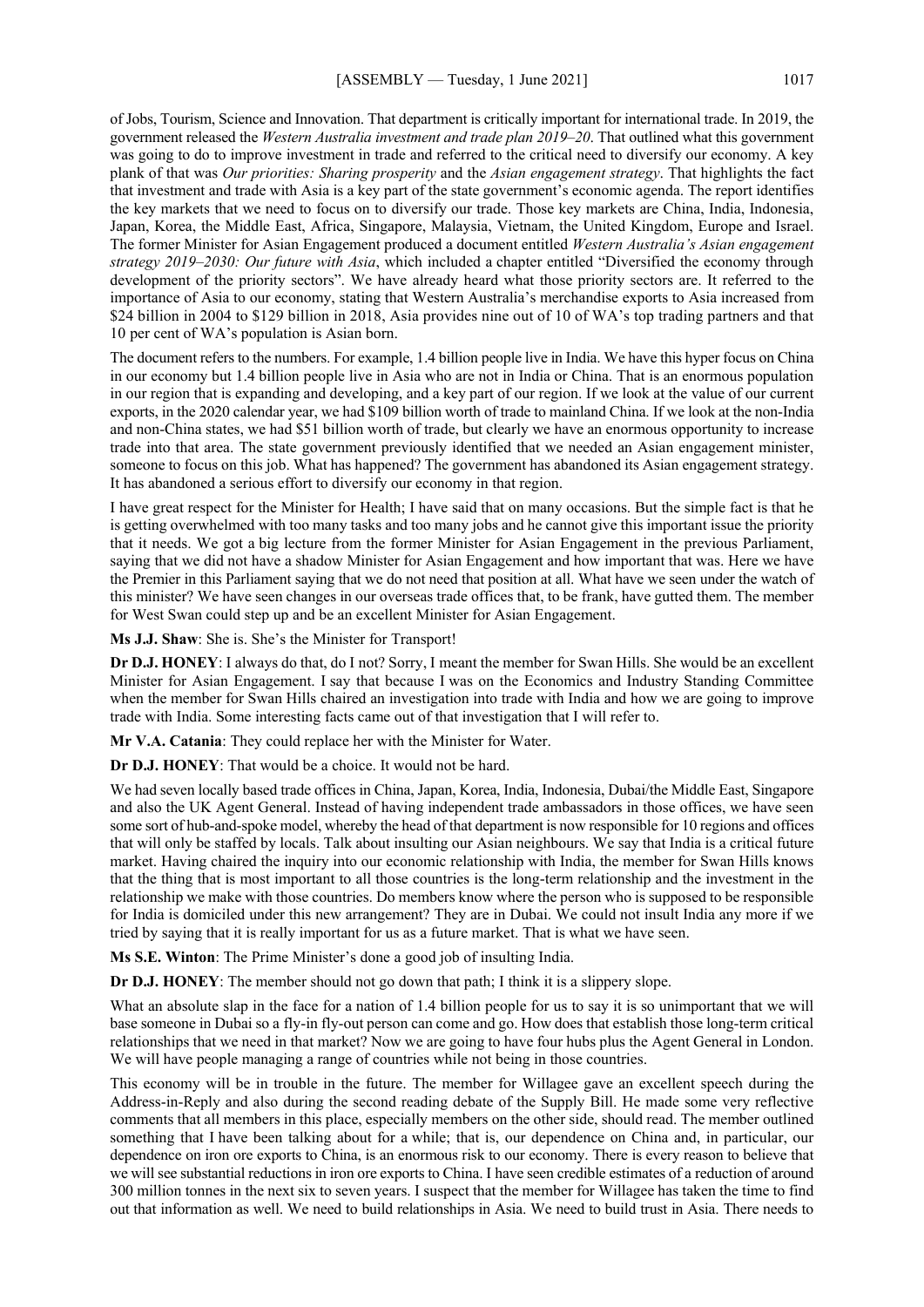be long-term improvement. I have had direct feedback on this matter. Those Asian countries feel abandoned by the changes that have been made under this minister's watch. They feel that we do not care about Asian engagement, and that we are not serious. They all know that we are serious about China and that we are keeping a trade commissioner in China. However, in those other countries, someone will be a fly-in fly-out rep and will fly into those countries to attend their office. How are they going to effectively represent the Australian businesses and the small and growing businesses that want to expand into Asia? How are they going to do that properly, especially when those countries feel completely abandoned and upset? There was no consultation about this change; they just found out. I understand that the minister is now going through a process of trying to repair or rebuild the bridges, but the damage has been done. Why has it been done? As I said, I personally hold the minister in high regard; however, he cannot focus on so many important portfolios. That is impossible and it is doing a disservice to our state. We have a health crisis and the minister should focus on that.

**MR S.A. MILLMAN (Mount Lawley — Parliamentary Secretary)** [3.40 pm]: I rise to speak in opposition to this motion. I start by picking up a point that was raised by the member for Cottesloe; I appreciate him raising this point. We, on this side of the chamber, are replete with talent. We have the member for Swan Hills, who has been elevated to parliamentary secretary; we have the member for Kingsley, who has been elevated to parliamentary secretary; we have the member for Southern River, who has been elevated to parliamentary secretary; and the member for Wanneroo, who has been elevated to parliamentary secretary. One thing I can say about our side of the chamber, as opposed to the opposition's corner, is that we are replete with talent. By all means –

#### **Ms M.J. Davies** interjected.

**Mr S.A. MILLMAN**: Leader of the Opposition, I will get to that point; it is exactly why I want to stand to speak on this motion.

The opposition will take us back to the era of doctors using leeches and Florence Nightingale nurses. In combining these portfolios under this minister, we have recognised how important medical research is, how important science is and how important jobs are to the future prosperity of Western Australia.

#### **Mr R.S. Love** interjected.

**Mr S.A. MILLMAN**: Mate, I did not interject once during your contribution.

**The ACTING SPEAKER (Mr D.A.E. Scaife)**: Members on my left were heard in relative silence and I ask you to hear the member in silence.

**Mr S.A. MILLMAN**: I heard the Premier invoke the Standard and Poor's rating of the Western Australian economy during question time. I refer to former Treasurer Ben Wyatt's press release from 30 October 2020, which states —

- Another ratings agency affirms WA's safe and strong economic response to COVID
- WA retains S&P Global Ratings of AA+ with a 'stable' outlook
- Follows Moody's rating which confirms WA is outperforming its Australian peers
- WA Recovery Plan and record infrastructure investment to drive WA's economic recovery and create local jobs.

For those opposition members who missed it, this was Standard and Poor's telling the whole world just how well the Western Australia government had done handling COVID. The trouble for you lot is that it is not Standard and Poor's; it is no standard and you are all poor!

Several members interjected.

**The ACTING SPEAKER**: All right. The member for Mount Lawley has the call.

**Mr S.A. MILLMAN**: Thank you, Mr Acting Speaker.

Not one member of the opposition came close to making the point about the minister's other portfolios. The Leader of the Opposition focused entirely on hotel quarantine and the shadow spokesperson for Health focused entirely on ambulance ramping, yet this motion calls for this minister to be divested from his other portfolios. The only member it is a shame that he has left the chamber on parliamentary business—who came close to making an argument about the minister's other portfolios was the member for Cottesloe. What he said was unfortunately wrong; it was just mistaken. He seemed to suggest that Asian engagement was not a priority for the McGowan Labor government, but nothing could be further from the truth. If members look at the esteem in which Asian countries –

#### **Mr R.S. Love** interjected.

**Mr S.A. MILLMAN**: The minister is the Deputy Premier and in elevating responsibility for these portfolios to the Deputy Premier we have said to all those nations, "This is a vitally important portfolio responsibility for this government." We have elevated them to the position of Deputy Premier, sending a message to all our trading partners just how important jobs and trade are. Members, what is the most important area of collaboration right now between Australia and all the nations throughout South-East Asia and South Asia?

**Ms J.J. Shaw**: Health.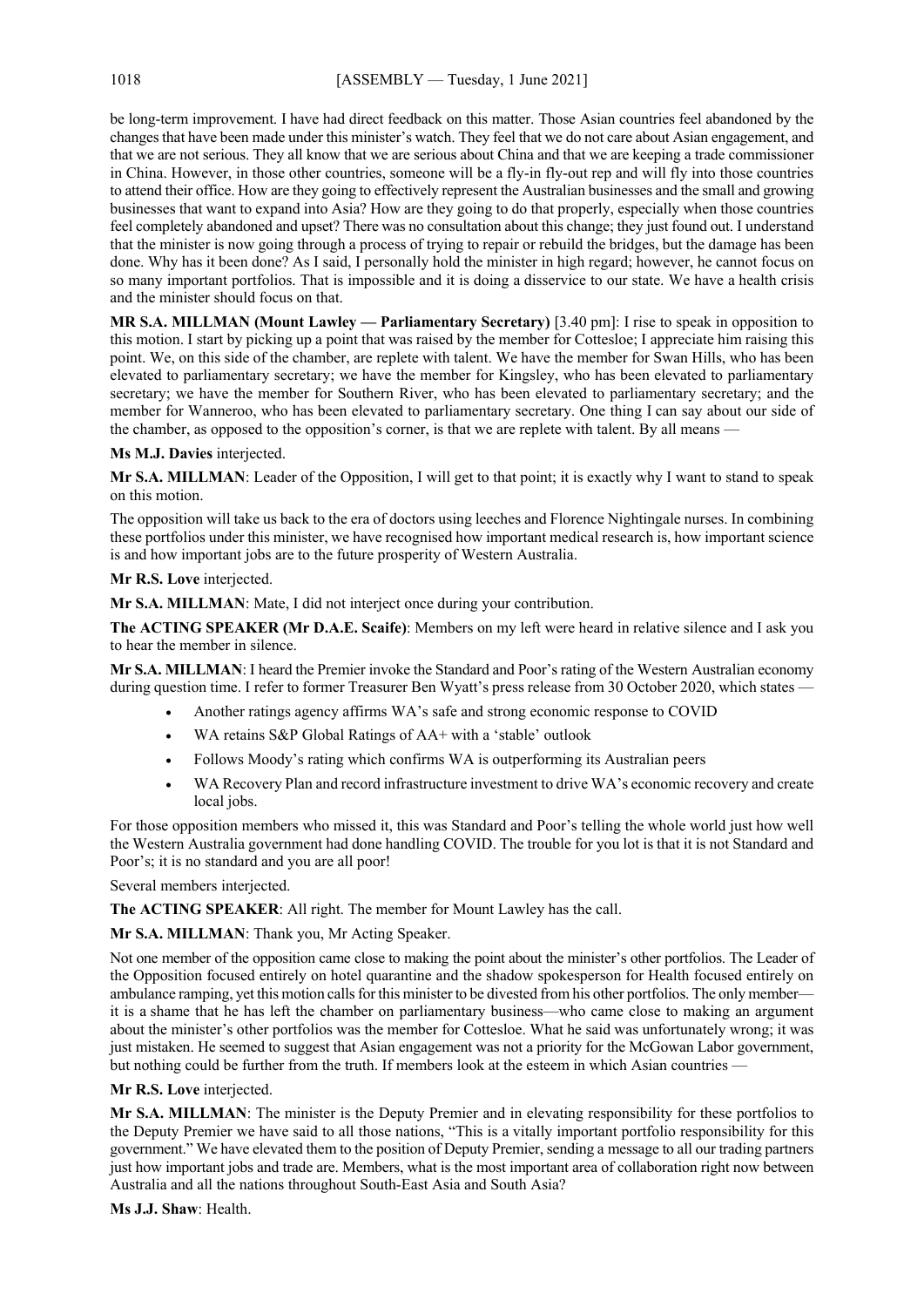**Mr S.A. MILLMAN**: Health! Thank you, member for Swan Hills, who has demonstrated once again her eligibility for higher office. What are we doing? In the one portfolio that is of vital importance to these nations, we have said, "The person we want you to deal with is the person who has done such an exemplary job for the people of Western Australia in steering them through the COVID pandemic." Nothing could be a greater vote of confidence, support and admiration for those trading partners than to put this person, this minister, this Deputy Premier into those portfolios.

**Mr V.A. Catania**: He's presiding over a health crisis.

**Mr S.A. MILLMAN:** No, he is not, and the member knows that when he looks at what is happening throughout the rest of the world. It behoves the member for North West Central to not say that. He is smart enough to know that this is not a health crisis.

**Mr V.A. Catania** interjected.

**Mr S.A. MILLMAN**: Mate, you have a look —

Several members interjected.

The **ACTING SPEAKER**: I will just remind the member for Mount Lawley to use people's titles.

#### **Mr S.A. MILLMAN**: Yes, very well.

When we compare the way in which Western Australia has responded to the COVID pandemic with the way that other jurisdictions around the world have responded, members opposite cannot possibly maintain the argument that the WA health system is in crisis. For members of the opposition to do so, to suggest that, is simply wrong-headed and it shows that they have fundamentally failed to understand what is going on in a global context. I cannot believe that they are still doing it. I told opposition members last week, and I will tell them again, that this is the minister who identified the critical points within our health system; and this is the minister who, in the lead-up to the last state election, asked the people of WA to repose in him the trust necessary to carry out the reforms to fix the pressure points in the health system. I refer to things like hiring new staff, investing in our emergency departments and investing in the future health research and innovation fund for medical research. These are exactly the sort of responses that a responsible minister would make when faced with the challenges that are currently faced by the WA health system, challenges that are not unique to Western Australia. These challenge are being experienced throughout Australia and they are multiplied in other jurisdictions. If there is one person who has demonstrated the capacity, empathy, ability and capability to manage all these portfolios, it is this Deputy Premier and this minister. I speak in opposition to this motion, which is clearly wrong-headed.

**MRS J.M.C. STOJKOVSKI (Kingsley — Parliamentary Secretary)** [3.47 pm]: I rise to oppose this motion; what a disgraceful motion it is. I understand that when there are so few people on the opposition benches, it is much easier for opposition members to look across the aisle and attack. But, honestly, they are attacking one of the hardest working and, arguably, most successful ministers for health in the country, let alone the world. I have family members living around the world who are struggling with this COVID-19 pandemic. I have a cousin who was in hospital for two weeks with COVID-19. I have been talking to her through Facebook messenger and WhatsApp and she said to me, "I just wish I could come to Western Australia because you guys have it so good there." That sits at the feet of this Minister for Health because he is the one who has led us through this global pandemic and he is the one who has ensured the safety of Western Australians. The motion refers to the Minister for Health as the best health minister that we have had. I agree with part of the motion in that a health minister has failed to deliver sound outcomes, and that is Greg Hunt, the federal Minister for Health and Aged Care. Not only has he failed in his job to oversee vaccination rollouts, but also he has tried to tell us that he has done a good job. How ridiculous! The year 2020 put a spotlight on how important it is for us to invest money and time into medical research and saw governments and organisations around the world competing and racing to try to find a vaccine to inoculate us against COVID, which is killing people.

It was 2020 that put medical research under the spotlight for us. But prior to 2020, it was our Minister for Health who repurposed \$1.4 billion into the future health research and innovation fund to ensure that Western Australian medical researchers were world leaders in medical research, and that Western Australians were leading in health and medical research. Before COVID-19, it was our Minister for Health who had the vision to put our health and education systems at the top of the world. He repurposed \$1.4 billion to deliver local health and medical research, which not only is what we need when we are faced with global pandemics like this but also what we need to diversify our economy and to create new industries and jobs for Western Australians. Instead of lashing out at our successful minister, perhaps the member should look at backing him up and understanding that he has not only been arguably the most successful health minister in Australia, if not the world, but he has had the vision to take Western Australian medical research to the forefront in the world. It is a disgrace that the member is putting this motion to Parliament. Members opposite should be ashamed of themselves!

**DR K. STRATTON (Nedlands)** [3.50 pm]: I, too, rise to speak in opposition to this motion. I wish to speak to this motion as my electorate, the seat of Nedlands, is home to three public hospitals: Sir Charles Gairdner Hospital,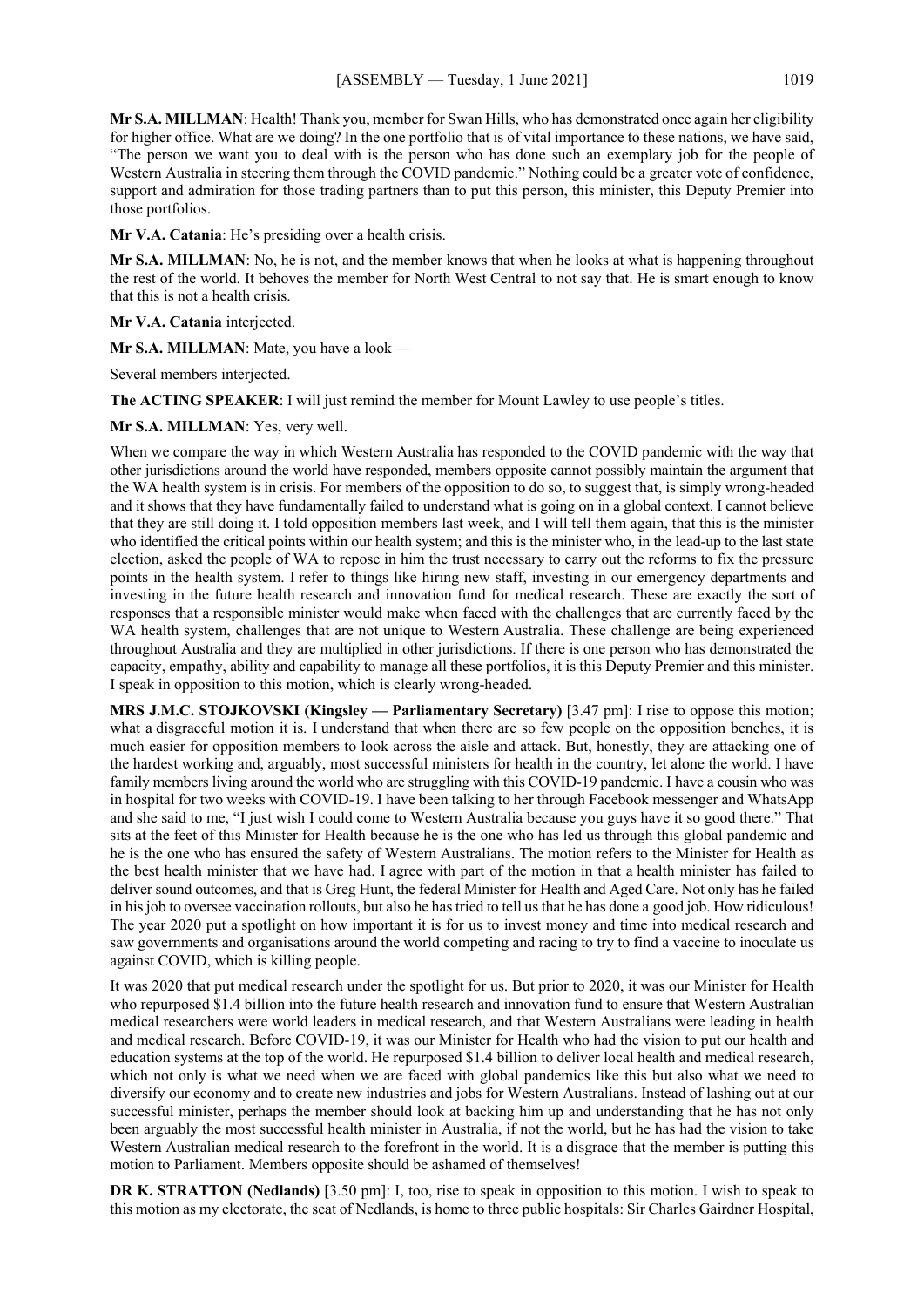Perth Children's Hospital and King Edward Memorial Hospital for Women. Nedlands is home, too, to major medical research institutions, including the Telethon Kids Institute, the Harry Perkins Institute of Medical Research and the Lions Eye Institute, to name just a few. It is fair to say that all of those institutions and other medical research institutions in Western Australia are known to be international leaders in medical research—research that has translated into very real health outcomes and practices for people around the world. We are home, too, to two private medical hospitals, a number of mental health inpatient facilities and a multitude of private medical and allied health practices; and many health workforce providers live in the seat of Nedlands.

I have been a social worker in three public hospitals and I have been a patient and a consumer of PCH and King Edward, so I feel I have an appreciation from multiple standpoints of the sheer complexity of the health system and of what it means to the social and health outcomes of all Western Australians, but also what it means to us as individuals and to families to have trust in our health system. Leadership of such a complex system requires a number of qualities, all of which the Minister for Health has demonstrated. It needs a minister who is steady in a crisis, and this has never been demonstrated more beautifully than during the COVID-19 pandemic when the minister ensured the trust of all Western Australians. We have heard it many times, but it is worth repeating: we have been kept safe and strong as a state by the leadership of the Deputy Premier; Minister for Health.

The outcomes and leadership shown when the eyes of the world are upon us speak for themselves. Leadership of such a complex system requires courage, and the minister has shown that he is prepared to show up and engage in some very difficult conversations with multiple stakeholders. It requires someone who is an advocate and a visionary. We have a health minister here who has worked to secure the highest rate of funding of any health system in Australia. It requires someone who is smart and collaborative—smart enough to listen and to act on the advice of health and medical experts—and who has experienced the breadth and depth of holding the statewide view of our complex health system. It needs, too, a systemic approach across a statewide system in a state that is itself diverse and large, and across an array of health services with multiple stakeholders, all who are invested in creating the best outcomes for Western Australians and serving a diverse population across our diverse state, including some of the most vulnerable members of our community and across many health disciplines as well. I argue, too, that it requires leadership that demonstrates compassion, humility and, ultimately, humanity.

Because of my electorate and how it is home to so many health services, I have had the honour of working with the minister across a range of health issues and developments. I have seen him engage with and demonstrate compassion with patients and families. I have seen him collaborate with health and medical private providers and advocate with leaders and health experts. This leadership is not limited to his health portfolio, but to all of the minister's portfolios. I stand today to express my unequivocal support for the minister. Indeed, I look forward to working with the Minister for Health and continuing to build the health services and the world-leading health services that my electorate is home to.

**DR J. KRISHNAN (Riverton)** [3.55 pm]: I also rise to oppose the motion. I am very glad that the Leader of the Liberal Party and the Deputy Leader of the Liberal Party are just arriving, because I particularly want them to pay attention to a few solutions we want to find for health care progression in Western Australia.

First of all, COVID! As a medical practitioner, I have worked in three different continents. I belong to a batch of 200 doctors who qualified from JSS Medical College. They are now placed around the world. I keep talking to them. We keep exchanging messages as to how COVID has been managed. Day in, day out, the question I am being asked is, "How is it that you guys are managing it so efficiently? Who is the main reason for it?" It is the man who is the architect of the plan to manage the pandemic. The whole world envies us. They are so proud of our achievementexcept for the six opposition members who, day in and day out, pick on only health issues the majority of the time. I keep repeating and pleading that the one issue that we could join hands and work together to deliver better health outcomes to every Western Australian is the health issue—please cooperate, be constructive, join hands in providing solutions!

Ambulance ramping comes up in this house, day in and day out. I am glad that the Liberal Party members of this chamber are present now. The federal government shut the doors on overseas doctors, bringing in a classification procedure called a distribution priority area. They shut out overseas doctors coming into Australia, so I remind members that 40 per cent of the GPs working in Australia obtained their qualifications overseas. When the federal Minister for Health and Aged Care, Mr Greg Hunt, shut the doors to overseas doctors, the primary carers, who are not able to cope with the load on top of the work they already have in providing the best health care for Australians, now have to accommodate two additional appointments for COVID vaccination 1 and COVID vaccination 2 with the uncertainty of when they are going to receive those vaccines to deliver those vaccinations.

I refer to infrastructure. This health minister is investing in infrastructure. Let us take the Peel Health Campus. The inpatient beds, outpatient services, medical emergency services and the 10-bed mental health emergency care centre will receive a total investment of \$152 million, of which \$114 million will come from the state, and we thank the federal government for its \$20.1 million contribution, and there is a private investment of \$17.9 million as well. That is huge investment to build infrastructure that will bring about better health outcomes. The preliminary planning has commenced and the project will be delivered as promised.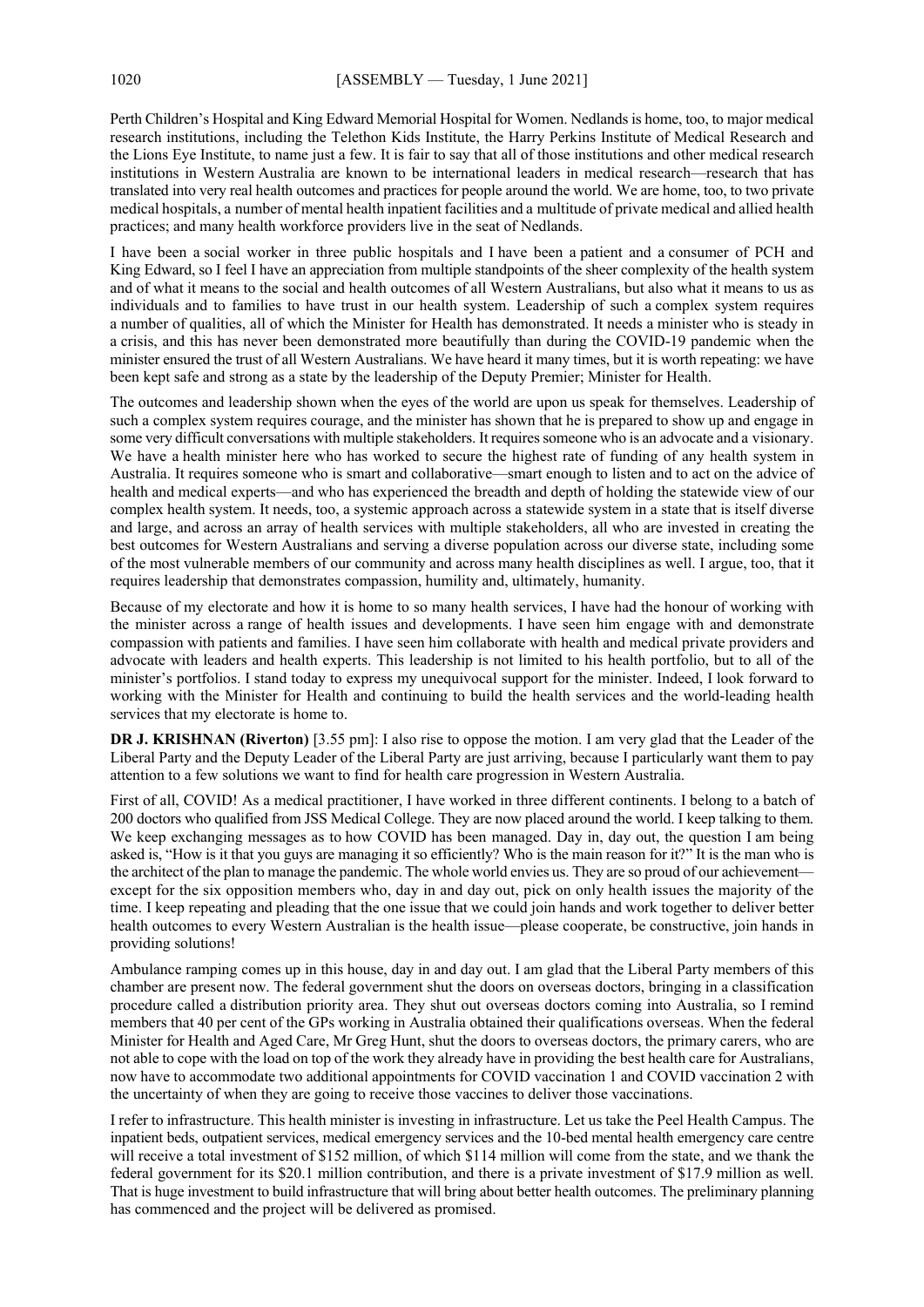I spoke last week about the transition plan of bringing services at Fiona Stanley Hospital back into the government. Joondalup Health Campus will have a 77-bed mental health building, 12 emergency beds, 30 inpatient beds, six critical care beds, one cardiac care unit and a behavioural assessment urgent care unit. As a health practitioner, I can appreciate the amount of better health outcomes these infrastructure investments can bring. How are we able to deliver these investments? It is because the pandemic was managed so efficiently that we are in a sound financial position and we have the true intent of doing good for the people of Western Australia. The construction contract for Joondalup Health Campus, with a total investment of \$256.71 million, has reached the early contractor involvement phase and is expected to be signed on 8 June 2021.

I get very confused; I am new to politics and I am new to this chamber, but this motion asks the Minister for Health to drop other portfolios. I cannot understand how there is absolutely no link between health and medical research. I already mentioned that the state is travelling in the right direction because the health portfolio is managed well. Jobs and trade keep people healthier. There was a significant improvement in science investment by this government in its last term. There was a 50 per cent increase in investment in life science companies in Australia between 2017 and 2019. It is a \$3.7 trillion sector, creating 28 000 jobs and 200 new companies. If the opposition thinks that has no relation to health, I am truly confused. If it cannot stand up and appreciate the hard work and effort of the Minister for Health, it should please at least keep quiet and let him do his job. Thank you.

**MR R.H. COOK (Kwinana — Deputy Premier)** [4.01 pm]: I would like to thank members for their contributions today. In particular, I would like to congratulate the member for Vasse for actually staying in the chamber for the entire debate. I notice she popped out for a bit of afternoon tea, as did the member for Cottesloe, but that is okay. That is perhaps one of the small advantages of being in opposition! But it is good to see that the member for Vasse lasted the distance this time; well done to her!

I thank members for their contributions. In some respects, it perhaps reflects more on members of the opposition than it does on members of the government that they would raise the issue of what hard work looks like in government. I have a huge appetite for hard work, and I am a proud, hardworking member of the McGowan team. It is a task that I have taken on with great honour, great pride and great humility, and it is a task I have set myself to wholeheartedly over the two and a half months I have had the opportunity to hold these portfolios. One might say that a period of two and a half months is a little early to make a judgement on a four-year term's performance, but I accept the challenge from the opposition. I understand that when an opposition's sole research capacity rests upon following the tweets of the Australian Medical Association, it is a little hard-up for substance, and it therefore has to bring the same issues to this place week after week. Nevertheless, I recognise that the opposition believes that health, jobs and trade, state development, medical research and science are all important portfolios, and I agree. I hope that is one of the reasons the Premier has entrusted me with these important portfolios.

I acknowledge the comments of members opposite, including the member for Cottesloe, in relation to the McGowan government's efforts in keeping Western Australians safe and strong and in ensuring that we had an appropriate, thorough and comprehensive response to the global pandemic. I am particularly proud of our record, and I thank all members for their acknowledgement of where we are today.

Of course, we have a challenge ahead of us: how do we go from the COVID-19 pandemic to a period of strength and growth of the Australian economy and jobs? That is a task and a journey that I am committed to. In particular, I am committed to the McGowan government's and WA Labor's plan for WA jobs. It is a vision for the future about how we can continue to consolidate the strength of our economy and our great record of supporting the resources industry, mining, oil and gas, into the future to make sure that we continue to have the prosperity that Western Australians deserve. It is about recognising the strengths of those sectors and understanding how we can pivot out of those sectors, consolidating those strengths, to recognise our capability of working in new industries, as we decarbonise the Western Australian economy and set it up for growth. It is about making sure that we recognise new energy possibilities and understanding that the opportunities around energy storage, battery technology and manufacture are opportunities that we cannot miss. In the same way that we had to secure the opportunities presented by the global pandemic, we now have to secure the opportunities for economic prosperity that the post-COVID-19 period will present. That is why I think it is appropriate, as we move out of COVID-19, that we acknowledge that state development and jobs and trade are going to be pivotal to making sure we are successful into the future.

That is one of the key reasons the Premier elevated the role of Asian engagement to the Deputy Premier, combining it with the portfolios of jobs and trade and state development, to make sure we have the seniority and grunt necessary to carry those strategies forward. I also acknowledge the member for Cottesloe's critique. The new model for Asian engagement was secured after an extensive review of our whole Asian engagement strategy and our trade commission posts. I think the member's analysis was a little ham-fisted and premature; one has to be able to give this new model an opportunity to work. In particular, it has to be seen in the context of being able to engage properly through actual physical presence; obviously, at the moment it is difficult for our trade commissioners to travel overseas, with the very present and evident dangers involved.

The new configuration of trade commissioners through the Asian engagement strategy around a hub-and-spoke model means that we are able to pivot from our positions of strength in the Asian economic community to look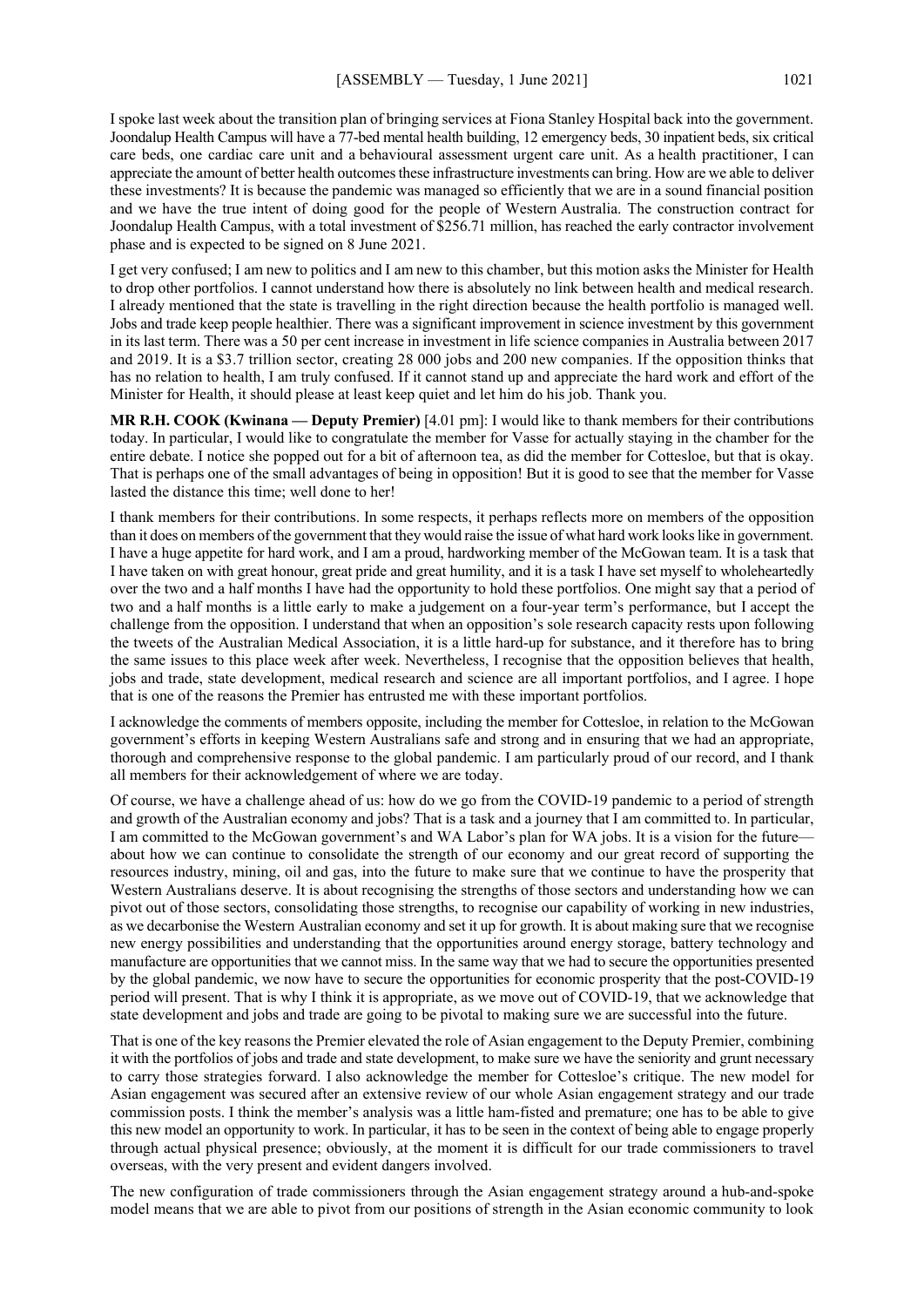at new opportunities, whether in Korea or South Asia and India, and combining those with opportunities in the Middle East. We have to make sure that our resources are distributed in an appropriate way. As I explained at the Asian Engagement Summit last month, it is important that we have a modern system for the establishment of these positions and that we have a senior government minister taking these strategies forward to make sure we can secure the opportunities that come from them.

I share the member for Riverton's incredulity that the opposition could somehow think that health, medical research and science do not belong together. It is obviously incredibly important to have synergies between these portfolios. We wanted to highlight the role of medical research as part of a separately named portfolio to ensure that Australia and the world knows that Western Australia, as a medical research powerhouse, is back. We are back because we have a \$1.4 billion future health research and innovation fund to take medical research in this state forward, combining our science capabilities with innovation in that sector to ensure that we not only improve patient services, but also secure the economic returns that these great innovations in medical research initiatives represent. As the member for Riverton observed, if we get that right, we get an important piece of our job creation right. Consolidating these portfolios in a single Deputy Premier position represents good public policy and confidence in moving forward.

I have acknowledged on a number of occasions the pressures our health system is under. This is characteristic of the demand pattern we share with all other health jurisdictions. That is why the Premier has elevated it to the national cabinet agenda and why we need a national response to this particular issue. It has a unique system demand dimension to it that means we cannot treat it as an ordinary state of affairs. It is something that has been brought on and that the whole nation is sharing. We will do that because we have the policy systems in place and we have the opportunity to pivot and ensure that we are growing our health system to make sure that it is able to expand and adapt to this situation, which, as I said, the national cabinet will address on Friday.

There is a saying, "If you want something done, give it to the busiest person in the room", but in this case, I would like to think the Premier has also given it to one of the most effective people in the room. That is why he has given me these portfolios. I am a proud hardworking member of the Mark McGowan Labor team. I carry those duties with great pride, great honour and great humility, and I think that under the great leadership provided by the Premier we will continue to prevail.

#### *Division*

Question put and a division taken, the Acting Speaker (Mr D.A.E. Scaife) casting his vote with the noes, with the following result —

Ayes  $(6)$ 

Ms R.S. Stephens Mrs J.M.C. Stojkovski Dr K. Stratton Mr C.J. Tallentire Mr D.A. Templeman

Ms C.M. Tonkin Mr R.R. Whitby Ms S.E. Winton Ms E.L. Hamilton (Teller)

| Mr V.A. Catania | Dr D.J. Honey    | Ms L. Mettam            |                 |
|-----------------|------------------|-------------------------|-----------------|
| Ms M.J. Davies  | Mr R.S. Love     | Mr P.J. Rundle (Teller) |                 |
|                 | Noes $(46)$      |                         |                 |
| Mr S.N. Aubrey  | Mr T.J. Healy    | Mr S.A. Millman         | Ms R.S. Stephe  |
| Mr G. Baker     | Mr M. Hughes     | Mr Y. Mubarakai         | Mrs J.M.C. Sto  |
| Ms H.M. Beazley | Mr W.J. Johnston | Ms L.A. Munday          | Dr K. Stratton  |
| Dr A.D. Buti    | Mr H.T. Jones    | Mrs L.M. O'Malley       | Mr C.J. Tallent |
| Mr J.N. Carey   | Mr D.J. Kelly    | Mr S.J. Price           | Mr D.A. Temp    |
| Ms C.M. Collins | Ms E.J Kelsbie   | Mr D.T. Punch           | Mr P.C. Tinley  |
| Mr R.H. Cook    | Ms A.E. Kent     | Mr J.R. Quigley         | Ms C.M. Tonk    |
| Ms L. Dalton    | Dr J. Krishnan   | Ms M.M. Quirk           | Mr R.R. Whitb   |
| Ms D.G. D'Anna  | Mr P. Lilburne   | Ms R. Saffioti          | Ms S.E. Winto   |
| Mr M.J. Folkard | Mr M. McGowan    | Ms A. Sanderson         | Ms E.L. Hamil   |
| Ms M.J. Hammat  | Ms S.F. McGurk   | Mr D.A.E. Scaife        |                 |
| Ms J.L. Hanns   | Mr D.R. Michael  | Ms J.J. Shaw            |                 |

Question thus negatived.

#### **LEGISLATION BILL 2021**

*Second Reading*

Resumed from 5 May.

**MR R.S. LOVE (Moore — Deputy Leader of the Opposition)** [4.16 pm]: I am very pleased to be here today to talk on this very important Legislation Bill 2021, a bill that the Attorney General has described to me in conversation as being as dry as the bottom of a cocky's cage! I am sure we will all enjoy discussing it in consideration in detail, which will occur after the second reading debate, of course, because it is such an important bill. We need to go through the nuances of the bill because it goes to the very heart of the way our legislation is drafted, how it is recorded and how people can access it. Everything we do in this place is about establishing government. One big part of that is passing budgets and another one is making law. This bill appears to be about how that law is drafted and presented to the community, and how the community can access it. There is an excellent guide to everything the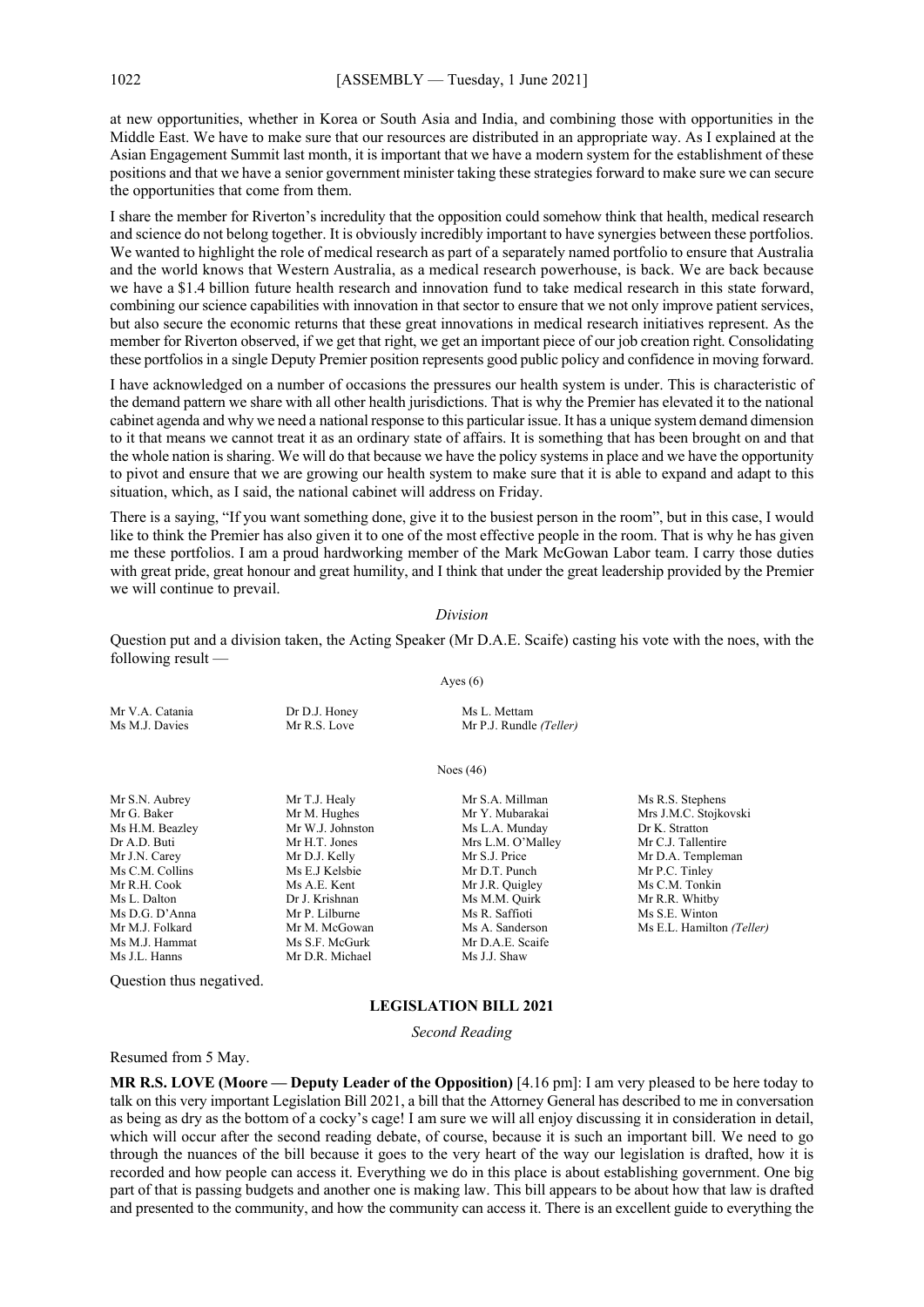bill is about, because a very similar bill was debated in this place in 2018. It was read a third time and passed through this chamber on 30 October 2018, and it was received in the Legislative Council the next day, 31 October 2018, but the government never brought it on for debate again, so, of course, it just disappeared at the end of the fortieth Parliament never to be seen again.

A few of the more problematic pieces of discussion in debate on the previous bill were quite interesting. I note that the former member for Hillarys, who is a very fine lawyer with a very fine legal brain, had a lot to say about these matters in 2018. I am sure it was a very interesting debate for all those people who took part in it. Unfortunately, I was not one of them. I had to read the *Hansard* to get an appreciation of some of the discussion, although in reading it, I saw that I was Acting Speaker through quite a bit of it, but, unfortunately, I have absolutely no memory of it, so there is a bit of a problem there!

A couple of questions that come to mind are about some of the powers of Parliamentary Counsel to change legislation just how extensive the editing powers will be. A lot of those editorial powers are limited to updating references to laws that have changed or changing expressions that might indicate gender. I wonder whether that might interfere with the law to some extent. The Attorney General might be able to let us know about some of those issues.

The bill seeks to number or renumber provisions. It also seeks to update references to things that have been replaced, such as statutory bodies that have changed over time, or a particular water board or whatever that has ceased to exist and been incorporated into another body and whose functions have been taken up by somebody else. Interestingly, the bill also seeks to change grammar, spelling or punctuation to conform with current drafting practices. Some of the nuances of legal drafting can appear quite complex to a layman. I wonder sometimes whether changing the grammar or the punctuation might have some negative or unforeseen consequences. We might think that having a comma in a particular place is not very important, but it might well have some material effect on the legislation. I am sure that Parliamentary Counsel knows these things. It is sometimes not a simple matter of just changing the grammar; it could change the meaning.

The bill also seeks to omit obsolete or redundant provision of Western Australian legislation; incorporate validation, saving, transitional or similar provisions; and make format or layout changes to conform with current drafting practices.

I understand that changes will be made to the website that is operated by the Parliamentary Counsel's Office. Legislation will not necessarily be published in hard copy; it will be published on the website. It will be up to the PCO to determine what other matters, apart from statutes and regulations, it might choose to put on the website. I guess there will be some questions around some of those issues and what types of matters could be foreseen to be published on that website, other than those things that are expected to be published on the website by provisions that are in the act.

The pertinent question is more around what editorial changes will be able to made perhaps without parliamentary oversight. Will people have to trawl through the website every day to see whether there has been a change? Will there be some sort of automatic way of enabling people to keep up with the changes? What will be the layout of the website? I understand that all the changes to the law will be detailed on the website. Will there will be a key, such as a summary document, to enable people to understand whether a particular piece of legislation has changed on a particular day?

To what extent will the amount of editing that takes place be subject to some sort of review? Will the Parliament have an opportunity to review that? Will there be a body that will look at the changes that are made? Will the changes be disallowable in the Parliament? Will the Parliament put in place a body—such as an upper house committee or one of the existing committees—that will keep a watching brief over what occurs and take on the job of ensuring that none of the changes that occur go beyond simple editing and make serious changes to the law without the Parliament realising what is going on? Over time, if we follow the progression of any document that has been around for a long while, it might undergo changes. If we look at the reinterpretations of a book like the Bible, which has a very long history, certainly in western literature, it has gone through different translations. Over time, some of those translations might add up to being real changes in understanding what is meant by those terms, or in how a particular society or group in society might view what has been written and whether it has changed the interpretation of that document over time.

I do not have a lot more to contribute at the moment. Probably the best thing is to go through the bill, specifically clause 10, which deals with what is published on the WA legislation website, and part 3, which deals with the power to make editorial changes. Those are the issues that I would like to delve into a bit. I do not intend to take up too much of the Parliament's time on this matter. I am sure that weightier contributions can be made than those that I am making here. I think that the Legislative Council will want to go through this bill in greater detail, because its purview is to ensure that correct grammar, spelling and emphasis is put into legal documents. We as a house often do not spend as much time on the detail of the law as we do on the political ramifications of the law.

Having worked with upper house members now and in the past on committees and the like, I understand that the upper house has a much more detailed understanding of the need to go through legislation in detail. That is the proper function of the Legislative Council and one of the reasons that we need a house of review. The Legislative Council plays a very important role in the Parliament. I often wonder how states like Queensland get on when they do not have a group of experienced lawmakers to oversee some of the things that are brought into the Parliament. In the previous Parliament, we had plenty of examples of some very good changes that were made to flawed legislation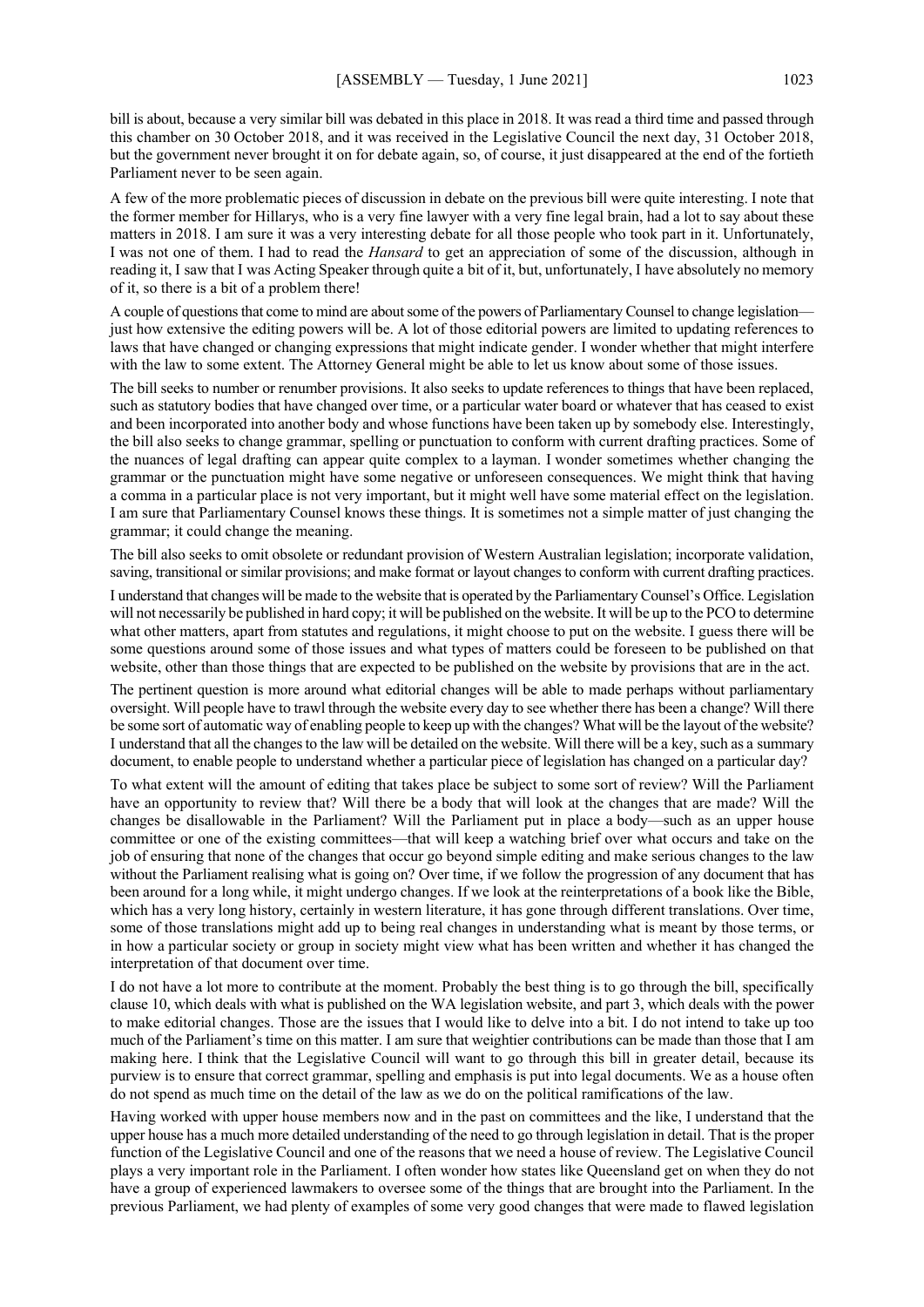that this government had brought into this house. The government would often not listen to the opposition in this house and would push on with its flawed legislation, only for the Legislative Council to find that there were serious errors of grammar or of legal consequence in the legislation that may or may not have been pointed out by the members down here. The upper house members showed the value of that chamber in bringing those matters to the attention of the government, and by dint of the fact that the opposition had the numbers at that stage, that house was able to make those changes. It will be interesting to see what happens in this next stage of the Parliament. We know that we no longer have a balanced upper house. We have an overwhelming government majority in that chamber. I think many people have come to accept that as situation normal in Parliaments in which the government of the day does not necessarily enjoy an overwhelming majority in the upper house. We have certainly seen the operations of good governance over many years. It will be interesting to see what transpires in the upper house over the next three or four years when there is not an effective grouping that can override the government on a particular issue, and whether debates will be curtailed. I understand that the upper house will be reviewing its standing orders very shortly. This may mean that there will be less oversight of some of the changes that might occur under this legislation. The actual legislation itself will perhaps lead to a difference in the way the law is written.

I shudder to think what will happen if we do not have effective members in the upper house going through these matters. I do not know whether members on the government side are going to be committed enough to stand up to the Attorney General and say, "Well, Attorney General, we don't agree with these clauses you have put in. We think they should change", or whether they will just wave everything through with a rubber stamp. If the upper house will be just a rubber stamp, we will have a real problem. As we know, a discussion is going on around the state about representation and so-called equality in the upper house. We contend that the upper house functions best when it has significant regional representation and significant diversity in its representation. We know that the government is now trying to strip away that diversity to mirror, if you like, the situation in this house in the upper house. When legislation goes from this house to that house, there will be no effective checks and balances.

The whole idea of an upper house is to have a little bit of diversity and another look. It is great to have all these other groupings in the other place that prevent a government from having an overwhelming majority so it has to negotiate its way through issues and take people seriously and listen when other members of Parliament point out that legislation it is trying to put through is flawed. That is very important. We have come to expect the upper house to have the ability to say, "Hang on; you need to have another look at this." Now we have achieved a situation in which that house will not be able to do that. Over the next three or four years, we will see whether members opposite allow the upper house to do its job properly and take seriously its concerns when it comes to back to them and says that it does not think a bill is very well drafted. If individuals in the upper house vote on party lines on every matter, we will see a rubber stamp in the upper house and all sorts of flawed legislation put through.

I noticed today that the Minister for Local Government sounds very much as though he is putting through another puppy farming fiasco, and we know how flawed that bill was last time. He did not refer to puppy farming, but he certainly referred to sterilisation and sale of dogs and all sorts of other matters. It sounded very much like the puppy farming legislation is coming back—and we know that the previous bill was a real dog of a thing, was it not? When the bill got to the upper house, what happened? The legislation did not go anywhere because the good members of the upper house could see how flawed it was, unlike the pack of hounds down here who just let it through without any oversight or meaningful contribution! We moved many, many worthwhile amendments to that legislation in this house that would have made it much better. The minister of the day refused to listen to any of them. It went up to the upper house unchanged, and, of course, it stalled forever. It was never going to get through with a reasonable bunch of lawmakers like the group that the former members of the upper house comprised. Now it is my great fear that such a piece of flawed legislation will simply be introduced and run through this chamber and we will end up with more dogs of legislation like the government tried to get through last time.

This is a vital bill, apparently, but a whole list of legislation was sitting on the notice paper at the end of the previous Parliament with no discussion on them. I think the government identified 17 or so bills as a priority in the dying days of the fortieth Parliament. None of them was anything to do with this bill, which at that stage had already been sitting around for two years. I wonder whether the commitment is still there. I wonder how long it will sit around this time. Probably it will go there and the government will have rammed through its changes to standing orders in the other place and be able to put through all sorts of flawed legislation in its own good time. Then people will amend it, and nobody will be able to say no because there effectively will not be such a thing as a parliamentary disallowance. When was the last time members opposite saw a piece of legislation disallowed in this chamber? They have not. Why? It is because the government will not disallow its own legislation and regulations. Traditionally that has occurred often in the other place. When flawed regulations or statute is put through, there is a process whereby the upper house will regularly examine it, and if it is a flawed regulation, it is able to  $-$ 

**Mr J.R. Quigley** interjected.

**The DEPUTY SPEAKER**: Deputy Leader of the Opposition, direct your comments through the chair.

**Mr R.S. LOVE**: I cannot see him then. I will look at the member for Bunbury.

**Ms S.E. Winton**: That's a good point. Can he actually answer that question?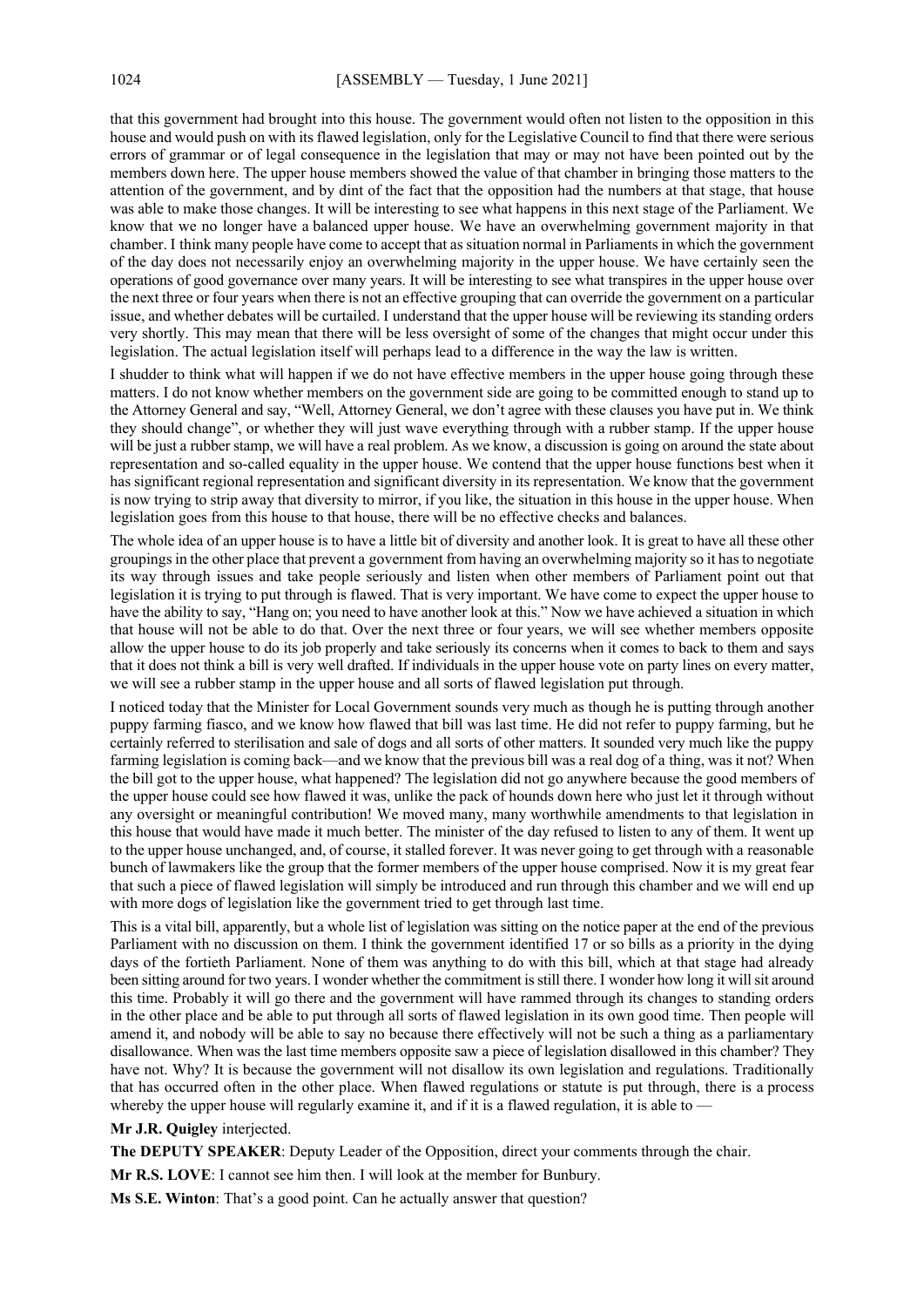**The DEPUTY SPEAKER**: No, member for Wanneroo, he cannot. Deputy Leader of the Opposition, carry on.

**Mr R.S. LOVE**: Thank you. Very instructive of you, Deputy Speaker.

Getting back to the legislation that the government will be able to push through once it has total control of the upper house, we know it will include more flawed legislation on electoral reforms. The government has its group running around the country doing so-called consultation so that it can cement its hold on the upper house chamber for years to come. That is what that is all about. It has nothing to do with equity or fairness. It is about keeping these guys in control of that chamber along with this one as well. We do not have anyone giving the government oversight. The government does not like oversight; I know that.

We will not be opposing the Legislation Bill. We will support it, but I am sure there will be discussion in the other chamber until the government finally guillotines it and moves it through. That discussion will hinge on some of the matters around the ability of people outside Parliament to amend, edit, tweak or make changes to legislation and regulations. We are in an era in which the two houses of Parliament are completely dominated by one party. As we know, that is not a good situation to have in any democracy. The only hope we have, I guess, is that the government will show its true colours and there will be overreach; it will bring in lots of flawed legislation and the people of Western Australia will wake up to the fact that the government ain't really that good after all.

**MR S.A. MILLMAN (Mount Lawley — Parliamentary Secretary)** [4.37 pm]: I rise to make a contribution on the Legislation Bill 2021. I thank the Deputy Leader of the Opposition for confirming that the opposition will support the passage of this important legislation. I have one issue with the contribution made by the Deputy Leader of the Opposition. The Labor Party does not have total control. The voters of Western Australia have total control. I am flabbergasted by the repeated attitude of the conservative parties that seem to undermine the role of voters in a democracy as though the will of the people can be ignored when it does not suit their purposes. The reason we bring in legislation such as the Legislation Bill is that it provides for a fundamental Labor values: It provides access to justice. It provides for the legal process to become clearer and simpler and easier for people who are involved in litigation, and that is only a good thing. If the upper house cannot fulfil a function that the Deputy Leader of the Opposition imposes upon it, because the opposition does not have enough numbers in the upper house, responsibility for that rests with the opposition. It should have run a better campaign during the election. If it does not have the numbers, that is not our fault. We just did the best that we could do and we won the seats that we won because the people of Western Australia are the ones who have total control and they placed their trust in us.

This legislation does not need me to expand on it. The Attorney General is prolific in the number of pieces of legislation that he brings before this chamber. This Attorney General, who broke all records during the course of the last Parliament in bringing legislation before this place, has done it again. He is straight out of the gate. This is a man with an agenda and he is driving that agenda.

**Mr P.J. Rundle**: We've seen that with electoral reform. He's certainly got an agenda!

**Mr S.A. MILLMAN**: I do not know about the member for Roe, but I believe in democracy and I believe in equality of votes. I am more than happy to see the debate take place on electoral reform. I think it is long overdue. The panel that the Attorney General has put together, under the leadership of Malcolm McCusker, is one of the most eminent panels of experts to inquire into electoral reform.

**Mr P.J. Rundle**: He used to work for DPC and the Labor Party.

**Mr S.A. MILLMAN**: Hang on, I do not think that is right! Dr Martin Drum, Professor John Phillimore and Professor Sarah Murray are eminent scholars on legal and political matters.

I wanted to rise and speak on the Legislation Bill 2021 because, as members who were here during the course of the fortieth Parliament will know, access to justice is something that I am passionate about. I will not regale the house with the arguments about the importance of access to justice from all the contributions that I made during the fortieth Parliament, but I want to highlight some of the people in my community who supported me to be re-elected to this place. These people share my commitment to, and passion for, access to justice.

Before I do that, I note that there is one member of the opposition still in the chamber, and I acknowledge his presence. During the course of my speech during the Address-in-Reply, I acknowledged Hon Colin Holt, who is a former member of the Legislative Council and who discharged his functions as a member well. He did a great job as the deputy chair of the Joint Select Committee on End of Life Choices and I noted that in my contribution during the Address-in-Reply. I noticed today that Hon Colin Holt has been appointed to the Voluntary Assisted Dying Board by the Minister for Health, in a typically generous and bipartisan move and in a way that respects and recognises the expertise that the former honourable member brings to that position. He also, I believe, has a commitment to access to justice.

Some of the people in my electorate who have a commitment to access to justice and to whom I am incredibly grateful for their support of me during the most recent election campaign include Ryan Anderton, Will Baitup, Julius Beyer, Joanne Boots, Danielle Brady, Gary Budrikis, Don Burnside, Andrew Carver, Steve Catania and Milan Chetkovich, who is a neighbour of mine. I am also grateful to John Clancy, who is a staunch doorknocker, and Justin Cvitan, who is a lawyer. I am grateful to Rory Deegan and David D'Orazio. These are great people who recognise the importance of this legislation and recognise that this legislation underpins access to justice.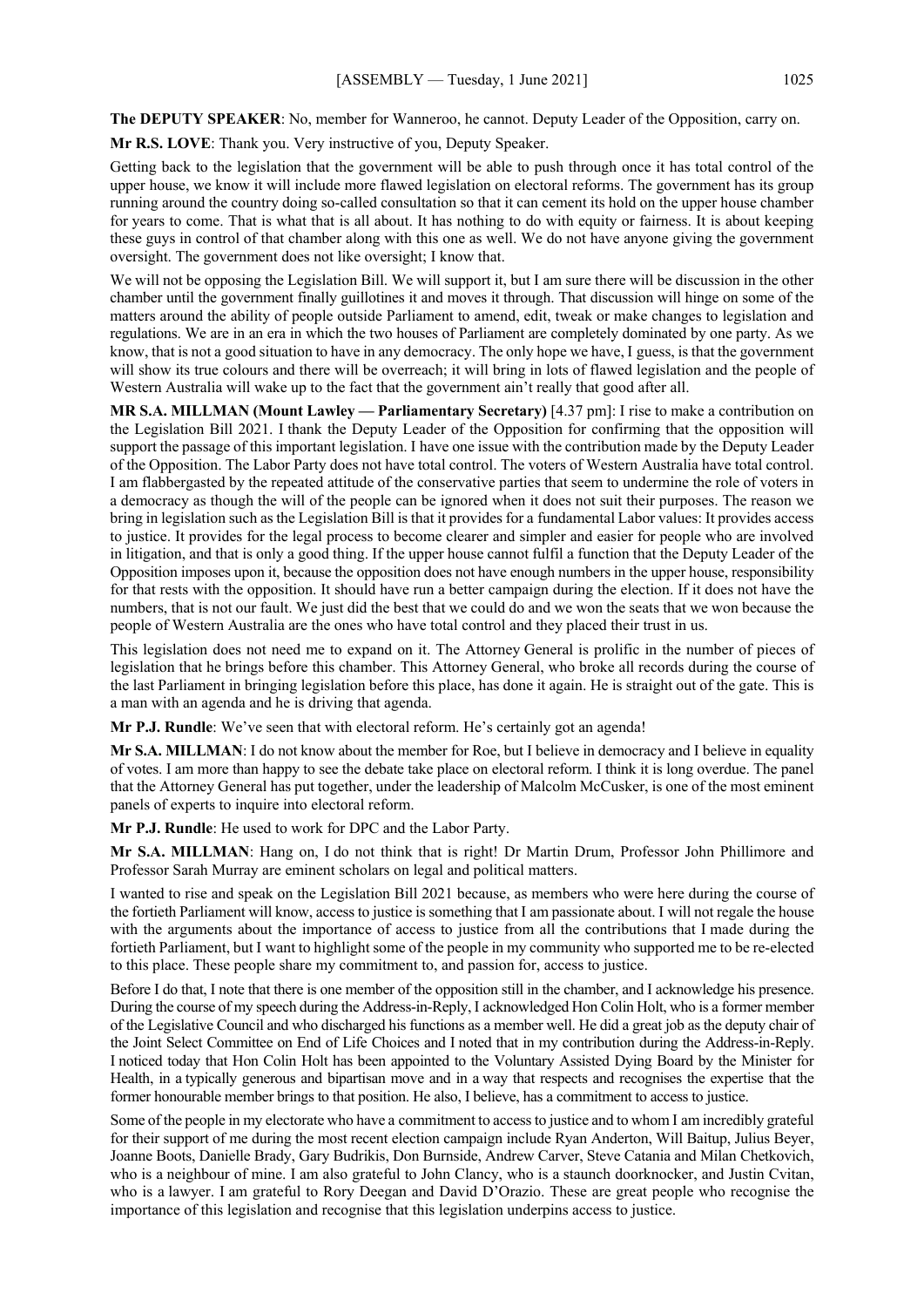I am grateful to Bonnie Durmic and to Tim Dymond, who works at Unions WA and is a great supporter of our campaign. He advocates on behalf of workers in minimum wage cases and recognises the importance of reforming legislation to provide better access to justice. I am grateful to Jeanette Evans and Yaron Fisher, who has moved to Broome. I am grateful to Brad Geatches, Graham Giffard, Jeremy Gilchrist, Elle Golek and Rob Green, who was a candidate for the Legislative Council and was one of the few WA Labor Party candidates who was unsuccessful. He was number five on our Legislative Council ticket for the East Metropolitan Region and a fantastic volunteer during the course of the last campaign.

I am grateful to Mike Hatzidakis, Mike Hilliard, Kerren Hughes, Tatyana Igonina, Brendan Jackson, Thomas Jarratt and Councillor Viktor Ko from the City of Perth; he is a doctor who recognises the fantastic work that the Minister for Health has done in tackling the COVID pandemic. I am grateful to Carl Kobelke, Pat Lamerton, Reyes De Lara, Nicolette Lenihan and Melita Markey, who, as the Deputy Speaker knows, is a fantastic advocate for victims of asbestos-related disease. She knows firsthand just how important access to justice is and how important this sort of reform is.

I am grateful to Natalie Mast, who is a lecturer at the University of Western Australia, and Emily and Thomas Meagher. Peter Mudie is a phenomenal telephone campaigner and was on the phone every night that we had a phone bank. I am grateful to Cynthia and Shane O'Brien–Lynch and Philip O'Donoghue, whom members here would know very well. I am grateful to Agnes O'Kane, Brett Osler, Rob Pearson, Ken Randall, Hugo Seymour, Kim Silverstone, Kyle Sinclair, Hope Smith—I will come back to Hope in a second—Lee Smoire, Simon Stokes, Rex Tion, Cyril Toman, Tiffany Venning and Greg Wallace. Greg is a fantastic advocate for his local community and lives in Dianella. I am grateful to Regan Whitby—the brother of the member for Baldivis—and his wife. I am also grateful to Roy White, Patrick Wyburn and some of the fantastic volunteers who worked on the polling booths on election day, such as Ben Riley, Karla Benites, Kylie Tuner, Jai Wilson, Marisa at Sutherland Dianella Primary School, Colleen and Jess from the Vedanta Church of Universal Religion, and Hugo Seymour and everyone at the North Perth branch.

**Ms J.J. Shaw**: He gets two guernseys; you mentioned him twice! He's so good, you had to name him twice!

#### **Mr S.A. MILLMAN**: He is a constituent!

I am grateful to staff at Yokine Primary School and North Metropolitan TAFE Mount Lawley. I am grateful to all these people who have a wonderful commitment to access to justice, to social justice and to making WA as great as it can be.

Before I finish my contribution, I want to mention some of those people who, during the course of the fortieth Parliament, worked very hard on the Mount Lawley electorate office. These people shared my passion for and commitment to legislative reform and important bills like this one. I want to acknowledge Jack Eaton and Hope Smith—who I have already acknowledged—Ben Latham, Rewi Lyall and Rachel Macy. They all made a terrific contribution to the Mount Lawley electorate office during the course of the last Parliament. I am excited about the contribution that will be made by those members who have decided to come on board the Mount Lawley electorate office. I want to acknowledge Lyric Duckett, Sam Brace and Emily Meagher, who I have already mentioned. In the few short weeks since the state election took place, they have hit the ground running and are representing the people of Mount Lawley, whether it is by talking about the election commitments in the local community or funding for a diverse range of initiatives. Those initiatives include upgrading Breckler Park, Hamer Park Reserve and Alexander Park in Menora; supporting local businesses by revitalising local streets such as Bayley Street in Dianella and Michael Street in Yokine; supporting residual urban bushland, such as the Coolbinia bushland and the Inglewood triangle; funding for the Knight Avenue Reserve community and a new major playground; and all the money that we are going to put towards the local primary schools and early childcare centres. We will refurbish Yokine Primary School, install solar panels at Marjorie Mann Lawley Day Care Centre, create a new playground at West Morley Primary School and install air conditioning at Sutherland Dianella Primary School. On the banks of the Swan River, down at Derbarl Yerrigan, we will make a contribution towards the money that is being spent by the City of Vincent to upgrade that pavilion. We will give more than \$100 000 towards LED lighting.

**The DEPUTY SPEAKER**: Yes, thank you, member.

# *Point of Order*

**Mr R.S. LOVE**: Are we on order of the day 19 or 1?

**The DEPUTY SPEAKER**: One. Thank you. The member will refer back to the bill.

# *Debate Resumed*

**Mr S.A. MILLMAN**: The important thing about the lighting upgrades is that they will shine a light on the importance of legislation and the importance of access to justice. One of the great things about this legislation is that access to justice is an important issue that this government is driving. I, for one, am incredibly proud of the work that the Attorney General did in the fortieth Parliament and I am proud of his undertaking in the forty-first Parliament. I know that all the people whom I have mentioned in my contribution this afternoon are incredibly proud to be part of the Labor movement and incredibly pleased with our fantastic election result on 13 March.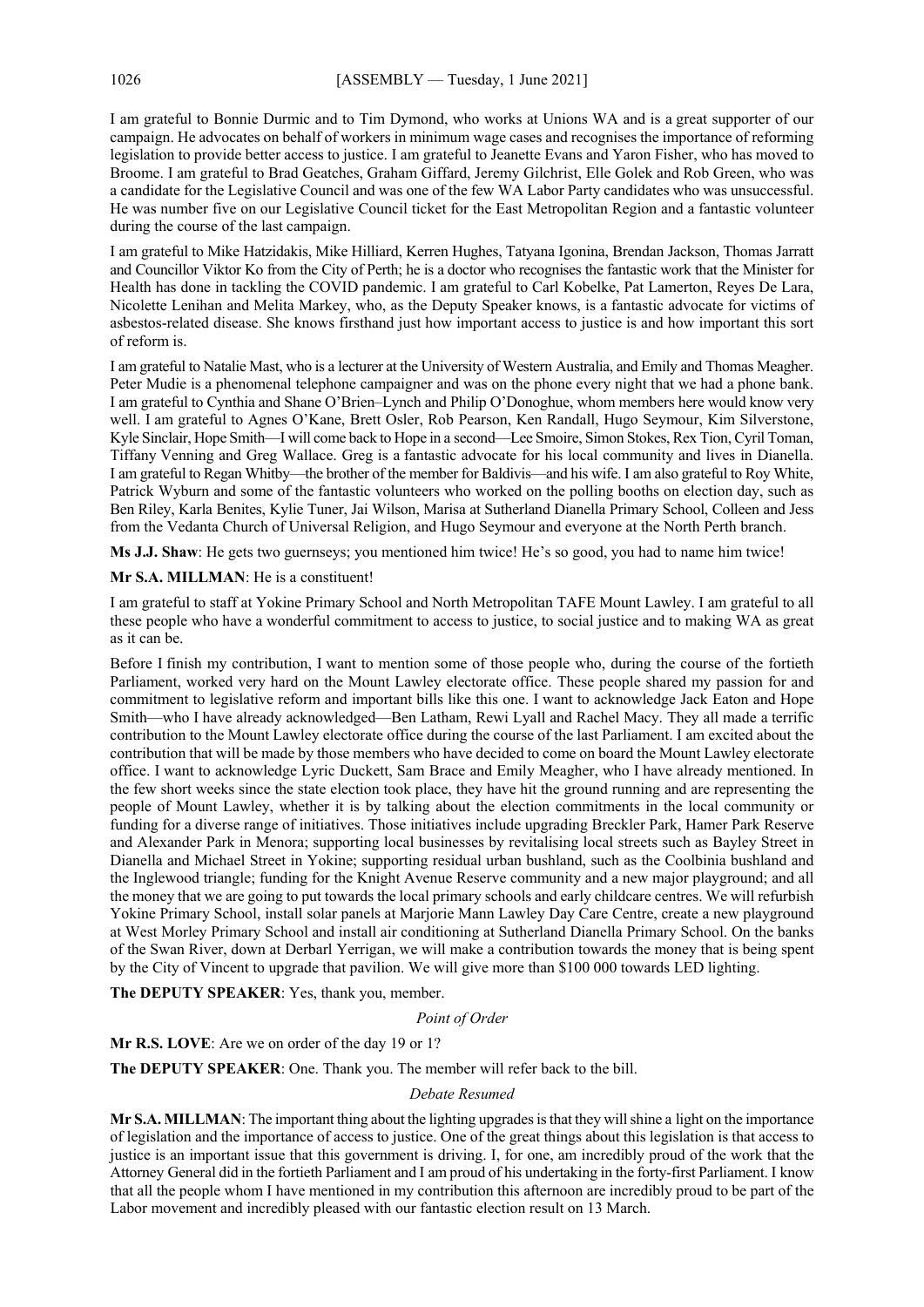**MS S.E. WINTON (Wanneroo — Parliamentary Secretary)** [4.48 pm]: I, too, rise to make a contribution to the Legislation Bill 2021. I am certainly chomping at the bit to make a contribution to what I think is a riveting piece of legislation.

I note, from the member for Moore, that the opposition is going to take this bill to the consideration in detail stage. We certainly need to interrogate this important legislation in fine detail tonight. We look forward to the member's interrogation of the bill in that manner. I also felt a bit nervous when the member for Moore mentioned the former member for Hillarys, and I thought he might remind us of the former member for Hillarys' contribution when this bill was last before this Parliament in 2018. I listened to the member for Moore's speech and, towards the end of it, I actually thought he might have been better just reading the contribution from the former member for Hillarys because, despite the fact that I do not miss him, I acknowledge that his ability to get across the legal aspects of the bill was much better than the contributions of the opposition I have heard thus far during the forty-first Parliament. The member should read the contribution of the former member for Hillarys. I learnt a lot during the preparation for my contribution.

The Legislation Bill 2021 is an important bill that will make the laws that we make in this place more accessible to the people of WA. Of course, this is of fundamental importance because it is everyone's responsibility to know the laws, and ignorance of them is no excuse. All sections of our community are presumed to know the law, and ignorance of the law is no excuse. These principles can only operate if we make the laws easily accessible to people. To that end, this bill seeks to do that by modernising the processes by which we publish legislation in WA.

In preparing to contribute to the second reading debate of this bill, I was surprised by the fact that our current system is so antiquated and inefficient. Prior to coming to Parliament, while I was a schoolteacher, starting in about 2008, I got involved with a local issue in my community, which resulted in me becoming what some would describe as a serial pest at local council meetings. Some members who were in the chamber at that time would also remember that I probably repeatedly bombarded their email addresses on the issue over many years. During that time of local activism, I very much hunted out local planning laws, and I got across the State Administrative Tribunal legislation at various stages throughout that campaign. I am really surprised that in all that time, I did not understand that those versionsI was accessing were not the official versions of the law. Stay with me, member for Mandurah; I am building.

Just quickly, by way of background, the responsibility for making legislation publicly available in Western Australia lies with the Parliamentary Counsel's Office and the government printer. Under our current system, individual acts are passed and bound volumes of acts are published in hard copy. Subsidiary legislation is generally published in full, which is published in both hard copy and electronic forms. The WA legislation website provides public access to WA legislation in electronic form. This website is now hosted by the Parliamentary Counsel's Office. Currently, the electronic versions of the WA legislation website and the electronic version of the *Government Gazette* have no official status. Bizarrely, only printed copies of WA acts and subsidiary legislation are given evidential status in judicial and other proceedings. This is completely inefficient, expensive and inconvenient for users. It is also highly confusing and can lead to a lack of confidence in the accuracy and reliability of the electronic versions that we use. Our current system does not reflect our modern society at all and the digital age in which we live. I can complete the entire process of divorce online, I can do all my banking online, I can have medical consultations and get prescriptions for medicines online, yet currently, whilst I can access laws online through the WA legislation website and the *Government Gazette*, those versions do not hold official status, nor is it guaranteed that what I access is up to date or includes the subsidiary legislation. This new bill, in essence, will bring the legal status of electronic versions of legislation into line with hard copies and, with that, improve accessibility to the written law. This bill, essentially a machinery bill, will bring us into the twenty-first century and into line with community expectation and modern workplaces where we rely on getting our information from online sources, and we usually do so with great confidence.

COVID-19 has shown us more than ever that we have an ability to be flexible in the workplace and to use digital platforms to do our work. In the last 12 months, certainly the residents that I have spoken to, and also a number of businesses and other organisations, have learnt to utilise digital platforms to still be able to carry out the work that needs to be done when they are not able to meet face to face. COVID has provided us with the ability to embrace technology more and be confident enough with it to serve our purposes in many workplaces and environments.

Last year, in 2020, my daughter Meg had the great honour of being an associate in the Federal Court for Justice Perram. She was involved in quite innovative work in the Federal Court. She was involved with Justice Perram in running the first ever trial by videoconferencing platform in early March once the lockdown had begun. The court has since rapidly expanded its use of technology to all aspects of its work. This legislation is long overdue in making sure that we, too, respond to the way technology is used by many places outside of this place, including the court system.

The bill will also bring us into line with a majority of other jurisdictions for which this already exists. It will also improve efficiencies and reduce the cost of publishing subsidiary legislation. This streamlining will obviously save taxpayers money as well. Importantly, this bill will also give the Parliamentary Counsel's Office a more useful set of editorial powers so that WA legislation can be kept up to date and modernised and errors can be corrected without the need for changes to be enacted by Parliament. I am very confident of the checks and balances in place. Providing more editorial power to the Parliamentary Counsel's Office does not mean that we will diminish the intent of the laws that exist. I am very confident that it will be an official way of editing our legislation to make it as up to date as possible.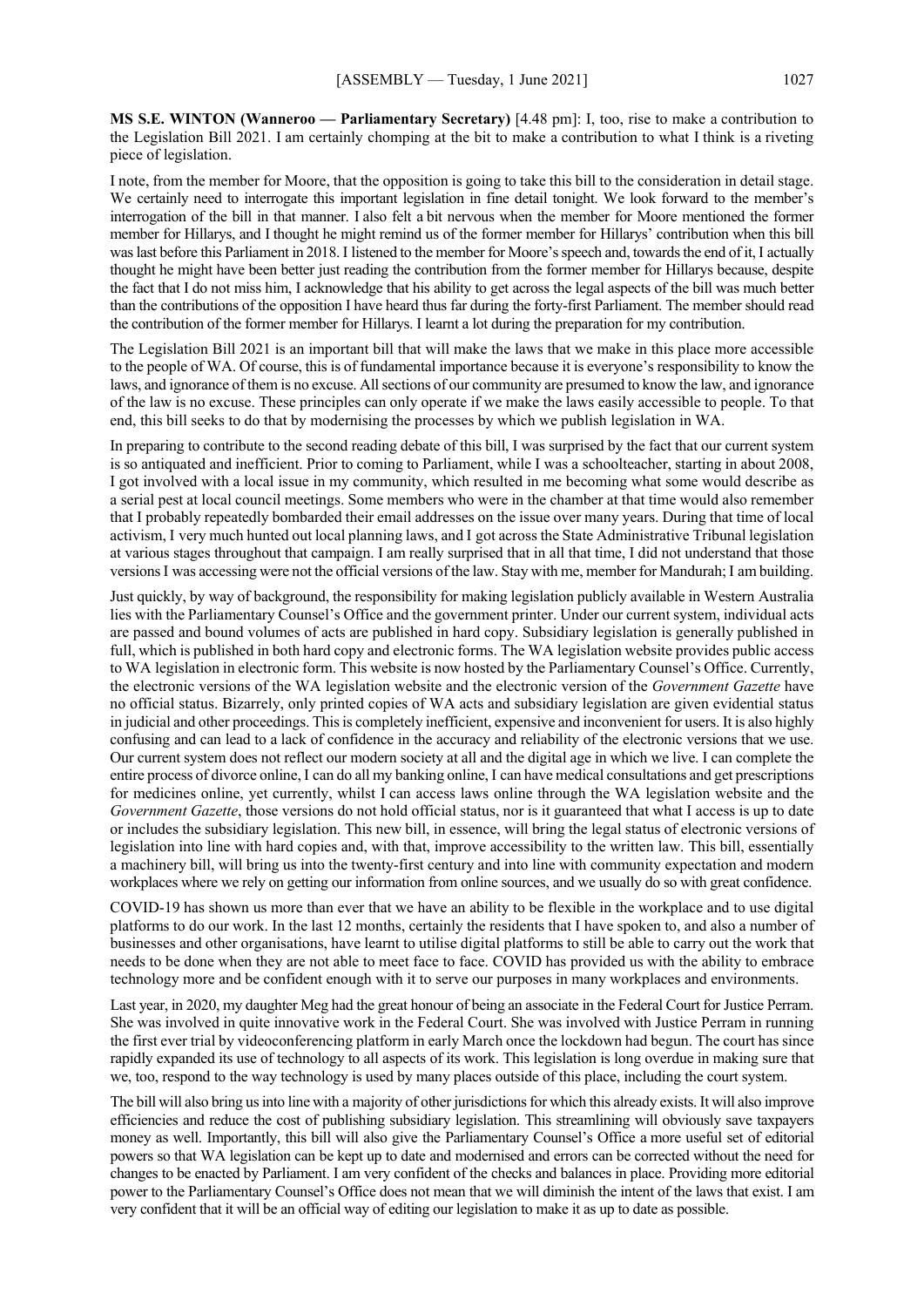This place is steeped in history and tradition. It is our purpose to make laws in this place. We do so by drafting, debating and sometimes amending bills, and ultimately passing bills that become the laws that determine the way we live our lives. The way in which we do so seems quite old-fashioned and not really in tune with modern society in many ways. Just look at our sitting hours when we do our business, the way we debate bills and the time it takes to debate bills. I enjoy going to the library and showing it to visitors when they come to this place. The library is one of the most beautiful areas in this building, but it also reminds us of the bygone era of this place. We could imagine a couple of members sitting by the fire with their cigars discussing how many sheep they had lost on their property in the week prior. This place does have that kind of feel to it but bit by bit, we are modernising it. It was quite extraordinary that it was only during the fortieth Parliament that we finally adopted the acknowledgement of country to start the day's proceedings. It was introduced only four years ago. Let us not forget that.

We have come a long way in making this place more progressive and representative of the community we serve. We have a record number of women in this and the other chamber. In fact, 39 women make up part of the Mark McGowan Labor government. We have representation like never before. We have Hon Ayor Makur Chuot, the first South Sudanese member of Parliament in Australia, representing us in the Legislative Council. We have the first Aboriginal woman in Hon Rosetta Sahanna taking her place in the Legislative Council, and, of course, we have the first woman Speaker in this place. I wrote this speech before her statement earlier today. I said that she is beginning to leave her mark in modernising this place. Not only is she a woman, but she is also the longest serving member in this place and with that comes great experience and understanding of this place and how we can best modernise it. Her statement today of how she now interprets the standing orders to allow for breastfeeding in this chamber left me with goosebumps. I am sure that is something that we will proudly look back on when we reflect on our time here in the forty-first Parliament.

The McGowan Labor government has been driving reform. This bill—essentially, an administrative reform bill—will finally see access to justice and our laws being more accessible to our community. I acknowledge the Attorney General for bringing this bill to the house. The member for Mount Lawley is right; it certainly looks like the Attorney General is going to continue where he left off in the fortieth Parliament. That might scare the opposition, but it excites us on this side because he is a reformer, he is a machine and he is driven to legislate to bring our laws into the twenty-first century. I suggest to the member for Moore that he might want to support him and join in or perhaps just get out of the way. The Attorney General is a reformer and a fixer, and it is refreshing to see his work ethic and the good change he is bringing to the people of WA. I take exception to the comment made in the member for Moore's contribution earlier when he suggested that the Attorney General might just ram through legislation in the upper house because backbenchers and members on the government side might be too frightened to stand up to him. I can tell the member for Moore that whilst outwardly the Attorney General might seem like a tiger and scares the member for Moore, we on this side of the chamber are collaborative, inclusive and well able to take our points of view to any minister in this place; we do so with great passion, and because of that this government is a better government. I cannot help but compare the record of this Attorney General with that of the previous Attorney General who, in his six years of government, introduced 21 pieces of legislation. Attorney General, there is a bit of debate going on between the member for Swan Hills, the member for Mount Lawley and I. Is it 59 bills that the Attorney General brought to this place in the fortieth Parliament?

#### **Ms J.J. Shaw**: It is 59.

**Ms S.E. WINTON**: Although this place sometimes has that bleak and old-fashioned look about it, it is not all gloom. We are innovative in this place and certainly modern aspects are built in. One of my favourite things about this place, which I think is brilliant because it brings this place and the laws that we contemplate and make in debate to the people, is, of course, that we broadcast live proceedings, and have *Hansard,* which is quickly and readily available electronically. To that end, I hope my daughter, who is currently in year 11 and sitting at home studying for exams, is watching me live so that she can give me some feedback on my speech tonight. As soon as I sit down, I know she will get back to the work of preparing for her next round of exams.

Several members interjected.

# **Ms S.E. WINTON**: I will FaceTime her later.

Of course, broadcasting live is a really important way to bring what we do in contemplating laws to the people. My experiences in local council were not so good. I hope and wish that more local councils would take on the reform of broadcasting live their deliberations during council meetings. I know that some councils like the City of Wanneroo make audio recordings available, but I have to say that it is a really cumbersome process and people would really desperately need to know what happened at a council meeting to go through that process to get the audio recording. In this day and age, with technology so easily available, I was hoping that because of the COVID-19 situation and more councils starting to work remotely, that that would have spurred some of them on to live broadcast their council meetings for the people. I encourage local governments and the City of Wanneroo to do that.

When this bill was previously debated in the Legislative Assembly, I very much enjoyed members' contributions. Of course, a lot of that debate involved a reflection on people's previous professions and the technology, or lack of it, in the workplace. I had a bit of a think, too, about my past professional life and how I managed without technology. My first job while I was studying at university was working for a local pathology centre. It was my job to fax the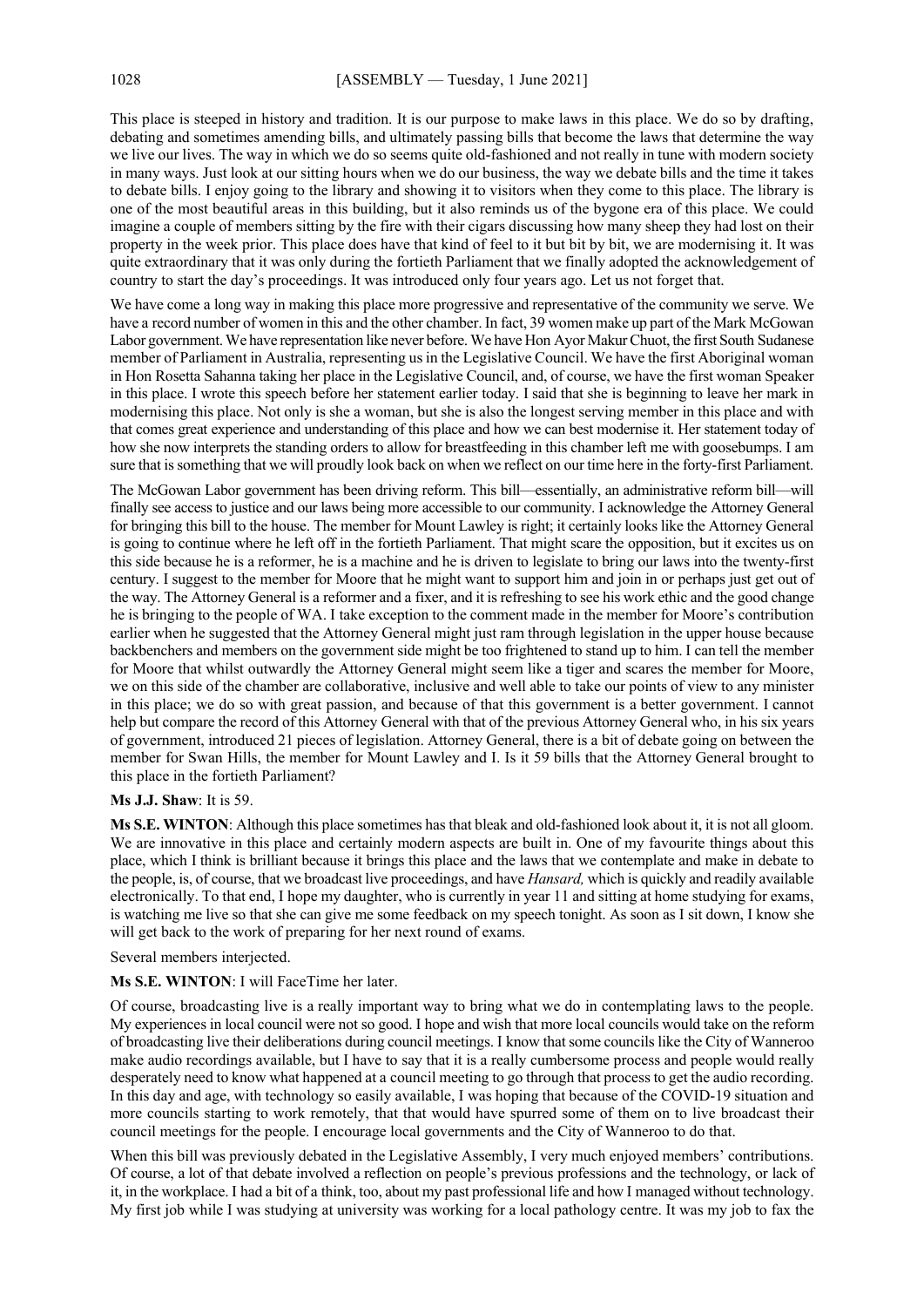medical records, one by one, to the GPs. When the line went down, I had to start all over again, churning them through the machine. My girls probably would not know what a fax machine is. Of course, if I reflect on teaching—this will show my age—when I first started, there were no photocopiers; rather, we used a gestetner machine.

**Mr D.A. Templeman**: I used to get high on methylated spirits when I used that.

**Ms S.E. WINTON**: It just gave me a headache, member for Mandurah.

We also used a stud book, which we probably finished using in about 1995. For those members who do not know what the stud book was, every year the Department of Education would produce what looked a bit like the *Yellow Pages* but it was an entire collection of every single staff member in the Department of Education and that way we could keep a track of who was at which school. It was a really interesting way to find out where your mates were, who had got promotions —

**Mr D.A. Templeman**: Where your enemies were?

**Ms S.E. WINTON**: Yes, where your enemies were or perhaps where your lost loves were.

**Ms J.J. Shaw**: It was Facebook for teachers!

**Ms S.E. WINTON**: It was Facebook for teachers. Perhaps the library would have an old copy of those. What year did the member for Mandurah teach? Perhaps I will find the one that the member for Mandurah is in.

**Mr D.A. Templeman**: I was usually unattached!

**Ms S.E. WINTON**: Of course, when we started we did not have electronic devices to put our worksheets together in terms of desktop publishing; we literally cut out bits and pieces to make a worksheet to then—eventually when the gestetner went—photocopy. The biggest drama in schools was the stealing of photocopy paper. We were allotted an amount of photocopy paper but that used to get pinched from the teachers' pigeonholes.

[Member's time extended.]

**Ms S.E. WINTON**: I want to take a few minutes to say that recording what we do here and making it easily accessible, whether it is the debates that we undertake, consideration in detail or getting access to electronic versions of the legislation that we pass, is also incredibly important for our young people. If members go to any school now, they will see that they are incredibly modern places. Indeed, NAPLAN takes place online now so it is only reasonable that the work that we produce here by way of legislation is produced in an easy and readily digitised way for young people.

Our schools do an incredible job teaching civics and democracy. I continue to enjoy visiting my primary schools to support teachers in that endeavour. I want to particularly highlight to members—they will find out about this at the end of the year if they were not here previously—that before being elected to Parliament as the member for Wanneroo, over the last 10 years, I was a primary extension and challenge teacher. For the last few years, except last year, obviously, because of COVID, I collaborated with Kirsteen McCrory, who is still a PEAC coordinator and a dear friend of mine, on a course called PEAC Parliamentarians, which we hope to run again later in the year. We bring in a group of incredibly inspirational and young gifted and talented people to become familiar with this place, learn a bit about their local members and ministers and how this place is run and to make a contribution in this place. Look out for that when we run that program again. Of course, politics and law are important areas of study for many young people in our secondary schools, particularly those who study ATAR politics and law. I want to take this opportunity to do a cheeky shout-out to an extraordinary teacher of politics and law in Telma Keen, who is a politics and law teacher at Lake Joondalup Baptist College. She taught Meg, who has now gone on to become a lawyer in Sydney, and also my second daughter, Emma, who is currently at university and looking to pursue law potentially after engineering. There is no doubt about it; those two young ladies, whom I am very proud of, were inspired to think about politics and law because of Telma Keen's passion and enthusiasm. My third daughter, Kate, is listening to me tonight and about to switch off and go and study politics and law for her exam next week. I give a shout-out to her teacher, Reuben Farr, who is doing an extraordinary job engaging and enthusing young people to take an active interest in politics and law. That school does a great job in not only its curriculum, but also its extracurricular activities. All three of my daughters have had the incredible opportunity to be a part of the mock trials program, which is such a fantastic way for young people to understand the system by which we make laws in this state.

I want to give a shout-out to a few people who have been involved in the YMCA Youth Parliament program, who, later tonight—shortly, actually—will be arriving at Parliament House. Many members would have met some of the young people who are participating this year; many members are sponsoring them and I thank them for that. Fifty-nine very talented and passionate young people ranging from year 11 to second and third-year university will this year again participate in Youth Parliament. Although they had to modify the program last year by running it out of the Constitutional Centre, we hope very much that, all things being normal, they will be able to run this fantastic program in this chamber, I think, in July. I encourage members to take an active interest, because they are inspirational people and they are doing incredible work. I have had a chance to review some of the legislation that they have drafted for this year's YMCA Youth Parliament, and they are exceptional young people. To Taylor Watson, Justin Pereira, Haeden Miles, Doug Jackson, Roman Booth and Lars O'Neill, all the best for this year's Youth Parliament and I look forward to having a chat with you over dinner in a little while when you visit.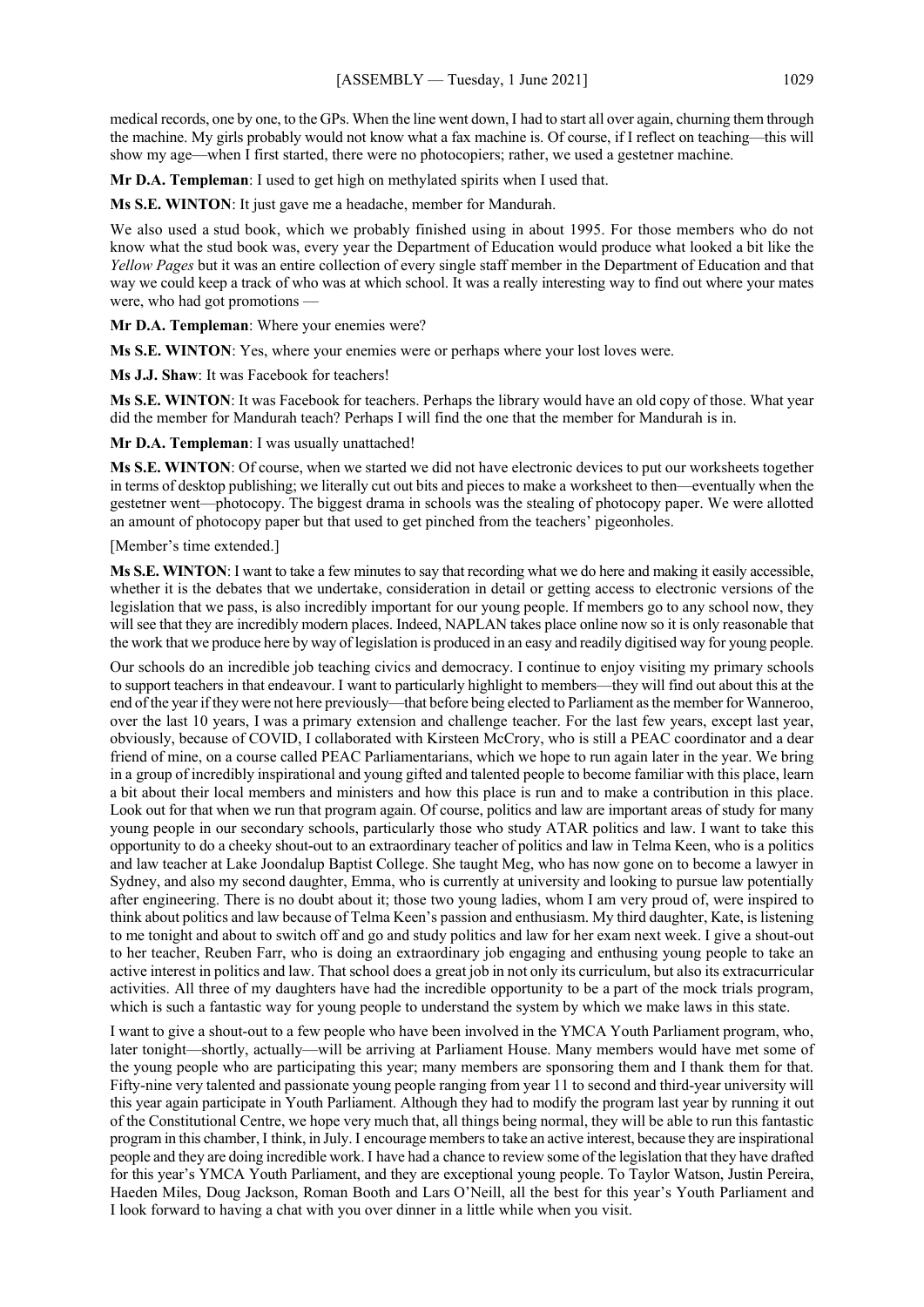Finally, I draw on the member for Morley's contribution to the Legislation Bill 2018. In the same way that the member for Moore referenced the member for Hillarys, I will draw attention to the member for Morley's contribution in that debate. She very accurately highlighted the opposition's failure in its fundamental role in this place. It is, of course, the opposition's job in this place to scrutinise legislation clause by clause to ensure that it is appropriate and good legislation. I am thrilled that the opposition will have a go at doing that tonight, rather than letting the Legislation Bill go straight to the third reading stage, because in the previous Parliament, many, many bills proceeded straight to the third reading stage, bypassing the consideration in detail stage without any scrutiny or input by the opposition in this place. Goodness knows what the forty-first Parliament will do. There were 13 members in the opposition in the fortieth Parliament and they did not do much work; now there are only six members opposite, which is less than half that number. Perhaps the scrutiny the member for Moore talked about as so important to the parliamentary process will be even less significant! Like many occasions in the fortieth Parliament—I can bet my house on it, member for Moore—in the next few years, when opposition members have an opportunity to scrutinise legislation in this place, I bet they will skip out and wimp out; they will not do the work that the member for Moore says is so important to this Parliament. Rather than whinge about the people who are not in the Parliament to help the member, he should do that scrutiny; he can pick up the tools and do the work himself!

Of the many bills the member for Morley highlighted for which there was no or very little scrutiny by the opposition in this place, I could not help but notice her highlighting that the Human Reproductive Technology and Surrogacy Legislation Amendment Bill 2018 also went straight to the third reading stage with no scrutiny here. On the one hand, in this chamber in the fortieth Parliament, we had no scrutiny at all by the opposition on that bill—none at all! On the other hand, we had the absolutely outrageous situation in the Legislative Council when Hon Nick Goiran spent over 21 hours holding up the business of the Legislative Council, not allowing us to get through some of the legislation that the member is now whingeing about that he could not get to do. Imagine what 21 hours' worth of debate could have allowed us to proceed with, but people like Hon Nick Goiran spent 21 hours filibustering on a bill that, at the outset, he said he was not going to support. I can reflect back on this when I am talking about schoolchildren and young people who are participating in the Youth Parliament and they are learning about debating. It is inconceivable to me that an opposition member would get up and hold up debate with 21 hours of debate on something he would vote no to. That is unreasonable and it is inefficient. If it means that we will get the opportunity to have a look at that as part of the standing orders of the Legislative Council, I personally say, bring it on! If a member cannot execute an argument in an hour or two, it is not reasonable to use the good time of this Parliament, which is designed to pass legislation, to hold up the process, particularly when they are opposed to it. What did Hon Nick Goiran do at the end of the 21 hours? He did not even sit down and vote no, he moved to send the bill to a committee. All that was done, despite, at the outset, indicating he would vote against the bill and that no matter what happened in that committee, he was going to vote against it. That was an absolute waste and misuse of the resources of this Parliament.

I will finish on this, because the phrase "total control" has come up a few times. I was not sure whether I was allowed to include it in this debate or whether it was relevant, but given that the member for Moore has highlighted this notion of total control, I think it is appropriate that I, too, pass a few remarks in that regard.

In the lead-up to the state election, the opposition ran an outrageously mischievous scare campaign about the Mark McGowan government gaining total control of the Parliament. The messaging opposition members used was, "Don't give McGowan total control, vote for your local Liberal." That might have worked if people had had a local Liberal candidate to vote for! I know that some members had Liberal opponents in their electorates, but I have to say that the local Liberal candidate in my electorate was not much of an opponent or a local Liberal that my constituents could in all conscience vote for. The fact is that the people of Western Australia totally rejected that premise. They totally rejected it! The people of Western Australia have given control of the Legislative Council to the McGowan government—that is what they have done! What the opposition tried to scaremonger as total control is actually a mandate. It is democratic, as the Attorney General said. It is a democratic mandate to progress the McGowan government's legislative agenda to, ultimately, be judged at the next election.

The member for Moore failed to remind this house that this has happened before. We have had Liberal governments in power that have had control of the other place, and the sky did not fall in then and the sky is not going to fall in this time. It is the opposition's job to scrutinise and to improve legislation; it is certainly not the opposition's job to block legislation just because it does not like it. The opposition can vote against legislation and tell the community that it voted against it, but blocking legislation is undemocratic and does not allow a government that has received an overwhelming level of support to progress its legislative agenda. By all means, criticise us and make contributions during consideration in detail, but blocking us is undemocratic. If the opposition chooses to do that in this Parliament, it will be left with even fewer people here, and members will be judged on it. I have no doubt about that.

In summary, this bill to modernise the way our community accesses legislation is well overdue. Giving official status to electronic versions of the law is absolutely critical if our practices are to reflect the views of the broader community. Members, I am very proud to be part of the forty-first Parliament. The Attorney General has made it clear that he is a reformer and he is going to use the opportunity that the good people of Western Australia have afforded us by forming a majority in the other place, and we will craft sensible, considered legislation that represents the people of Western Australia.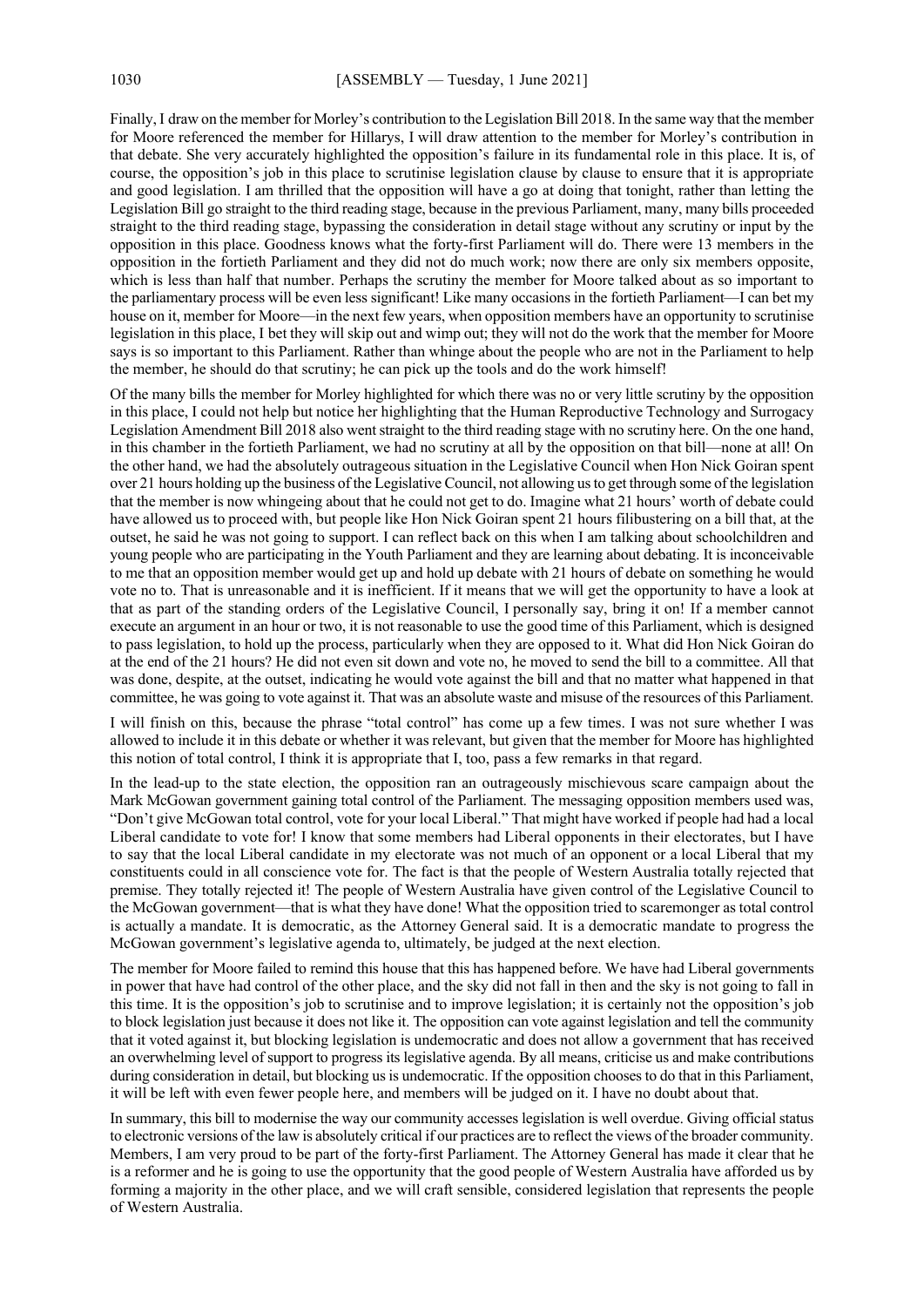**MR D.A. TEMPLEMAN (Mandurah — Leader of the House)** [5.18 pm]: The impassioned speech by the member for Wanneroo on the Legislation Bill 2021 has stirred me to a sense of nostalgia. I will not speak for very long, because I know that my very hardworking parliamentary secretary also wishes to make a contribution, along with other members.

It is a nostalgic moment as we seek to jettison old practices and bring in new ones. I am not against it, but as many members will know, I am a republican with monarchist tendencies. My wife calls me old-fashioned sometimes actually, regularly! And, if you are watching, Kate, go and study as your mother has said; do it now, and do it often!

I am sort of between two worlds, Attorney General, in this debate, because I am a nostalgic person. The member for Wanneroo is right. I remember when I was first elected to Parliament—20 years ago last February—and the practices then in Parliament of how our speeches were recorded. We were encouraged to acquire copies of the bound volumes of *Hansard*. They then became very expensive, so very few of us actually acquired them, although I think a couple of former members may have nicked a couple! There was a reluctance to acquire them by paying for them. I think in the end one of those green bound *Hansard* volumes, which would encompass most, if not a significant proportion, of a year's speeches were about \$250 each to buy. When one is on a meagre salary, one prioritises one's costs.

**Ms J.J. Shaw**: Particularly if you hadn't said much during the year!

**Mr D.A. TEMPLEMAN**: That is right! It is a bit like when people get a letter from *Who's Who*, saying, "We'd love to have you in *Who's Who*. By the way, it'll cost you 250 bucks, but we'd love you to be in it." Members will get that letter. *Who's Who*? Who cares!

But these records are important. I can remember, as the minister responsible for archives, that it pained me to reflect on the fact that we were moving into the digital age and that most of our records would be digitised. There are appropriate mechanisms in place to ensure that the integrity of those records are maintained in their digital form. I am getting emotional now! That was just a little cough, Dr Jags; I am okay, but you might want to check me later! I can remember when people predicted the end of libraries and bookshops.

**Ms S.E. Winton**: You love the library!

**Mr D.A. TEMPLEMAN**: I love a good library! I like to immerse myself in the written word and written language. When computers became much more prevalent, the demise of the book was predicted because of the advent of ebooks. I do not know about other members, but I hate ebooks. I have never used an ebook. I know the member for Moore might have had one on the front dash of his tractor while harvesting late at night, but I have never used one.

**Ms S.E. Winton**: What book have you got on your bedside table?

**Mr D.A. TEMPLEMAN**: An *Archie* comic! I am a collector of comics. I have a very big collection of *Archie* comics, and I am glad I have because they are actually worth a lot of money now. *Archie Digest*! For some reason, when I was younger, I used to call them "Archie Diggest"; I did not quite work it out! Anyway, I digress.

The fact is that when we pass legislation like this—I think it is important, and will ensure that Western Australians will have appropriate access to important legislation in a meaningful and effective way—we still have to remind ourselves of the important practices of the past as well. There was the gestetner machine, with its steaming smell of methylated spirits as it clack, clack, clacked. I do not know how Hansard will get that sound, but it was an articulated movement and the machine would spit out the methylated spirit copies. When I was a councillor at the City of Mandurah, we did our reports on constituent matters on carbon copies; there was a booklet. The officers at the City of Mandurah hated me because I went through about five booklets every year. I would go and meet a constituent about a road problem, like a pothole, and I would say, "Right, here's the carbon copy." The first copy would go to the CEO, the second to the appropriate officer and I would have the third copy. Members remember the old carbon copies, yet we are not that ancient. We may be relics of the past, but we are not ancient at this point in time! But that is important to consider.

The member for Wanneroo highlighted a couple of recent positive changes. One was the announcement today by the Speaker about breastfeeding in Parliament. Those of us who were in the fortieth Parliament will remember the toing and froing on that issue and the debate that went on and on; we could not reach agreement. With some swift decision-making, the Speaker has dealt with it. Well done to the Speaker, because she dealt with that very quickly; we all sat there thinking, "Why was it so difficult? Why was it so hard?"

One of the things we have not done in this Parliament is deal with petitions. Petitions in this place conform with the standing orders only if they are submitted on paper and are in the correct template wording. They have to be signed by the appropriate Clerk as conforming with the standing orders. I spoke with the Deputy Clerk some time ago about how we might reform petitions so that people could present petitions that conform with the standing orders but are of a non-paper or electronic nature. As we know, members can present a paper petition that might have only one signature, and they will refer to several hundred or thousand people who have indicated their support for that petition; it is a nonconforming petition because it is submitted via an online method. The problem I have with petitions is that we have no mechanism to effectively deal with them. The reality is that a petition can be presented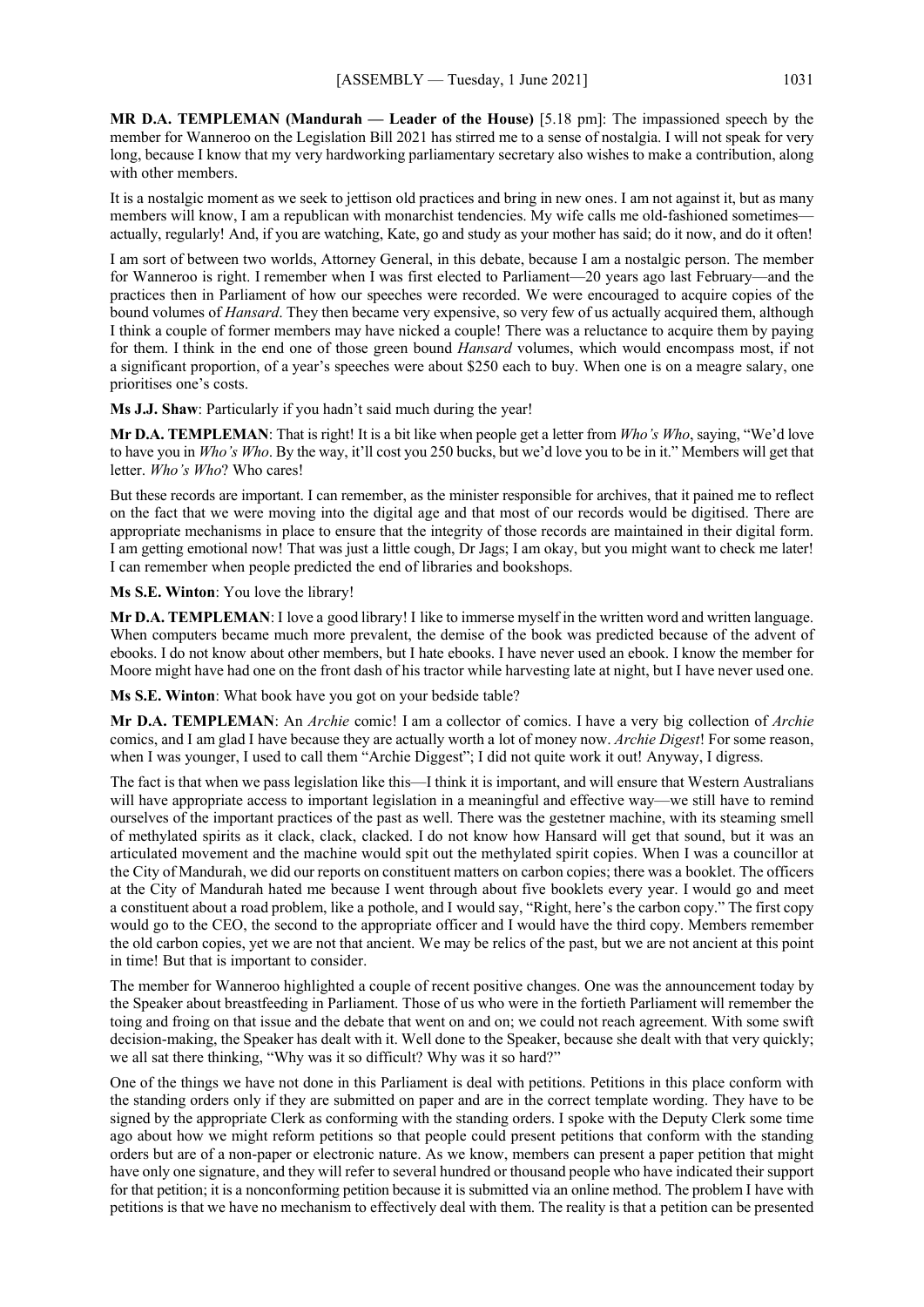and yes, we might get some good feedback because we can say to our constituents that we have presented the petition, but there is actually no obligation on the Assembly to action that petition. It is a register, at a given point in time, of the views of a constituency or a group within a constituency.

The Deputy Clerk did some interesting research into that and discovered that there are Parliaments around the world that have mechanisms for dealing with petitions. One that I recall is that if a petition has a certain number of signatures, it triggers a response from the house. For example, debate on the petition may be required if a certain threshold of signatures is met. If a petition refers to a particular portfolio area, it may require a minister to formally respond to it in the house. That is an interesting consideration.

**Mr R.S. Love**: That's why everyone sends their petitions to the Legislative Council.

**Mr D.A. TEMPLEMAN**: That is very true, but as we know, petitions in this house are still an important register of concern by a local member. It is something that I think is worthy of consideration.

This is bill 59, and the Attorney General will go down in the annals of this place as one of the most prolific legislators in the modern history of parliamentary democracy. RUN ON I do not say that lightly, given that I think I put only three bills through the last Parliament! They were quality, I might say, member for Kalgoorlie, despite the criticism I might have received from those opposite, particularly the member for Moore! The Attorney General's bills are not only voluminous in number, but also quality, and for that I admire him. I aspire to be that prolific. With those comments, I shall take my seat.

**MS J.J. SHAW (Swan Hills — Parliamentary Secretary)** [5.30 pm]: I thank the member for Moore for such an extraordinarily broad-ranging second reading contribution on the Legislation Bill 2021. I also thank the member for Wanneroo for going through the legislation in quite some detail. Both the speeches of the member for Moore and the member for Wanneroo made me think, "What am I going to speak about?" Because the member for Moore went to such pains to discuss where this bill got to in the upper house, I thought I would have a quick look through the history of it. It was introduced on 27 June 2018 and then we had the winter recess. It came on for the second reading debate on 30 October, and we gave our contributions. I think we started the debate at 3.55 pm and we passed the bill at 9.06 that evening, so we whipped through it in the Legislative Assembly, despite the voluminous contributions of the former member for Hillarys. I actually sat in the chamber for that debate, although I was working on other stuff.

#### **Ms S.E. Winton**: Do you miss him?

**Ms J.J. SHAW**: Like a hole in the head. We have an outstanding member for Hillarys now, and I look forward to the many contributions she will no doubt make.

We passed the bill. I read *Hansard* as well, which jogged some memories for me. *Hansard* noted that when this bill was introduced in the fortieth Parliament, it was the twenty-sixth bill that the Attorney General had introduced. During the debate it was commented that the former Attorney General in his entire tenure, I believe, passed only 21 bills. Significant attention was given to the current Attorney General's productivity and his reforming nature.

This caused to me to think. The observation was made that this bill languished in the upper house. Given the broad range of the member for Moore's speech, I thought I would dig up Legislative Council notice paper 236 from Thursday, 26 November 2020, where we can have a good look at the other bills that also expired with the prorogation of the fortieth Parliament. The first four orders of the day listed on the notice paper are some disallowance motions. Item 5 is the Building and Construction Industry Training Fund and Levy Collection Amendment Bill 2017. Items 5 to 47 are government bills that languished in the upper house because it just could not get its job done. Items 54 to 75 are private members' bills that, again, the Council just could not seem to get its act together to appropriately debate, consider and pass. The member for Wanneroo's contribution was fantastic in pointing out that very often the reason that those bills did not pass was, frankly, the inability of the Liberal Party to bring to heel the ultraconservative, right-wing, Christian rump that is now the majority of its party. We are going to go through these bills, because the member for Moore was so very generous in outlining the scope of them. It is important to put on the record at the commencement of this Parliament just how many lost opportunities there were in the last Parliament and how culpable those opposite—or in the forward pocket!—should feel for their astonishing tone-deafness to the electorate. They should now recognise the mandate this government secured at the last election and the spiteful, petty contributions made by members like Nick Goiran, who continues to be at number one on the ticket for the Liberal Party. The Liberal Party is culpable, and if it continues to put people like that in the first spot on the upper house ticket, it will relegate itself to even more irrelevance in the Western Australian community.

**Ms S.E. Winton**: Wasn't it ironic that the Liberals were saying that the Minister for Health should divest himself. Perhaps it should be time to encourage someone else to go for a run!

**Ms J.J. SHAW**: Exactly! A fish rots from the head down, and in that instance the Liberal Party should have a good look at who is doing its numbers.

Let us have a quick look through the notice paper. Item 11 is the Legislation Bill 2018, which is now this bill. As I say, it got to the upper house in October 2020, the day after it passed through this place, and then languished. Item 15 is the Human Reproductive Technology and Surrogacy Legislation Amendment Bill 2018. I thank the member for Wanneroo for her contribution highlighting the pettiness of the opposition's filibustering purely out of,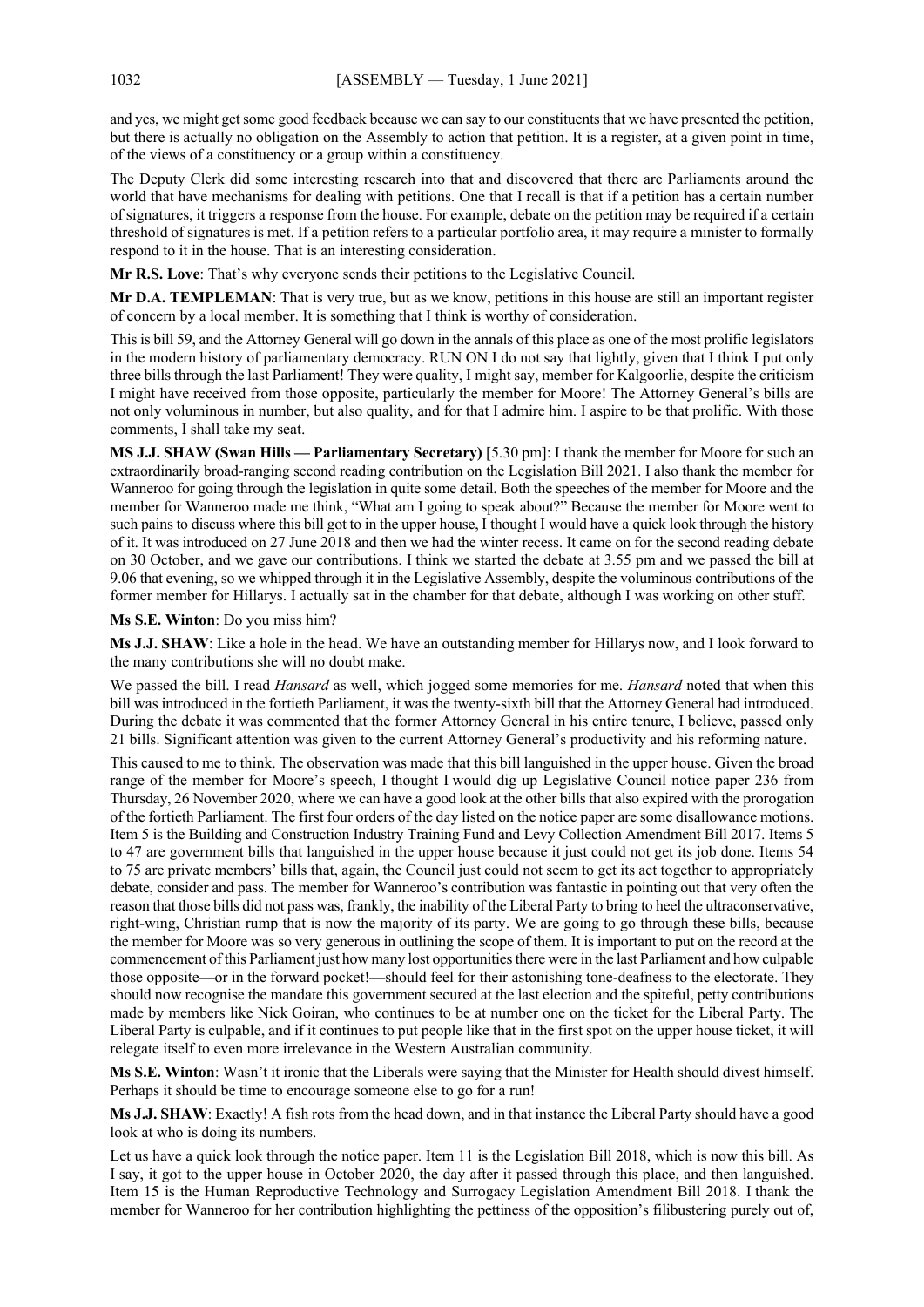I would say, spite and tone-deafness to the electorate and the failure to put that bill to a vote, preventing same-sex couples from having access to reproductive technologies. That was an astonishing act that undermined a lot of people's faith in the democratic and parliamentary processes. When those processes were abused in such a horrific way, there is no doubt that the people then decided to send this Parliament a clear message to vote in a Labor majority in the Council so that we could get on with the job and would not have to subject our democratic processes to such abuse. Looking down the list, the next item is the Metropolitan Region Scheme (Beeliar Wetlands) Bill 2018. That is another issue that the Liberal Party is absolutely tone-deaf to. There have now been three elections at the state and federal levels with Roe 8 having gone to the electorate and the electorate has resoundingly said, "We don't want this", yet the Liberal Party would not pass the legislation through the house. I must say that it is fabulous to see that legislation coming back on now and that we will finally, hopefully, be able to stop Roe 8. The next item is the Ticket Scalping Bill 2018. Obviously, the Liberals were not too keen to stop people being ripped off.

#### **Mr R.S. Love** interjected.

**Ms J.J. SHAW**: I am not inviting interjections.

#### *Point of Order*

**Mr R.S. LOVE**: I am actually raising a point of order. I think we have now reached the point at which we are just hearing a never-ending attack on the operations of the other chamber of this Parliament. It is not considered parliamentary to reflect poorly upon the other place, and I think, Acting Speaker, you should direct the member to refrain from any further —

**Ms J.J. Shaw**: Point of order!

**Mr R.S. LOVE**: I made the point of order.

**Ms J.J. SHAW**: The member himself made running commentary on the operations of the upper house. If he seeks to open and broaden out the debate, he should be prepared to debate that for all the perspectives that are offered in this chamber, not just his own narrow worldview.

**Mr R.S. LOVE**: Further to the point of order, I did not reflect negatively upon members of the other place or its operations; I was indicating what might happen in the future.

**The ACTING SPEAKER (Mrs L.A. Munday)**: It is okay to reflect generally on the processes, but we need to be a bit more general about how we go about it.

#### *Debate Resumed*

**Ms J.J. SHAW**: Thank you, Acting Speaker, for your direction.

I will move on to the Family Court Amendment Bill 2019, which is yet another bill that got clogged up. That was basically intended to stop victims of domestic violence from being subjected to cross-examination by the alleged perpetrators of the crimes against them. That was an incredibly important bill that the Liberal Party decided it would hold up in the upper house and failed to pass. We again see that the Legislative Council was not able to operate in an effective manner.

The next bill that I draw to the attention of the house is order of the day 28, the Criminal Law (Unlawful Consorting) Bill 2020. We basically tried to introduce that legislation to stop bikies from associating or communicating with convicted offenders. Again, our efforts to try to thwart organised crime were stopped in the upper house.

The next bill is the Aquatic Resources Management Amendment Bill. Again, that bill, which sought to adopt approaches towards ecologically sustainable development and management of our aquatic resources, was held up.

Today after question time, we gave notice to introduce the Dog Amendment (Stop Puppy Farming) Bill, which was order of the day 30 on the Legislative Council's notice paper. Again, we all know that the opposition shamefully opposed measures intended to stop practices that are the most abhorrent and cruel. Again, the opposition was tone deaf to the electorate, and the Legislative Council was not able to do the job that was intended of it.

The next bill is order of the day 26, the Family Court Amendment Bill. That bill was intended to protect victims of family and domestic violence.

The next bill is the Children and Community Services Amendment Bill. This is a cracker. That bill highlights the major problem with the way in which the upper house operated in the last term of government. Hon Nick Goiran used his influence in the upper house to prevent the implementation of a royal commission recommendation that would make it a crime if a priest failed to tell the police when a person had confessed to sexually abusing children. I want to quote from an article in *The West Australian* online of Thursday, 10 September 2020 by Annabel Hennessy. It is a direct commentary on these issues. The article is headed "Liberal MP Nick Goiran recommends priests be exempt from mandatory reporting of child sex abuse in confession". The quote reads

WA Liberal power broker and conservative Nick Goiran is again trying to stifle the McGowan Government's agenda—this time using his influence in the Upper House to prevent a royal commission recommendation that will make it a crime if a priest failed to tell police when someone confessed a child sex crime to them.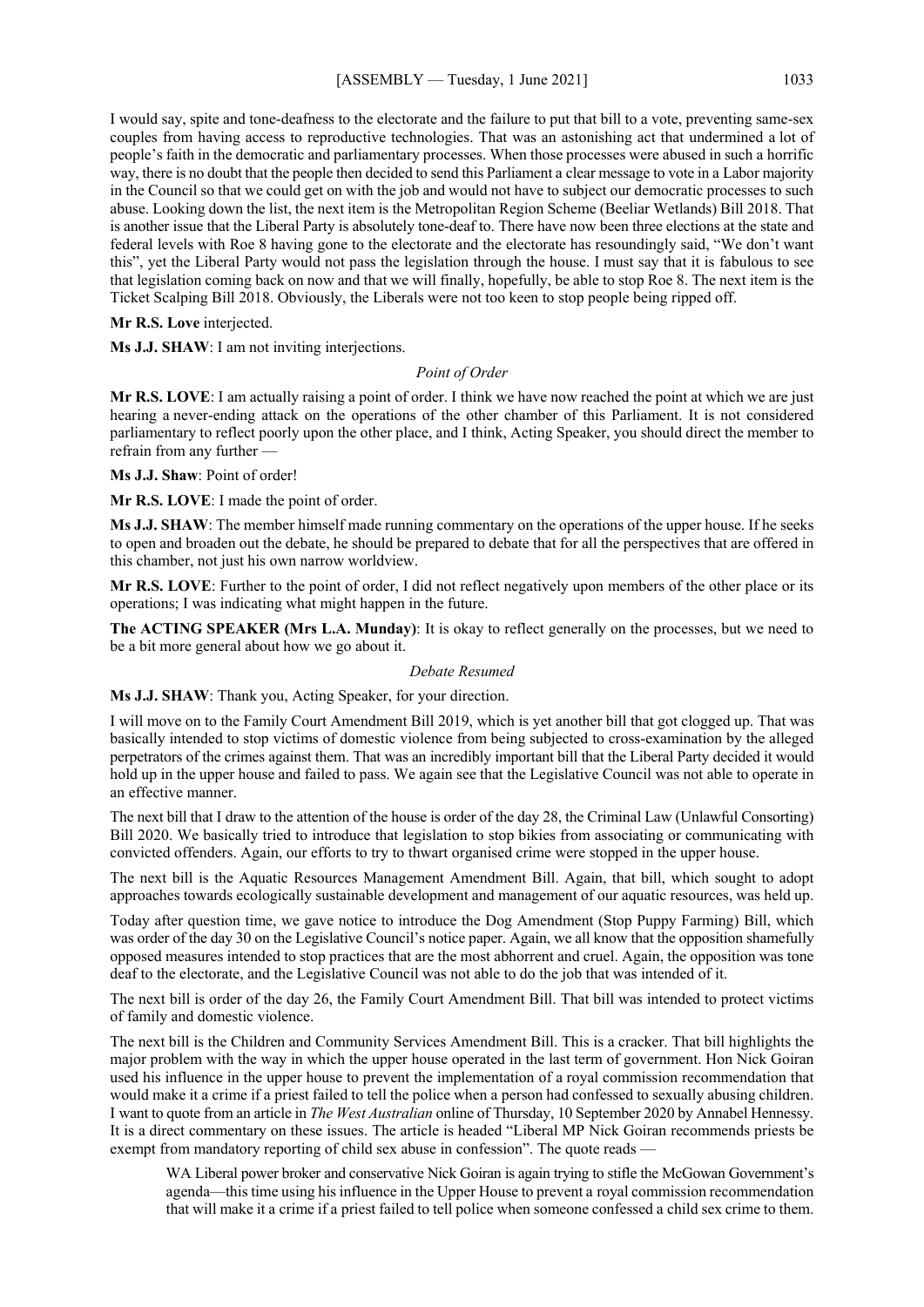This is the same man who campaigned fiercely against our voluntary assisted dying laws. We have already commented on his agenda against allowing same-sex couples to access reproductive technologies. These are the issues that happen when recalcitrant members of the upper house use a conservative ultra-right-wing agenda to try to thwart a democratic mandate. That was a significant bill.

The next bill, which I will mention briefly, is the Arts and Culture Trust Bill. I cannot wait for that bill to come down, because my new job is supporting the Minister for Culture and the Arts; Heritage. I am very much looking forward to the debate on that bill, hopefully, when we reintroduce it. Again, that bill was clogged up in the upper house.

The next bill is the Animal Welfare and Trespass Legislation Amendment Bill. That legislation was brought into this Parliament to strike a balance between the, frankly, inappropriate forms of trespass that we do see and the very legitimate concerns about practices by some people against animal welfare. That bill seeks to introduce a right of inspection, tempered with the creation of an offence of aggravated trespass. Again, that bill was held up in the upper house.

Another bill is the Sunday Entertainments Repeal Bill. That will be a good one when it comes back.

We then come to the famous one, order of the day 42, the Corruption, Crime and Misconduct Amendment Bill. We all know what happened there. The opposition shamefully blocked the reappointment of this state's most effective corruption fighter. The opposition utilised the Legislative Council and would not pass the legislation required to reappoint Commissioner McKechnie. That is absolutely shameful.

The next bill—we are dealing with this now in real time—is the Building and Construction Industry (Security of Payment) Bill. The Legislative Council failed to pass that bill, so we are trying to deal with that now.

#### *Point of Order*

**Mr R.S. LOVE**: Asserting that the Legislative Council has somehow failed to pass something does not imply that that is entirely the fault of any particular individual, nor does it imply that that was a fault of the Legislative Council. If the government refuses to bring a bill into the Council and debate it, there is nothing that the opposition members have to address.

**Ms J.J. SHAW**: It is not the intention that points of order be used as debating mechanisms. You have had your go. Wait for the third reading debate or take it into consideration in detail.

**Mr R.S. LOVE**: The member is misleading the house by asserting that these matters were not addressed by the Legislative Council because of opposition from other parties. Some of these matters were not brought on for debate by the Leader of the House.

**The ACTING SPEAKER (Mrs L.A. Munday)**: Thank you. Continue, member for Swan Hills.

*Debate Resumed*

**Ms J.J. SHAW**: Thank you for your ruling, Acting Speaker.

The next one is order of the day 45, the Electoral Amendment Bill. Am I looking forward to that coming back! I think that will be an absolutely fabulous debate when it does come back, hopefully, in this term of Parliament. I am very much looking forward to the independent review that has been commissioned and the outcome from Mr McCusker, who is a very eminent Western Australian jurist and our thirty-first Governor of Western Australia. I am looking forward to seeing his recommendations.

**Mr R.S. Love** interjected

**Ms J.J. SHAW**: I am not taking interjections. I seek your protection, Acting Speaker.

**Mr R.S. Love** interjected.

**The ACTING SPEAKER**: Member for Moore!

**Ms J.J. SHAW**: I am very much looking forward to further debate on electoral reform. I do hope that a revised version of the Electoral Amendment Bill comes on. It is absolutely outrageous that a member in the upper house can be elected with 0.2 per cent of the vote. It is ridiculous in the extreme that with 98 votes, we can have a member of Parliament, a man who secured only three votes below the line in the Mining and Pastoral Region, yet his brother next door got four votes below the line and he did not get elected. That is clearly a significant defect in our parliamentary system. There has been a lot of discussion about the disparity between Wooroloo and Wundowie. Wooroloo is in my electorate. It is a beautiful little town. Obviously, the community there is really struggling. It is outrageous that a vote in Wooroloo is only worth four votes in Wundowie. That is absolutely outrageous. I am certainly looking forward to the Electoral Amendment Bill coming on.

**Mr R.S. Love** interjected.

**The ACTING SPEAKER**: Member for Moore, please.

**Ms J.J. SHAW**: I am sorry. A vote in Wundowie —

**Mr R.S. Love** interjected.

**Ms J.J. SHAW**: I seek the protection of the chair.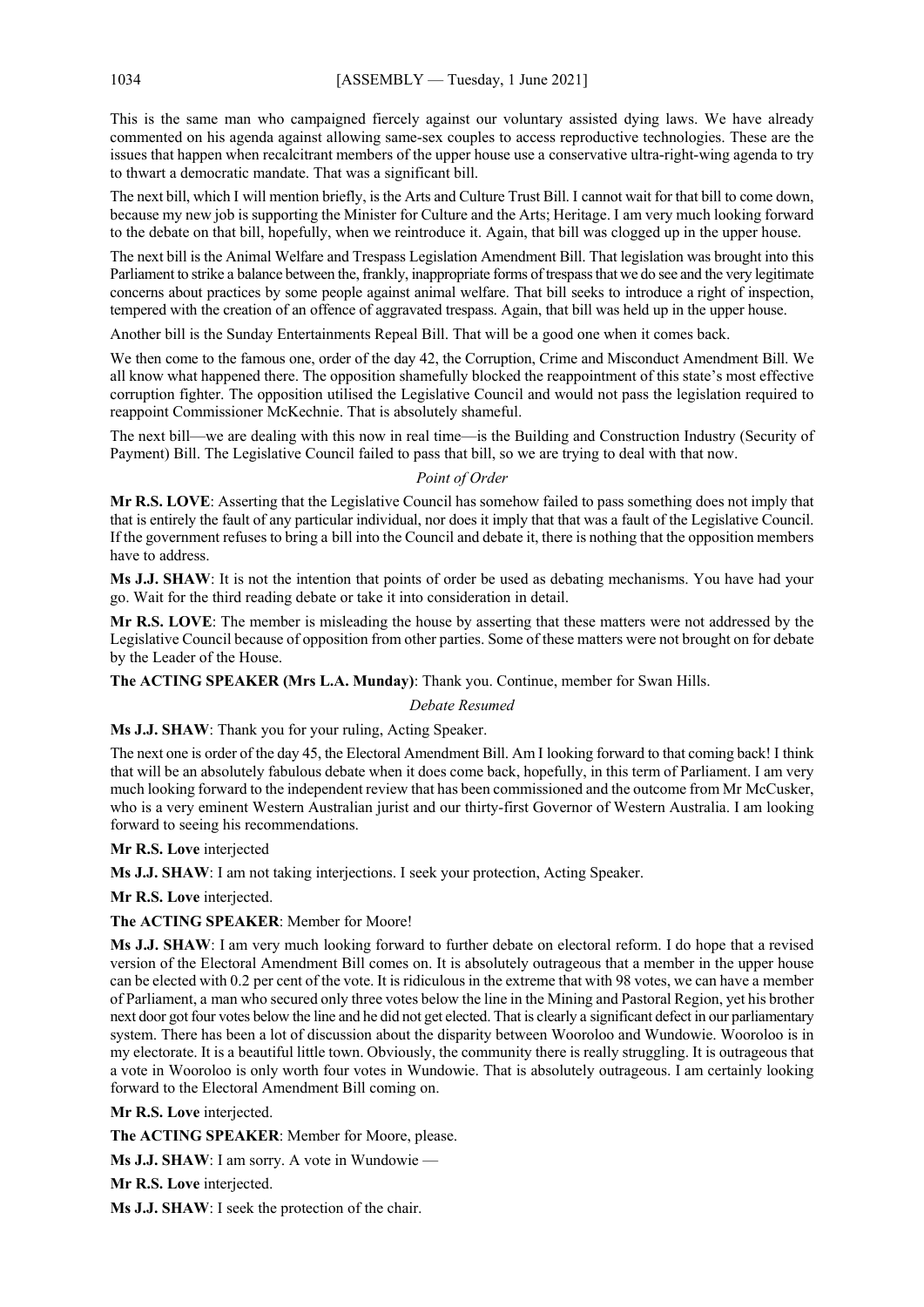**The ACTING SPEAKER**: Member for Moore, I am going to have to call you to order.

A member interjected.

**Ms J.J. SHAW**: I seek your protection because it clearly is a —

*Point of Order*

**Mr R.S. LOVE**: It has become the practice of the government backbenchers and even some ministers to refer to members of this place as "mate". I am not your mate.

**Mr D.T. PUNCH**: I ask for that to be withdrawn. I have never referred to anybody in this place as "mate".

**Mr R.S. Love**: Somebody on that side did.

**The ACTING SPEAKER (Mrs L.A. Munday)**: There is no point of order.

#### *Debate Resumed*

**Ms J.J. SHAW**: A vote in Wundowie is worth four times a vote in Wooroloo. I think that is outrageous. I know it is a touchpoint for the Nationals WA, but when we consider the outcomes for the Nationals, they should be really worried about the outcomes for them in the Mining and Pastoral Region, where a person can be elected with 0.2 per cent of the vote. That is absolutely outrageous. I certainly look forward to the Electoral Amendment Bill coming on.

Finally, I had a quick look. The last piece of legislation on the list is the Public Health Amendment (Safe Access Zones) Bill. Again, that is another bill that, unfortunately, expired at the conclusion of the fortieth Parliament. That bill sought to guarantee that women who are seeking reproductive health services are able to attend and seek medical attention without being spat on, without being abused, without having to face protesters and without having all sorts of dreadful material thrust into their face, but, yet again, those in the Liberal–National coalition in the upper house could not bring themselves to pass legislation that would bring us up to speed with most other progressive and free-thinking jurisdictions around the world.

I sincerely hope that this bill, based on a bill that died such a death in the last term of Parliament, along with so many other quality pieces of legislation, does not suffer the same fate. I am very much looking forward to seeing a statute that will make the law more generally accessible and allow legislation to be updated and modernised in a much easier way. It will be a simpler process to make minor edits to acts. We will keep up with community expectations of how we like to access public documentation and indeed the processes of government.

As, hopefully, my speech has highlighted, an awful lot could have been updated in the last term of government but was not. An awful lot of conservative views held up an awful lot of good work that this government wanted to do in its last term. Hopefully, with such an overwhelming mandate for this term of Parliament, the government can get on and do it.

**MS M.J. HAMMAT (Mirrabooka)** [5.51 pm]: I rise to speak in support of the Legislation Bill 2021. I thank members for the contributions that they have made to date on this important piece of legislation. I rise to make three main points on the bill that is before the house.

In the first instance, I think this legislation reflects the changing nature of work and the increasingly digital world in which we live. It is therefore a very sensible change that will assist that move to a more digital world. We have already heard contributions from other speakers identifying that more and more of our records are kept in electronic form. The member for Wanneroo commented that it is possible to get a divorce online. We know that we can confirm our identity with the federal government online. Our health records are increasingly kept online and, of course, we had an excellent contribution from the member for Mandurah about *Hansard* records and the fact that they are now increasingly kept in digital form.

Listening to the member for Mandurah's contribution, I recalled my time as a young industrial officer at the Australian Services Union when we would receive transcripts from commission hearings. These were important records of what was said in cases. They would arrive in the office in a draft form after we had been to the commission and made submissions. They would then be corrected and come back to us in their final form, whereupon they were greatly prized in the union office because, if we lost the transcript of proceedings and then needed to refer to it, it was indeed very time consuming and costly to lay our hands on another set of those transcript records. In the office we had files full of transcripts from industrial proceedings that we would then refer to, perhaps only infrequently, but we had to keep them in paper form because it was the only way that we were able to access those records easily if we needed to.

Reflecting on transcripts also brought to mind the fact that at one stage I organised the workers who were court reporters—the people who came to court and typed the transcripts. I think it is important to acknowledge that that is incredibly skilled work. I similarly admire the work of our Hansard reporters in that they do skilled work that requires great patience, and I commend the work that they do.

I think these contributions highlight the move over time towards a more digital world, and it is easy to reflect on how that has changed the work many people do in the areas of law and, from my experience, in the union movement and for those of us who are members of Parliament here as well. It is appropriate that we update our ability to access legislative records and what the courts consider to be the important final versions of them.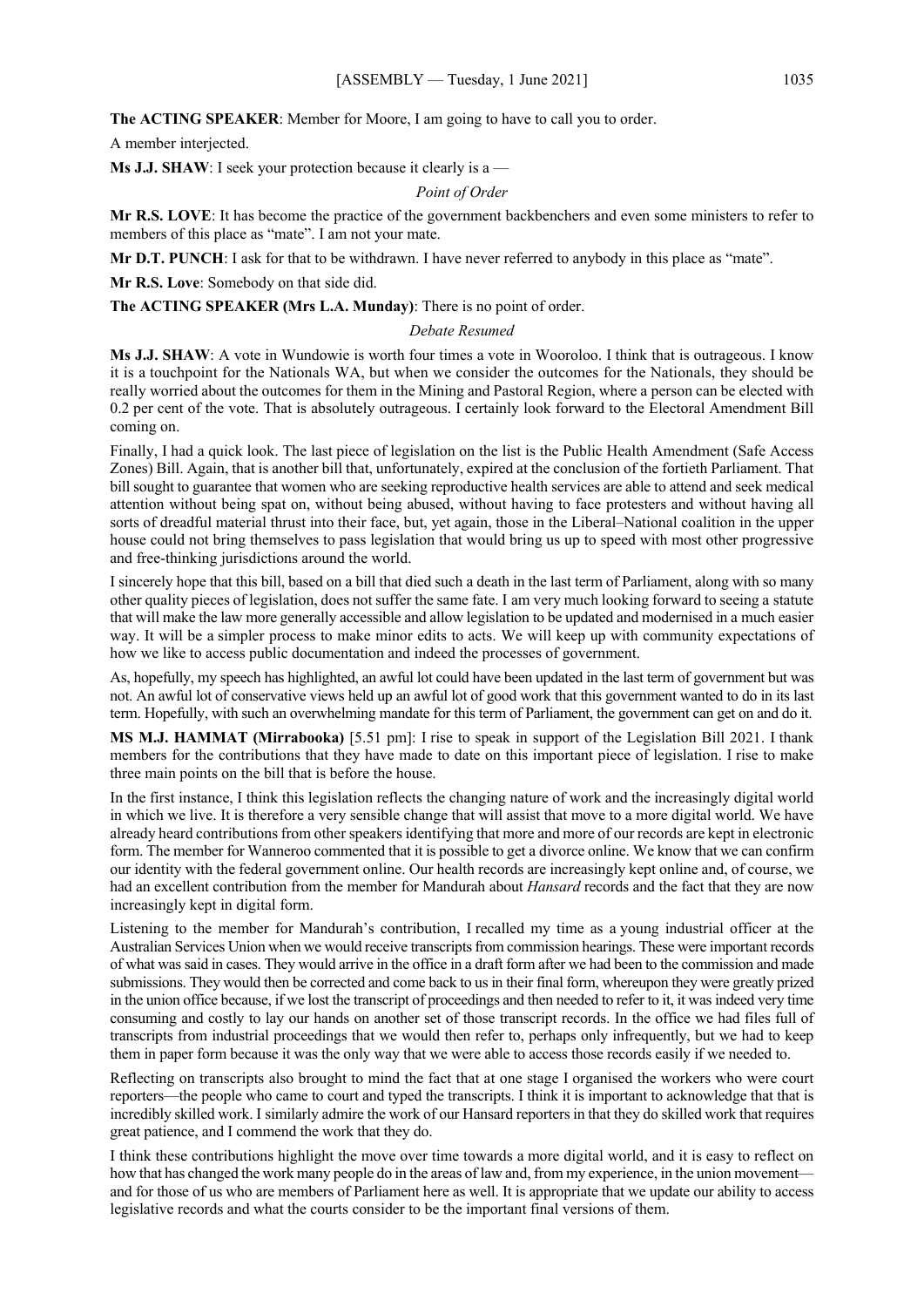I think it is also important to reflect that the previous 12 months have seen us move in unprecedented ways towards working in a remote and online fashion as workers left their office buildings and started working from home as they dealt with the impact of COVID. Even as we have seen some of those restrictions lifted all around the world, many workers and many businesses are choosing to continue to perform their work at home, relying increasingly on digital records and online access to information. I think this trend will not quickly or easily be reversed. People will continue to work from home for a variety of reasons, so they will continue to want to access their records in digital form. Workers are more mobile than ever before and increasingly we know that the world of work is a digital world.

Although the world of work is changing, so, too, the world of education is changing for our schoolchildren and our other young people. I want to reflect on one of my important election commitments to the people of Mirrabooka that is, the provision of 25 tablets or iPads to each public primary school within my electorate. I am very excited about this election commitment. It comes from a recognition that today's students will learn and, ultimately, they will work in a digital world. I think it is essential that our young people learn to engage in a digital world and that they have the tools and resources necessary to do so. These will be essential skills for workplaces in the future. For our young people to have these skills will be essential to their success. I look forward to this election commitment being rolled out to schools across my electorate very soon. I recently visited a number of schools and talked to them about this election commitment, and I know many in school communities are equally excited about this addition to their school resources. This commitment will go at least some way to equipping the young people of Mirrabooka with the skills that they need to succeed in the jobs of the future.

The second reason I rise to support this legislation is that the people we represent should have access to the laws that govern them. We have already heard submissions from other members on this exact point. It is important to remember that legislation confers not only rights but also responsibilities on citizens. I think it is important that people are aware of their responsibilities and their obligations. I think that point was well made by the member for Wanneroo. A well-known principle in law is that ignorance of the law is no defence. People are required to be informed of their responsibilities and remaining ignorant is no excuse. Legislation is also important for conferring rights on people. In this regard, I think it is important that people have access to legislation and understand what rights are being conferred upon them.

One issue that I spent some time on previously is the underpayment of wages, or wage theft, whereby people are underpaid for the work that they do. There are many reasons that this occurs, but research tells us that one reason it occurs is that people are ignorant of what they are entitled to. There are also occasions when employers are ignorant about what they are required to pay. Ignorance is not the only factor that results in underpayment. We know that other factors are important as well, such as the power imbalance between employees and their employer. These things are often worse when people are employed on a casual or fixed-term contract. Being ignorant of entitlements, rights or responsibilities is one of the things that are behind some of the underpayments that we see. This legislation, which will move us ever so slowly towards a more digitised world, is a good way of making sure that people have access to the information that affects them and confers on them both rights and responsibilities. Ignorance of such rights and responsibilities could have unwanted consequences. It is a very timely piece of legislation. I think it is important that we give consideration to how laws that govern people are explained and made available to people in a way that is both timely and accurate for their needs. Moving to a more digital world is one excellent way in which we can do that.

A number of other things should also be considered as a matter of policy. I reflect that as someone who represents an electorate in which 45 per cent of people speak a language other than English at home, it would be remiss of me not to mention on this occasion that I think we also need to ensure that appropriate language interpretation services are an essential part of making sure that our citizens understand the laws that affect them. Although I do not submit that we should produce legislation in a range of different languages, I think it is important that we think about people having access to professional interpreter services when they access state government, federal government or local government services. This legislation is an important first step to making sure that we democratise, if you like, the legislative process and provide information to people about the legislation that applies to them. I think important further steps should also be considered in due course such as ensuring there is education on rights and an understanding that the material that affects people should be presented to them in relevant languages.

The final point that I make about why we want to move to electronic legislation is that I recognise that we live in a world in which it is becoming increasingly important to consider the environmental sustainability of all our actions. I am the mother of two teenage sons, and I know that the next generation will approach the question of sustainability in a way that is very mindful and very conscious of minimising the impact of our decisions on the world in which we live. The member for Mandurah, reflecting on *Hansard*, told us that indeed volumes and volumes of paper were taken up in this way. Clearly, moving towards a more digital world will reduce the paper that goes along with legislation and ensure that, for a very small part at least, we will reduce the environmental impact of legislation.

#### *Sitting suspended from 6.00 to 7.00 pm*

**Ms M.J. HAMMAT**: I will pick up where I left off prior to the dinner break. I was commenting on the Legislation Bill 2021 in the context of how it will be an important step towards sustainability and how we are increasingly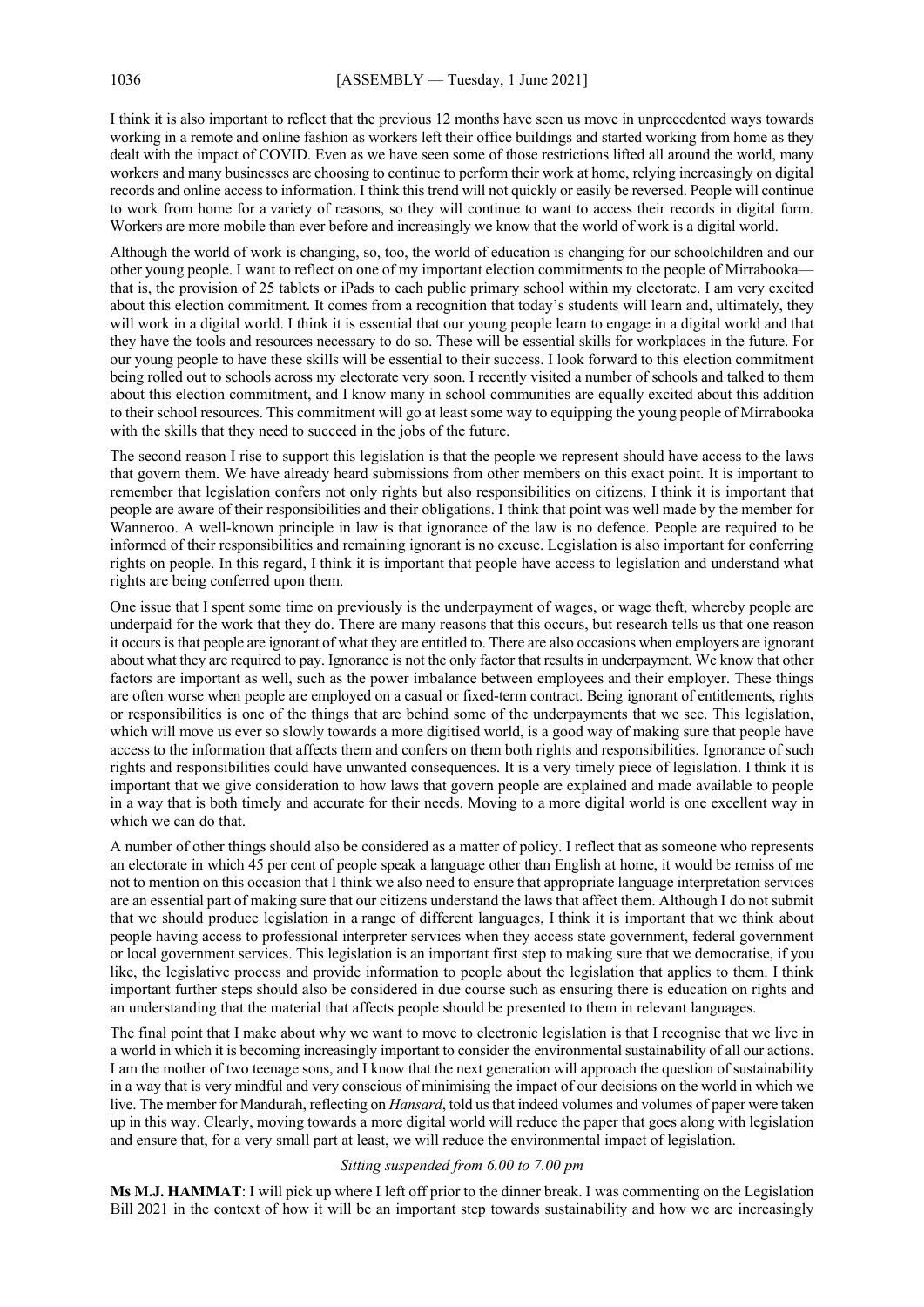weighing the decisions about the resources we use, including paper. I was remarking that, as the mother of two young sons, the coming generations will not only work in a digitised world, but also be much more cautious about and conscious of their decisions about the use of resources. The member for Mandurah reflected on the volumes of *Hansard* transcript that members of Parliament used to have. There is lots of evidence of the extensive use of paper in the production of hard copy resources of not only *Hansard* transcripts but also legislation, which is the focus of this bill. Therefore, it is quite right that we find new ways of engaging so that we reduce our environmental footprint. The other significant improvement that will arise from this legislation is that it will be not only more environmentally sustainable, but also more cost-effective, as we will save significant costs associated with the production of paper records. We live in a time when conscious decisions about government spending are important, so that we make sure that we expend funds on the things that will have the greatest impact on our community and will make it better and fairer for everyday people. It is appropriate to reflect on the savings that will come from the introduction of this legislation and the real and direct impacts that this will have on the community in terms of the sorts of things we will be able to spend money on.

In that vein, I want to reflect on Balga Soccer and Social Club, which recently celebrated its fiftieth anniversary. This club is a really important part of my community in that it provides fee-free soccer for juniors. The way this works is that children can play at the club without incurring the normal fees associated with soccer. In return, their parents are required to volunteer and put in significant hours to support the club. This club is a really important part of the community. It provides important sporting activity to young people in an area where many of them might not otherwise be able to participate in sport because of the cost. One of my election commitments was to extend the verandah on the Balga Soccer and Social Club. Through a quirk of history, the clubrooms have a verandah around approximately seven-eighths of the building. There is one bit where it was not built. It is an unfortunate coincidence that the piece without the verandah is where the canteen window is located, where people come to buy their coffee and sausages.

#### *Point of Order*

**Mr R.S. LOVE**: I am struggling to see where this relates to the Legislation Bill. It sounds like a very broad discussion. It would be fine for an appropriation bill, but this is a piece of legislation about drafting legislation. I am wondering where the relevance is.

**The SPEAKER**: My inclination is to consider it relevant at this point in time, but I bear in mind that you have made a point of order and I will give that further consideration.

#### *Debate Resumed*

**Ms M.J. HAMMAT**: Thank you, Madam Speaker. I was reflecting on the savings that will result from moving to a more digital and online world. Balga Soccer and Social Club will be able to extend its verandah—there is a small cost of only \$12 000 associated with that—which will prevent the canteen volunteers from getting wet all winter or standing in the hot sun all summer.

**Mr R.S. Love**: I'm glad you could find the correlation!

**Ms M.J. HAMMAT**: I think it is a really important point that we are able to save funds and, more importantly, save the canteen volunteers from the elements of the weather and, hopefully, ensure they sell more sausages in the future to raise valuable funds.

This bill will improve people's access to information in many ways. I have reflected on the reality that we are now engaged in a more digital world and that this legislation is an important step on the path towards a digital world at both work and school.

This legislation is important because, in a way, it will democratise people's access to information so they are able to understand the laws that apply to them and can better access information about their rights. It is important that this legislation improves sustainability and cost-effectiveness, which remain important considerations. We need to ensure that funds are expended on things that will make a real and demonstrable difference to people in the community, rather than on the production of paper records that will perhaps sit in leather binding and be referred to no more.

The final point I will make is that this bill will allow for greater editorial powers and, particularly, for the updating of gendered language in a more streamlined fashion. As someone who has spent some time in my working career reviewing awards, many of which have many references to gendered language, I think it is great that we ensure that the documents that set out legislation are expressed in a way that recognises both men and women.

I conclude by saying that this an important piece of legislation. It is easy to be dismissive of something that could perhaps, at face value, be described as dry, as I think the member for Moore said, and perhaps it is!

**Mr R.S. Love**: That was the AG, I think.

**Ms M.J. HAMMAT**: Perhaps it is dry, but it is an important step on the pathway towards a more digital world, which we know we are progressing towards—it will come at us whether we are ready for it or not. Therefore, I commend this legislation to the house as an important step on the road.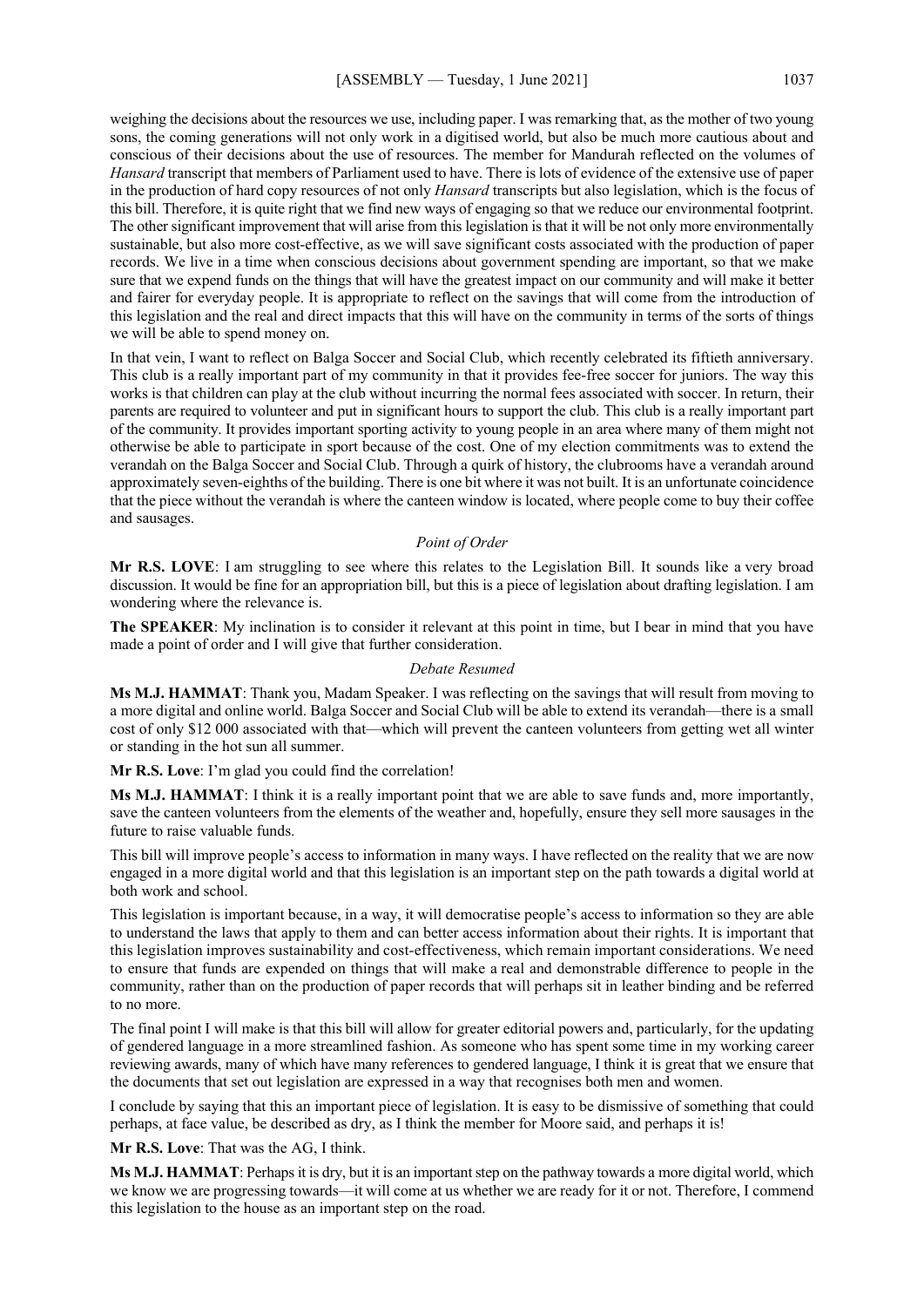**MS E.J. KELSBIE (Warren–Blackwood)** [7.08 pm]: I would like to add to the debate on the Legislation Bill 2021. It is 2021—can members just hold that thought for a moment. I step back to 1983 when I had just left high school at the age of 17. I then completed business studies and secured my first full-time job with a law firm in an office along the Esplanade. I remember it pretty well. There was lots of dark wood. We had a Wang computer, floppy disks, four male lawyers and a library out the back full of beautiful leather-bound books of the acts published for that year.

One of my jobs was to keep these books up to date. It was one of my favourite parts of my job. The process went something like this: the updates were published and we received them in printed format. I would cut out the relevant bits, find the relevant tome in the shelves and the relevant paragraph or the line and then I would stick the update in with tape or handwrite the update into the book. It was pretty time consuming.

Skip ahead to the late 1990s, I am in my 30s and the internet has been launched. The World Wide Web and electronic publishing are becoming mainstream. I have a job at Curtin University and am getting up to speed with publishing online. I am responsible for updating important documents again in an online capacity this time, as well as in print. In the 90s, print is still how many people prefer their published documents but the trends are starting to change. Updating published materials, managing consistency, style, structure and format is swifter and easier to manage in this modernised world of e-versions.

Now I go back to 2021. The internet and online publishing is now run-of-the-mill. It has been mainstream for a good few years now. Publishing in an online format allows for cost efficiencies, as well as productive efficiencies. I am pleased to support the Legislation Bill 2021, which will enable e-versions and hard copy versions of legislation to have the same legal status. This bill is important as it will enable legislation to be moved into the digital age, improve accessibility, sustainability and efficiency, and provide cost savings. Currently, WA subsidiary legislation is accessed through several different channels, including via the printed version of the WA *Government Gazette* and electronically via the Western Australian Legislation website. Most people accessing legislation prefer to use the e-version. It is quicker, searchable by keyword and accessible from a range of platforms, including a smartphone, tablet and computer. This bill will ensure that e-versions have the same legal status as hard copy versions and will allow for all published and consolidated versions of WA subsidiary legislation, along with WA acts, to be accessed from one convenient, one-stop shop via the WA legislation website.

Readers can be confident that the legislation they access electronically is accurate and can be relied on. This bill will bring WA into line with most Australian and overseas jurisdictions. It will modernise our systems. This move not only makes sense from an access point of view, but also creates a significant cost saving of approximately a quarter of a million dollars a year. This money can be better spent delivering other initiatives for people in WA for example, my election commitment to revitalise and refurbish the Bridgetown and Greenbushes Railway Stations. That \$250 000 could redevelop the Bridgetown Railway Station into office space to accommodate the Blackwood Environment Society and the Blues at Bridgetown music festival.

#### *Point of Order*

**Mr R.S. LOVE**: I know the bar has been set pretty low, but I am struggling to see the relevance of this to the Legislation Bill, which we are discussing.

**The SPEAKER**: It is a second reading stage debate and it is generally my attitude to allow for a relatively general debate, so long as there is some attempt to make the comments relevant to the legislation. I also listened to the Attorney General's interjection previously and I will seek some further guidance from him if he thinks that comments are not relevant to his legislation. But for the time being, I am prepared to continue to hear from the member for Warren–Blackwood. Although there may be some tenuous links to the detail of the legislation, she is certainly providing an excellent commentary.

#### *Debate Resumed*

**Ms E.J. KELSBIE**: It could also provide for the development of the Greenbushes Railway Station as an interactive display—heritage module—alongside the Bridgetown–Greenbushes Visitor Information Centre and the museum.

With these changes and as people begin to rely less on the printed versions of the *Government Gazette*, further cost savings will occur when the publication is able to move to an electronic-only format. Although cost savings are important, I am also excited about the positive impact that going digital has on our environment. Reducing the need to print legislation will ensure that we are more sustainable in the way that we work and will bring us into line with community expectations about reducing our environmental impact. Less paper will also mean less ink, toner and the packaging and freight that accompanies this. Reducing the need for printing will ensure that we are more sustainable and spend less money.

The Legislation Bill 2021 will mean authorised editorial improvements can be delivered sooner and more easily using the online environment. Imagine there is about 20 years of legislative activity reflecting different approaches to legislative drafting over this period. That is a lot of different styles, structures and formats to try to seek consistency throughout, let alone trying to streamline keywords for ease of search facilities. The bill will enable consistency in format and structure to enable the Parliamentary Counsel's Office to assist with the drafting process and for timely publishing. I, personally, am a stickler for style guides, consistency in proofing, formatting standards, accessible content and copy.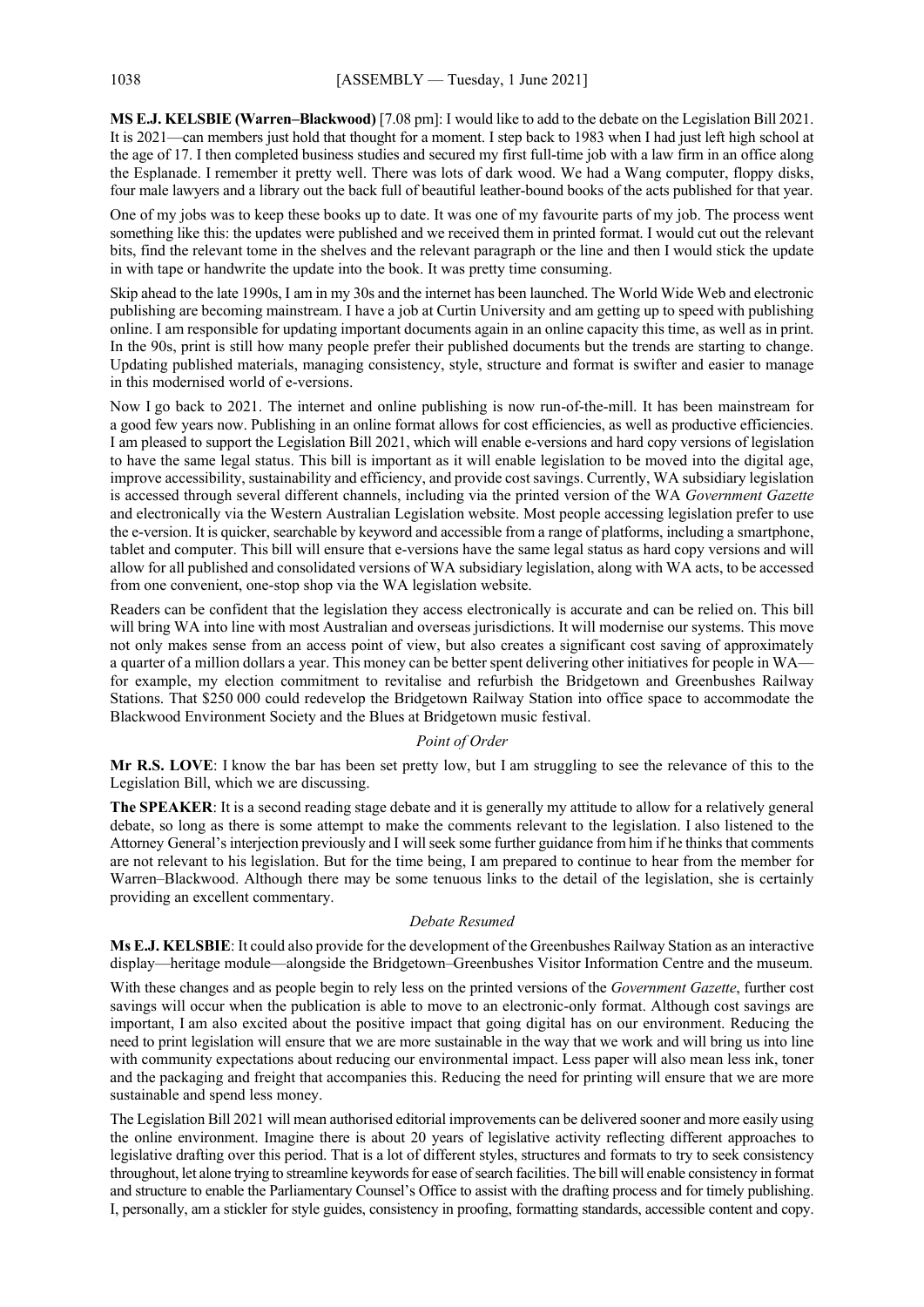I am also a believer that we should provide publishing consistency in legislation to ensure that it is easy to understand and digest and accessible for all who need it. If we expect people to read, use and be bound by legislation, they need to understand what they are reading and have free access to up-to-date and reliable official versions of laws. Currently, any changes that need to be made have to wait for the next available hard copy reprint. The proposed editorial powers in this bill relate to drafting and formatting issues and to citations from other jurisdictions. The Parliamentary Counsel's Office will be able to correct errors, but it will not have the editorial powers to change the substance of the law. This change will bring WA legislation into line with current legislative drafting practices and will allow employees to work more efficiently, for example, by correcting cross-referencing errors in a time-efficient manner.

I am pleased to support this bill; it will modernise the processes for publishing WA legislation, reflect contemporary expectations regarding the official status of online legislation and give people in the Parliamentary Counsel's Office a more useful set of editorial powers so that WA legislation can be kept up to date, including the ability to update grammatical, spelling and punctuation errors on which I am sure they will be well trained.

During my time as an interactive media producer at the BBC, I worked on many sites, including Crimewatch where data security was paramount. As part of our due diligence in publishing in an online environment, we had to ensure that our site was secure, hacker proof and backed up regularly. The WA legislation site is protected by a high level of security. The server hosting the site is in line with current ICT industry security practices and it is hosted behind a state-of-the-art firewall managed by the Department of Justice. It is not like Wikipedia where anyone can update the content; content is modifiable only by using security certificates held by the PCO and from a computer within the PCO network. The site is backed up regularly, with a copy of the website "as built each night" being kept within PCO, backed up locally on the production server as well as being published as a live site. The status of the site is constantly monitored so that any outage can be detected and addressed as soon as possible. The WA legislation website has an electronic certificate that allows people to check that they are accessing the official legislation. The entire site is read only and locked down.

Clause 30 of the bill will permit language that indicates, or could be taken to indicate, a particular gender can be expressed in gender-free terms and practices. This practice of gender-free drafting has been adopted to overcome a male-centric approach to legislative expression, and it is very much welcomed.

The Legislation Bill 2021 will ensure that we modernise our Parliament and bring WA into line with other Australian and overseas jurisdictions. I fully support this bill. Let us get on with it!

**MS H.M. BEAZLEY (Victoria Park)**[7.19 pm]:I rise to speak in support of the Legislation Bill 2021. The opportunity to increase people's access to their democracy is a noble one. Members of this Parliament can understand the desire to make substantive change for the people they represent. When talking to people in my electorate, I have heard of people's difficulties with understanding governance and political processes. They desire change and up-to-date reliable information but know very little about what is available to them already. Although discussing legislation on legislation may seem a little dry, it is a great opportunity to change how we engage with the public for the benefit of the public and to make the legislation that we fight for work harder for the people of Western Australia beyond these walls. With improved accessibility to the written law, we allow all future legislation to gain greater scrutiny, giving access to a broader diversity of people and greater buy-in to the legislative framework that governs our state. This bill will improve accessibility to the law for all Western Australians. Better public accessibility to laws and confidence of use by regular members of the community is a great by-product of this legislation. Digital versions of legislation are already being used in other regions worldwide and departments such as the Department of Planning, Lands and Heritage in WA.

This bill aims to create an efficient and accessible platform that provides the same rights as current access to hard copy versions of the law. This legislation is an opportunity to bring WA into line with the majority of other Australian jurisdictions regarding the legitimacy of electronic legislative documents. This bill will also create better accessibility for students. Students instinctively turn to online material for learning, particularly domains that act as a database for a one-stop shop of all their academic needs. This bill, digitising legislation, will assist with streamlining the process of research and ensure students' time is well spent in learning rather than attempting to navigate where to source information in a hard copy form.

Kent Street Senior High School in my electorate offers politics and law at an ATAR level, which aims to foster students' understanding of laws to become informed, active and effective participants in the political decisions that affect their lives within society. Students like those at Kent Street may continue their studies at a tertiary level, such as studying law locally at Curtin University, also in my electorate. Meeting students' needs shows them that we are coming into the modern age and that the government is here to support the next generation of skills and knowledge, and that we are capable of meeting our community where they are at in a very simple way to meet growing expectations for ease of access to information. Access at every level of learning and understanding is crucial, whether a member of the community is interested in finding out about one piece of legislation or whether their future career is dependent on their access to a wide range of legislation.

The implementation of this Legislation Bill will result in an efficiency saving of \$250 000 a year. The member for Moore knows what is coming. I do not need to tell the members of this place what a difference this money can make to a multitude of community organisations across our respective electorates. At the moment, this quarter of a million dollars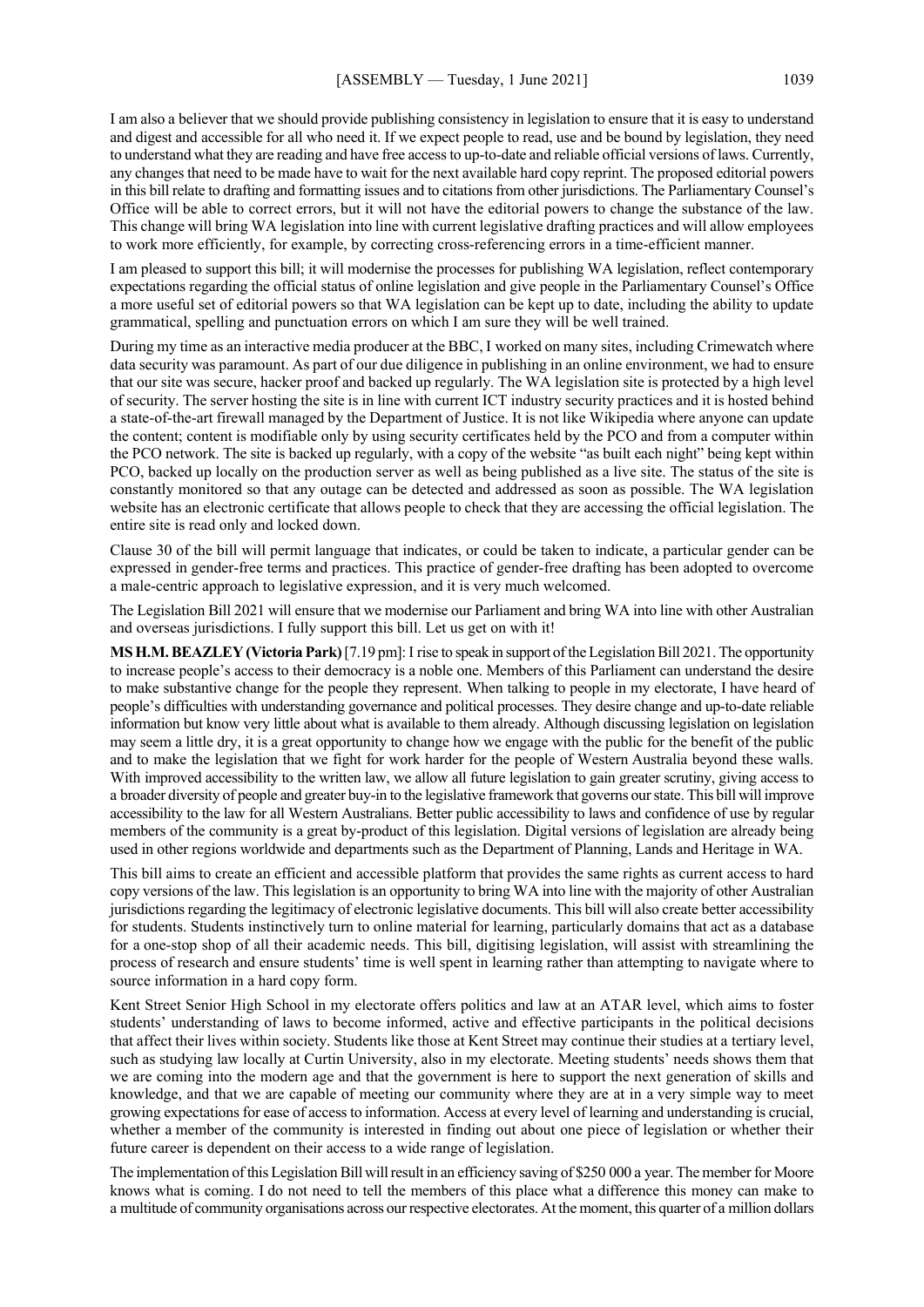each year is spent on the printing and administration of hard copy legislation and reflects a significant opportunity cost. This amount of savings—\$250 000—can be life changing for many community groups, schools and non-profits. To put this into perspective, to community groups and local schools in my electorate of Victoria Park, \$250 000 is more than the funds needed to install two much-needed new basketball courts at East Victoria Park Primary School or Wilson Primary School, both election commitments of the McGowan government that will soon be delivered. I am looking forward to helping East Victoria Park Primary School get rid of its current "cheese grater" basketball courts, which is what the kids have not so lovingly nicknamed their current basketball courts. I have the feeling that they may not have been updated in the 30-odd years since I attended. The same situation exists at Wilson Primary School, where I know that school community is looking forward to being rid of the large cracks veining its current basketball courts.

Additionally, \$250 000 is more than enough—almost four times more than enough—to help buy a new boat for the WA Disabled Water Ski Club in my electorate of Victoria Park. This disability-inclusive boat has been needed for some time. I am very happy to have made a commitment during the recent election to this great local inclusive sports group. I look forward to seeing people living with disability enjoying water sports on a new boat on our Swan River very soon. Every year, the Victoria Park WA Disabled Water Ski Club works with the WA Disabled Sports Association, also based in Victoria Park, and other community groups to deliver around 900 waterski opportunities for people living with disability. The sum of \$250 000 is more than enough to help the wonderful Connect Victoria Park deliver new energy efficiency measures, as supported by the McGowan government.

#### *Point of Order*

**Mr R.S. LOVE**: I think the \$250 000 has already been spent. Albert the Magic Pudding does not exist to provide for 53 members of Parliament to stand up and talk about spending \$250 000 each.

**The SPEAKER**: Thank you, Deputy Leader of the Opposition. That is your point of view. Each of the members is entitled to say how they believe the money could be spent in a worthwhile manner in their electorate. They are effectively making the same point. I am not going to rule some people in order and other people out of order. It is an illustrative point that money saved means that money can be spent on other things. I have allowed it for the other speakers and I will certainly be allowing it for the member for Victoria Park.

# *Debate Resumed*

**Mr D.T. Punch**: And very useful things too.

**Ms H.M. BEAZLEY**: Thank you, Madam Speaker. Absolutely, minister.

Connect Victoria Park provides access to affordable housing for people over 60 on low incomes, and creates opportunities for older adults to connect, engage with community and age healthily, which I am sure the member for Moore would support.

In addition to residential units on Mackie and Cargill Streets in Victoria Park, Connect also runs a well-known community venue, The Homestead, also on Mackie Street. At the moment, older community members can attend regular fitness and exercise classes, a creative writing group, and meet others to go for a walk or bike ride. I know that that group is looking forward to the new cycle and pedestrian bridge that we are building parallel to the Causeway from Victoria Park to Perth. A lot more activities and festivities are available at the Homestead. It has been a joy to be able to join residents and locals at these events.

For the last three years, Connect Victoria Park has also been implementing Western Australia's first Village Hub, building a community of people over 55 who help each other, share knowledge and skills and work together to enjoy full and purposeful lives, which was particularly relevant over the last year of COVID-19. In delivering our election commitment to Connect Victoria Park, the McGowan government will be delivering \$60 000 to Connect for energy efficiency measures, including solar panels, batteries and LED lighting. The Connect team estimate that this \$60 000 investment will save it around \$200 000 over the next 20 years, easing pressure on rents to its residents and allowing for investment in other key areas. This investment also helps minimise Connect's environmental footprint.

The efficiency saving of \$250 000 a year saved by the Legislation Bill is enough to pay for new basketball courts at East Victoria Park Primary School and energy efficiency measures at Connect Victoria Park, or new basketball courts at Wilson Primary School and a new disability-accessible boat for the WA Disabled Water Ski Club. These are some of the election commitments that the McGowan government and I made during the recent election, and indicates that cutting costs like this can assist in providing much-needed services to our community. More savings like this means more opportunity for investment in other areas that desperately need assistance. It is always important to keep in mind why we make savings. It is not just to bank them; it can be to ensure moneys are invested where they will make the best impact.

This Legislation Bill will improve sustainability. It will allow the government to transition to an online only *Government Gazette*, which means far less paper. Similar to the way the McGowan government is diversifying our energy sources and investing in renewables, we need to move away from paper as a form of communication and move to more sustainable measures that will provide an ongoing and efficient solution to information dissemination. We have invested \$35 million towards processing materials, such as paper, in recycling plants. Reducing the need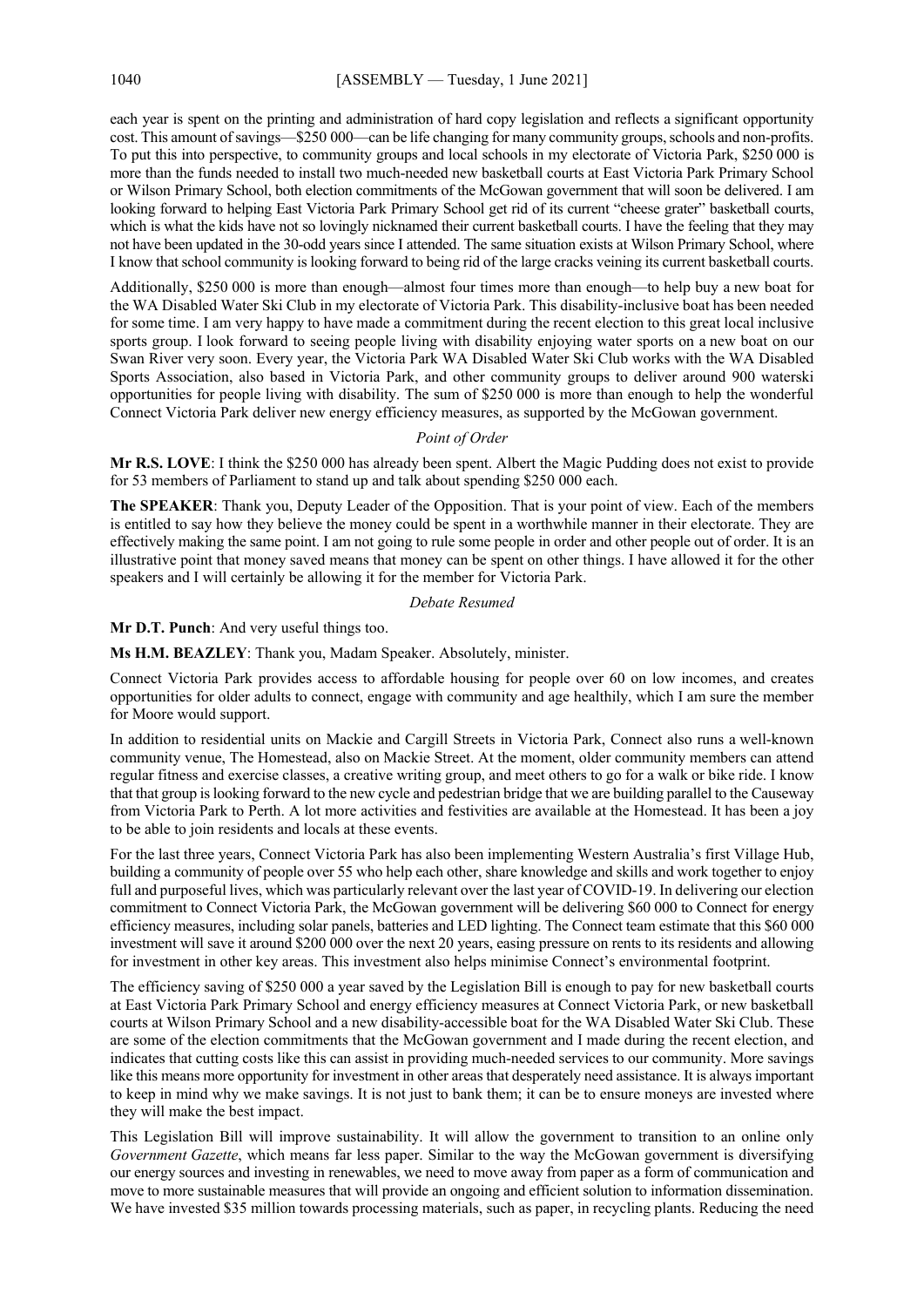or demand for paper products in this form will reduce the demand on these recycling facilities and allow for other materials to be recycled and repurposed. Moving to online platforms means more trees are kept standing, which acts as a natural carbon sink and assists with our goals of a just transition to a net zero public sector in Western Australia.

Along with all these benefits from a relatively simple legislative change, the new Legislation Bill 2021 will also allow for editorial improvements. Legislation, new and amended, will also be delivered sooner, keeping in line with community and judiciary expectations of accessibility to the most up-to-date legislation. Importantly, these new editorial allowances will not allow the Parliamentary Counsel's Office to change the substance of the law. That is what Parliament does, which keeps the integrity of the legislative process intact. The new editorial powers will include the ability to update language indicative of gender. This will allow the Parliamentary Counsel's Office to change expressions in existing legislation that have previously indicated gender in the text and replace it with neutral terms. This includes changing "his" and "her" to terms like "a person" and "their". This will improve inclusivity of all people in our community, no matter how they identify themselves on a gender basis.

Increasing accessibility to the written law is increasing accessibility to democracy itself, giving rise to a more robust democracy and allowing people with vision impairments to easily enlarge texts, children to be able to quickly search the definition of words and new migrants the ability to quickly copy and paste legislation into a translator, diversifying the voices that legislation can actively speak for because we have diversified the voices that can read it.

In speaking to the Legislation Bill, I am reminded that in this place, even though we may think we are speaking on something dry and somewhat ironic, such as speaking on legislation about legislation, everything we do is important. Everything we can do can have much wider positive implications or otherwise than we may initially realise. I look forward to the passage and implementation of this bill.

**MR C.J. TALLENTIRE (Thornlie)** [7.32 pm]: I am very pleased to rise to speak to the Legislation Bill 2021. I begin by commending the Attorney General for bringing it to this Parliament, as the previous bill unfortunately did not get through the last Parliament. It is really important legislation. I know that economists talk about the ingredients of the perfect market. They say that there have to be many buyers and sellers.

**Mr R.S. Love**: You're not going to spend the same quarter of a million dollars, are you?

**Mr C.J. TALLENTIRE**: We will see the validity of the member for Moore's interruption.

**The SPEAKER**: Member for Moore, if you are going to continue to interject, you will only delay matters further, which will make your interjections rather irrelevant to the point you are making.

**Mr C.J. TALLENTIRE**: It was a pointless interjection; thank you, Speaker.

The perfect market depends on the free and perfect flow of information—the equal flow of information—and there being many buyers and sellers. I put it to the member for Moore that the perfect democracy needs the good free flow of legal information. People must have equal access to legal information, and that is what this bill will do. It will democratise access to legislation, and that is a very valuable thing.

I recall back in the early 1990s when I was getting into various forms of activism; in fact, one of my first episodes was at Curtin University, which wanted to impose a very hefty sum on students who were undertaking professional practice in the workforce. I was able to go to legislation and check on the validity of that and see whether it was legitimate, but I had to find hard copy legislation in the early 1990s, which involved a little bit of a carry-on. I had to get the guidance statement that came with subsidiary legislation. I think it was in the domain of the Administrative Appeals Tribunal. There was quite a rigmarole. During that time, legislation was just coming online; we were just entering into the phase of all legislation coming online, so it made the task much easier.

**Mr R.S. Love**: It's already online.

**Mr C.J. TALLENTIRE**: I am talking about in the 1990s and the evolution of things.

**Mr R.S. Love**: The legislation is already online now.

**Mr C.J. TALLENTIRE**: I am talking about the evolution of things. I am giving a little bit of context to this. I am not sure whether the member for Moore understands that.

**The SPEAKER**: The member for Thornlie is less than two minutes into his speech, so I think we will let the member for Thornlie continue and he can expand his argument.

**Mr C.J. TALLENTIRE**: Thank you, Speaker.

The point is that as we have enabled people to consult legislation online, we have democratised the whole process. Until quite recently, there was a bit of subtext or a watermark on the online legislation that stated that it was not to be quoted directly. Perhaps the Attorney General can elaborate on this point, but I think that is no longer the case because we are moving towards having the real piece of legislation online. That is how things have progressed.

Going back to my professional career prior to coming to this place, I often had yellow hard copy versions of various acts of Parliament on my desk—in my case, the one that particularly interested me was the Environmental Protection Act—and I would not be sure whether I was looking at the amended version, so I would have to check. It really has been a very important development that we have the latest versions of legislation online. It is a great help to us.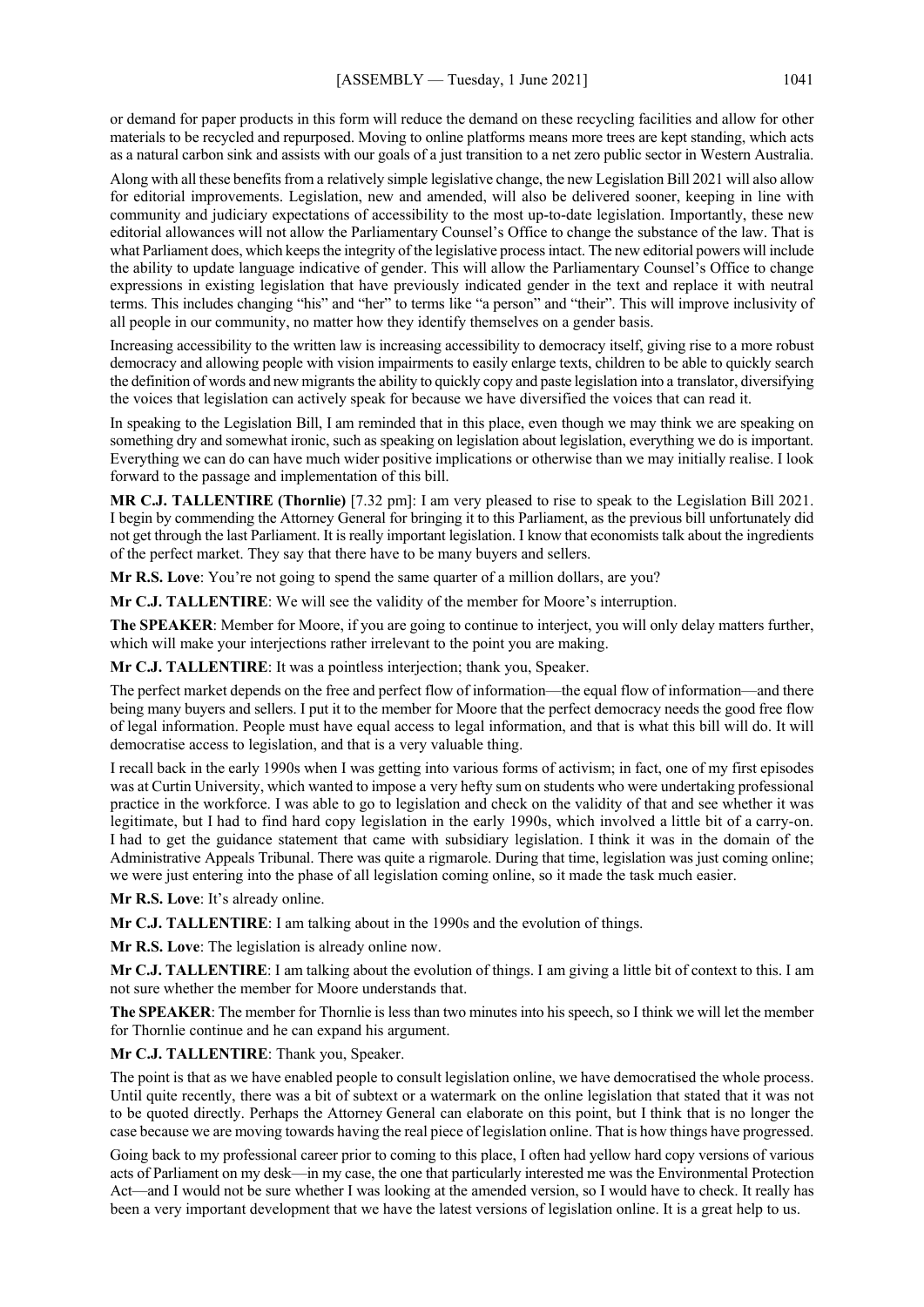It has made a big difference to the community. I have been lobbied on this legislation by my constituents. One person who began lobbying me on this legislation back in early 2020 is no longer one of my constituents—that is how long things have taken. Because of the frustrations with the passage of legislation in the other place, my former constituent was really disappointed to see that the Legislation Bill 2018 was not passed. I will quote from my former constituent Kelly Underwood.

**Mr R.S. Love** interjected.

**Mr C.J. TALLENTIRE**: I think the member for Moore's interjections have proven unworthy so far, so I will ask for the Speaker's protection to no longer hear them, because they are not valid.

**The SPEAKER**: Member for Moore, the member for Thornlie has been on his feet for only four minutes. He has advised that he is not welcoming your interjections, so I ask you to desist from interjecting, please.

**Mr C.J. TALLENTIRE**: Thank you, Madam Speaker. If interjections are worthy, I will take them, but I will no longer take them from the member for Moore, I am afraid.

Kelly Underwood, my former constituent, made this point to me —

Hi Chris,

I don't know if you can get this going again, but it'd be lovely if you could—the *Legislation Bill 2018* has been languishing, unloved, in the Upper House since 31st October 2018.

Kelly Underwood is a professional law librarian. She is very well versed in this and very aware of the benefits that this legislation will bring to her professional life and to the people of Western Australia. Kelly went on to say -

Now, to most people it wouldn't mean much, but for a law librarian it's a rather important Bill, and we'd love it to be passed. Indeed, there are projects at work that I can't progress on until this Bill is passed and brought into force -

This is really interesting —

I have (estimated) 870kg of paper, sitting, waiting for Parliament's movement.

I think the point that Kelly is making is that that is the weight of the paper that will be saved on an annual basis. Just one or two arms of government will see that amount of paper saved. Kelly was concerned about this languishing bill, and she went on to say -

Maybe optics would help? I'm sure I could round up a mob of suitably cranky law librarians to march on Parliament; we'd probably have a few ring-ins from the wider legal fraternity too. Maybe we could get barristers in robes to attend?

Imagine that on the front steps of Parliament! She adds —

The odd Supreme Court Justice? The environmentalists would probably be on board too, considering that we'd be able to use quite at lot less paper.

Either way, if you could nudge the right person in the right direction, it would be a great help.

The perspective of a professional user of legislation who can see the benefits of the online system is a really valuable contribution to this debate, so I thank Kelly. As a passing note, we keep in touch via social media. I am not that fond of social media but, of course, as a parliamentarian, I have to use it. I am very appreciative of the fact that Kelly contacts me through the social media medium that I prefer the most—that is, Strava. It is the one on which people log their ride or run or other physical activity. I encourage my constituents to get in touch with me via Strava. I think it is a very worthy way for people to keep in touch with their local member and at the same time see whether their local member is looking after their physical wellbeing. It is a good way to go.

This legislation will be extremely valuable. I note that the Department of Justice website Western Australian legislation page and the State Law Publisher website mention the "Creative Commons Attribution 4.0 International Licence", which I believe is the licensing arrangement and part of the copyright procedure. Perhaps the Attorney General can clarify whether that means there is no problem with someone copying a chunk of electronic text and quoting it in a letter to a member of Parliament or to a government department to show that they have a point, they have looked at the relevant legislation and their thoughts are well grounded. The legal certification of the right to copy and use legislation under this legislation needs to be fully understood.

Legislation like this, which enables more people to readily access the laws of the land, is very welcome indeed. We want people to have confidence that they can consult legislation quickly. From time to time, we have all heard people on talkback radio saying things that we know straightaway are false and not researched. Often urban or rural myths are put about because people hear things but do not know that they can readily access the real information. Having legislation available online is already serving to dispel myths. Having the final black-letter law available online will help people to feel really confident that they are seeing the law of the land as it stands. It is something that we can promote. If people have doubts about legislation and want to check things, we can direct them to the law of the land as it stands online. That is a very positive development.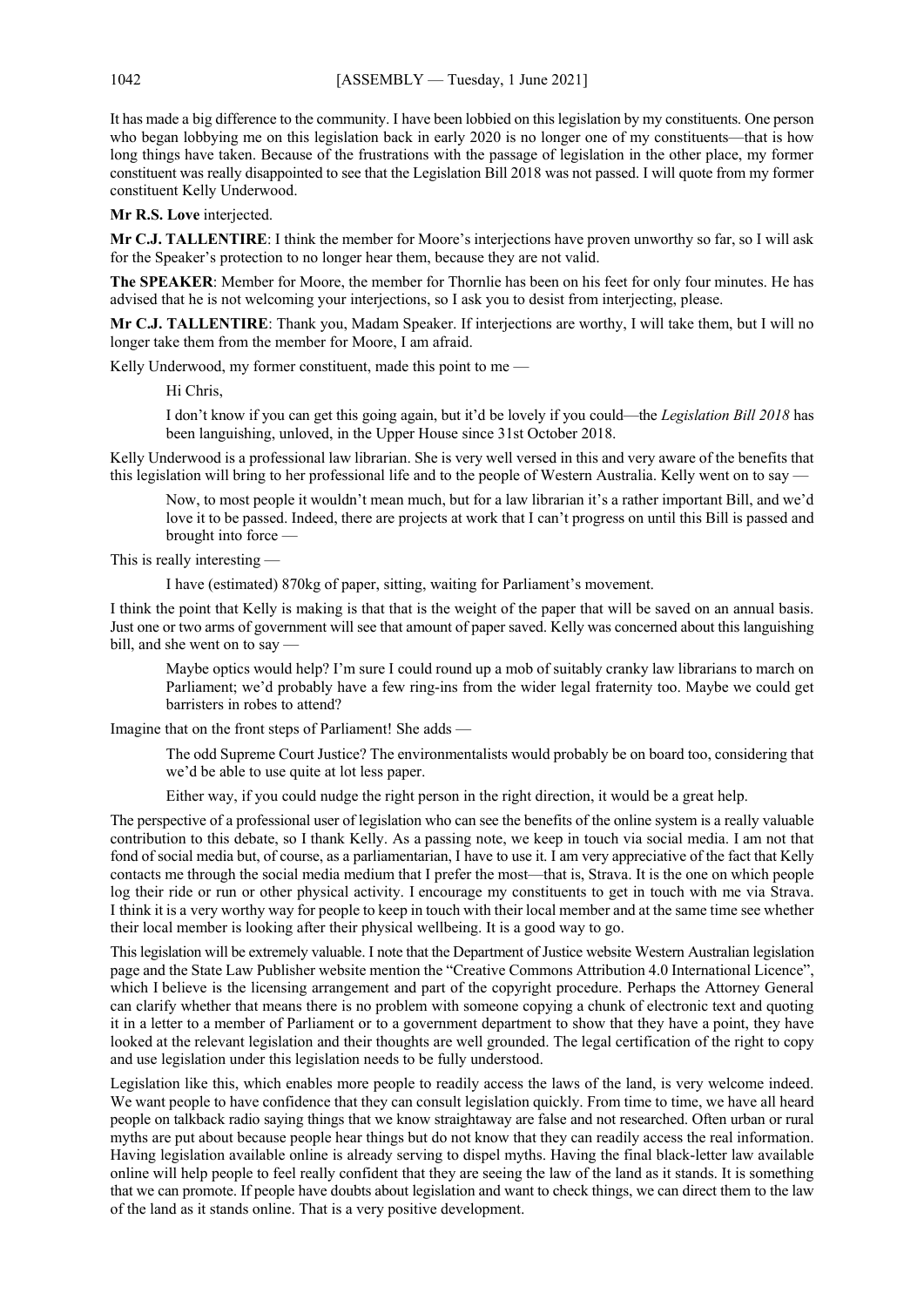I commend this bill to the house and I look forward to it going through the other place this time. I note the comments by other members about the very slow passage of legislation in the last Parliament and the filibustering on other legislation that meant that worthy legislation such as this bill could not get through. Fortunately, I hope we will not see that level of filibustering ever again in the Western Australian Parliament.

**Mr R.S. Love** interjected.

**Mr C.J. TALLENTIRE**: Member for Moore, I will tempt fate and take your interjection.

**Mr R.S. Love**: We've had three hours of filibustering tonight.

**Mr C.J. TALLENTIRE**: The member's side is incapable of contributing to the debate. If it was not for members on this side of the Parliament, there would be no discussion.

**Mr R.S. Love** interjected.

**Mr C.J. TALLENTIRE**: If the member is dismissing my contribution that included comments from my constituents, he is insulting the people of this state who want to hear about this legislation. I think that is disgraceful. The member is not giving due credit to people who are interested in the passage of this legislation and want to know that their local member of Parliament is engaged on the topic and supportive of it because they can see what the benefits will be.

I support this legislation. It is an excellent use of the Parliament's time that we have debated it, but we saw a wasteful use of parliamentary time in the other place in the previous Parliament. This legislation has been properly discussed here and I look forward to hearing other members' contributions, perhaps during the consideration in detail stage, which will further show our constituents that we are careful legislators and that we give legislation due consideration and do not just rubberstamp it through. We test legislation and pose what-if scenarios so that there is a proper vetting and checking of everything we pass through this place. I commend the bill to the house.

**MS C.M. TONKIN (Churchlands)** [7.45 pm]: In rising to support the Legislation Bill 2021, I am not going to perform any loaves-and-fishes miracles with the undoubted savings that will arise from the enactment of this legislation.

I first opened an email account in 1994 and had that same address until the internet service provider that provided it was closed in February of this year. I have been using internet banking since 1998. I was a very early adopter of this facility. In 2008, I successfully applied for mortgage finance online from the comfort of my office at a peacekeeping mission in El Fasher, Sudan. I have worked internationally as a consultant and have managed complex change management processes remotely with stakeholders in a Caribbean country 12 time zones away. My international career was enabled by the of the use of the online domain.

It is therefore with some surprise that in mid-2021 I speak here in support of a piece of legislation that in my estimation represents a very long overdue modernisation. It is a pity that this legislation did not pass in 2018. What is important about this legislation is its object—providing for Western Australian legislation to be publicly available. That is an incredibly important objective because it brings accessibility to our laws to everyone. The legislation will give official status to Western Australian legislation in both hard copy and electronic form, and confer power on the Parliamentary Counsel to make certain editorial changes so that Western Australian legislation can be kept up to date, modernised and simplified, and errors corrected without the need for Parliament to enact the changes. That is a marvellous efficiency measure. These changes will provide for the more effective communication of our law, for efficiency and for greater accessibility.

The opposition seemed somewhat hesitant in supporting the provisions of the bill that relate to authorising the Parliamentary Counsel to make editorial changes to WA legislation. However, there is a very clear overriding constraint on the exercise of this power—that it cannot change the effect of the law. All Australian jurisdictions, New Zealand and comparable jurisdictions such as the province of Ontario in Canada empower the exercise of editorial powers as part of updating versions of the law. I also note the dates of comparable legislation. The commonwealth Legislation Act dates from 2003, the Victorian Interpretation of Legislation Act dates from 1984 and the South Australian Legislation Revision and Publication Act dates from 2002. We are merely playing catch-up with legislation in comparable jurisdictions.

The ruling by Madam Speaker today to allow women members to breastfeed in this place also gave me goosebumps, as it did the member for Wanneroo. The bill before us provides for the use of gender-neutral language, such that the words "he" or "she" will be replaced with the relevant pronoun. Gender-neutral drafting is being adopted to overcome the male-centric approach to legislative expression. This provision of the bill is significant because it enhances the relevance of legislation to all Western Australians. Language matters. The use of inclusive language makes our laws more accessible and understandable. Although it may appear on the face of it that this legislation is as dry as the bottom of a cocky's cage—as one of my colleagues so colourfully noted—it is actually timely, promotes efficiency and economy, and, most significantly, promotes inclusion and accessibility.

**MR J.R. QUIGLEY (Butler — Attorney General)** [7.51 pm] — in reply: I wish to thank all members for their contributions during the second reading debate on the Legislation Bill 2021 and the unanimous support for the bill in bringing the publication of legislation and subsidiary legislation into the twenty-first century, with its publication online having the same efficacy as it used to have with hard copy.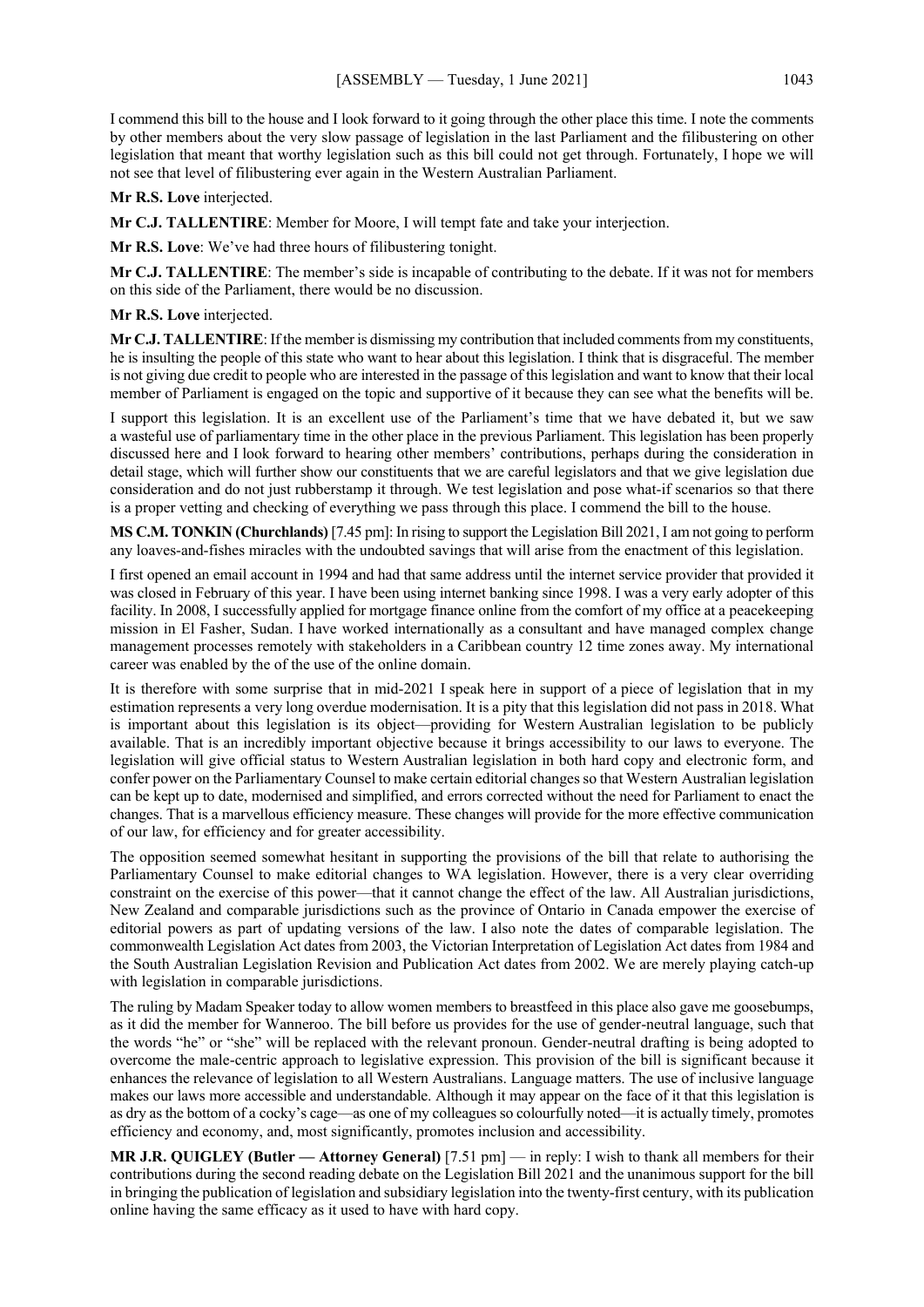I am conscious of the hour and the time that members have given to this bill, and in particular I would like to address each of the concerns raised by the opposition through the advocacy of the member for Moore. The first matter raised by the member for Moore was the extent of the editorial powers proposed to be granted to Parliamentary Counsel by this bill. The editorial powers in part 3 of the bill are, in part, reproducing the editorial powers that currently exist in the Reprints Act 1984. Parliamentary Counsel consulted extensively on the additional editorial powers that we are seeking in order to provide up-to-date legislation that is consistent with current drafting practice. Parliamentary Counsel issued a public discussion paper in December 2016. This was made available online and responses could be made via an online survey, or via email or letter. Emails inviting submissions were sent to a large number of legal stakeholders and others considered to have an interest in the proposals. Twenty-one submissions were received, mostly from WA government agencies, and an overwhelming majority of submissions supported the proposed enhancements.

There was some feedback on the proposals, particularly the power to renumber legislation. Some government agencies pointed out that renumbering provisions would have implications for non-legislative material that refers to legislation and suggested that the Parliamentary Counsel's Office consult with affected agencies about the proposal to renumber provisions. Some submissions also expressed concern that enhanced powers be exercised conservatively in order to ensure that they did not change the law. The Parliamentary Counsel's Office appreciates these concerns and will take them into account in considering the appropriateness of the exercise of powers in each individual case and the consultation that should be undertaken as part of that consideration. The Parliamentary Counsel's Office currently takes, as members will have noted, a very conservative approach to the exercise of the current reprint powers, and will continue to do so.

I now refer to the proposed editorial changes. The member for Moore queried, and justly so, whether these might have some negative or unforeseen consequence. In answer to that legitimate query, I would like to say, first and foremost, that the proposed additional editorial powers in part 3 of the bill cannot be exercised to change the law. That restriction is already in the current Reprints Act 1984. I refer the member for Moore to clause  $23(3)$ , which states

Subsection (1) does not permit a change to the text of a law if the change would change the effect of the law.

Secondly, the ability to change grammar, spelling or punctuation errors currently exists in section 7 of the Reprints Act. The bill seeks to expand the ability to make changes, such as where it reflects current drafting practice rather than just errors or inconsistency. For example, drafting practice now reflects the spelling of "programme" as "program". The Parliamentary Counsel's Office currently takes a very conservative approach to the exercise of the current reprint powers, and will continue to do so.

The member for Moore also raised a legitimate concern: how will one be able to track changes to legislation and how will it be laid out or available on the website? The answer to this is found at clause 41(1), which requires Parliamentary Counsel to ensure that editorial changes to a law are indicated in a suitable way. Clause 41(2) provides examples of ways this might be done. For example, the Parliamentary Counsel's Office might provide a comparison between versions of the enactment, or an indication of the change might be included in the current enactment. Similar requirements to identify the exercise of editorial powers are imposed by the relevant laws of the commonwealth, the Australian Capital Territory, Queensland, New Zealand and the province of Ontario in Canada. Clause 42 requires every annual report of the agency principally assisting in the administration of a bill to include a summary of the editorial changes to the law in the financial year covered by the report. The lead speaker for the opposition also asked to what extent will the amount of editing be subject to review. The answer to this is that editorial changes made do not get considered by Parliament and do not receive royal assent; however, an annual report submitted to Parliament will contain a summary of editorial changes made to the law in the financial year to which the law relates. That requirement is to be found in clause 42(2).

The lead speaker for the opposition also posed the question: what laws will be published on the WA legislation website? I think this was the last of the substantive questions the member asked in his contribution to the second reading debate. The following laws will be published on the WA legislation website: all acts as originally acted, all acts that are in operation with their amendments incorporated, subsidiary legislation as made by Parliament, subsidiary legislation as amended, imperial enactments that are part of WA's laws, proclamations that bring one or more provisions of an act into operation and, finally, instruments made under royal prerogative that apply in WA and have legislative effect. Clause 10 of the bill requires all acts originally enacted and all acts that are in operation with their amendments incorporated to be published on the WA legislation website. Clause 10 also provides for regulations to prescribe subsidiary legislation that must be published on the WA legislation website. Clause 10 also provides for regulations to prescribe other laws that must be published on the WA legislation website. An example of laws that might be prescribed are a collection of imperial enactments that are part of WA law. Parliamentary Counsel's Office does not currently have a comprehensive collection of this material because there is no definitive list of it. An example of an instrument made under royal prerogative that applies in Western Australia and has legislative effect are Letters Patent Relating to the Office of Governor of the State of Western Australia 1986.

Clause 10(2) provides that Parliamentary Counsel may publish on the WA legislation website other material that is prescribed or that Parliamentary Counsel considers appropriate for the website. An example of material that might be described under clause  $10(2)(a)$  are versions of laws that are applied as laws of WA. This could include the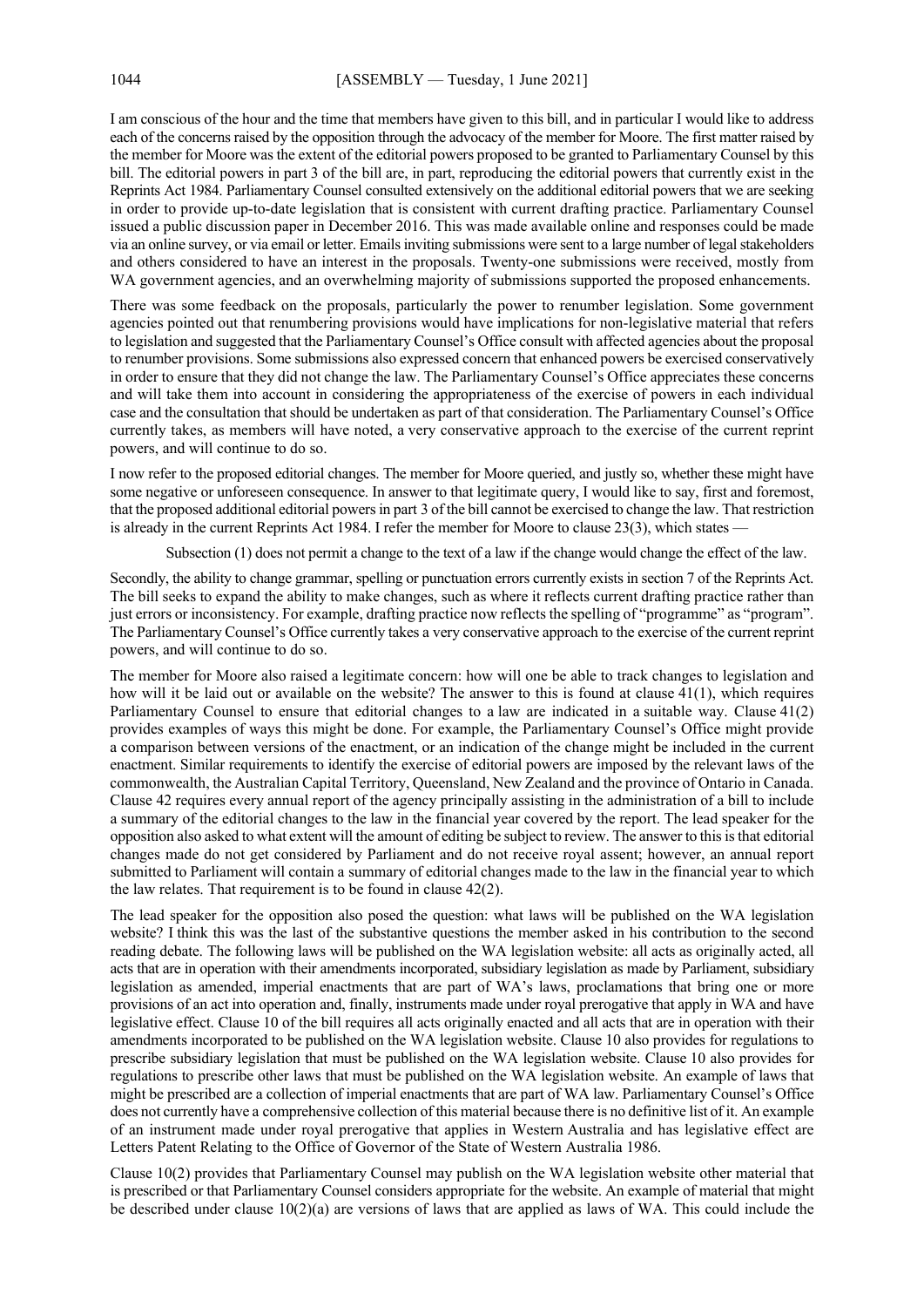Australian Consumer Law that is applied as a law of WA by the Fair Trading Act 2010 and the National Gas Law that is applied as a law of WA by the Natural Gas Access (WA) Act 2009. Both of those laws are currently shown in notes to those acts. The notes are updated as amendments to the laws applied in WA. Other jurisdictions such as New South Wales produce versions of the laws of these kinds and publish them on its legislation website as standalone documents. This makes them easier to find. If prescribed under clause  $10(2)(a)$ , under clause  $10(3)$  the bill applies as if the reference to a law were a reference to the material. This means that versions of the material will have official status and where appropriate, the editorial powers can be exercised. Examples of the material that can be published under clause  $10(2)(b)$ are public versions of Parliamentary Counsel's own drafting manual and style manual when these become available.

I hope that in my reply to the member's second reading contribution on behalf of the opposition I have addressed in detail the substantive questions to the bill raised by the opposition and I thank him for raising it and giving me the opportunity thereby to answer them in detail to Parliament this evening. I also want to thank all members who made a contribution this evening to this bill and, as I said, it is somewhat dry in its content. It is technical and it is very important legislation, as the member for Moore has identified. I commend the bill to the chamber and thank members for their contribution.

Question put and passed.

Bill read a second time.

[Leave denied to proceed forthwith to third reading.]

*Consideration in Detail*

#### **Clauses 1 and 2 put and passed.**

#### **Clause 3: Object of this Act —**

**Mr R.S. LOVE**: Clause 3 can change the objects of the act. Clause 3(2)(c) states —

conferring power on the Parliamentary Counsel to make editorial changes so that, in appropriate cases, Western Australian legislation can be kept up-to-date, modernised and simplified, and errors can be corrected, without the need for the changes to be enacted by Parliament.

Could the Attorney General or Parliamentary Counsel explain what process would be followed to identify what constitutes an error and who would be responsible for identifying that particular error?

**Mr J.R. QUIGLEY**: The errors are identified by a number of sources, including agencies. When we are doing legislation that refers to legislation with the wrong clause, the errors are often amended in the minor amendments bill that comes regularly before Parliament. It might be a numbering error or minor error and we bring these forward before Parliament from time to time, as the member would be aware, in the Statutes (Repeals and Minor Amendments) Bill.

#### **Clause put and passed.**

**Clauses 4 to 8 put and passed.**

#### **Clause 9: Purpose of WA legislation website —**

**Mr R.S. LOVE**: Clause 9 outlines the purpose of the website to —

… provide, in a timely and efficient manner, free public access to accurate, up-to-date and reliable official versions of laws.

Clause 13 refers to what happens if there is an issue. I wonder whether there is an alternative record of the up-to-date law of the land or is it all contained just on some website? At the moment, we still have a lot of paper records. If we cast ourselves forward in 10 years and we are completely reliant upon some website, what happens if there is some sort of catastrophic cyber event and the website disappears? Is there an alternative repository of the law of the land other than the website that is mentioned in clause 9 and subsequently in clause 13?

**Mr J.R. QUIGLEY**: The original file is kept secure so that, in future years, from the secure repository, a reprint of the act can always be made. One can go to the website and ensure that what one is reading on the website is the consolidated enactment. Often people pull out an act and they do not have the up-to-date version. Now members of the public will be able to go to the website and see the up-to-date version. Within the repository, at all times in the file, the original version will be held.

**Mr R.S. LOVE**: Where is the original version kept? It is not on the website. The original version is the version that is published on paper in Parliament. Presumably, if we follow the intent of this act, there will be edits and changes will be made over time, which may or may not be through Parliament. Are those changes kept somewhere else as well or is it just the original versions on the website?

**Mr J.R. QUIGLEY**: Every version is made available on the website so people will be able to track the changes by going back.

**Mr R.S. LOVE**: If there is a cyber attack or some sort of event happens, I would hate to see all of Western Australia's legislative background disappear overnight. I wonder whether a backup—a seed bank of legislation—is kept somewhere.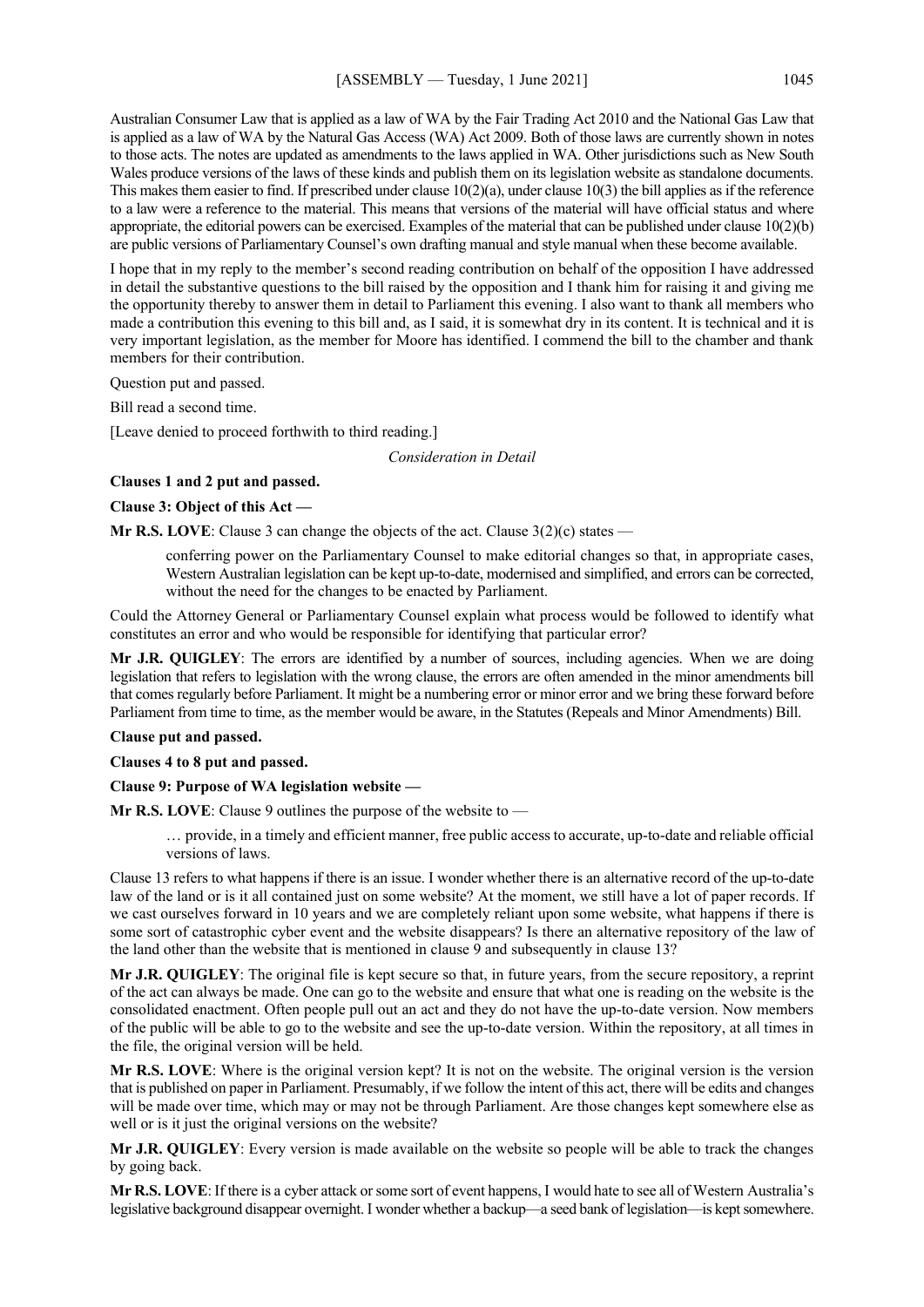**Mr J.R. QUIGLEY**: That is right. A copy of the legislation website, as built each night, is kept within the Parliamentary Counsel's Office on an internal server, backed up locally on the production server, as well as published on the live site. It is all backed up.

# **Clause put and passed.**

# **Clause 10: What is published on WA legislation website —**

**Mr R.S. LOVE**: Clause 10 refers to what is published on the website. I understand that the acts are published as originally passed and acts with their amendments incorporated. The Attorney General spoke about some of the older information that might be there, going back in time. I am not a lawyer, so I do not play around with these things, but clause 10(2) refers to what may be published on the WA legislation website including any other material that is prescribed or that the "Parliamentary Counsel considers appropriate for publication on the website." Parliamentary Counsel determines what they consider appropriate for publication on the website. Could the Attorney General give some examples? Would it be local laws for the City of Subiaco about the control of dogs? Does it include local planning schemes? Is it fish management programs and plans under the Fisheries Act? What are we talking about being considered appropriate for publication on the website?

**Mr J.R. QUIGLEY**: It is not our local government by-laws. Clause 10 provides that Parliamentary Counsel may publish on the WA legislation website any other material that is prescribed or that Parliamentary Counsel considers appropriate for publication on the website. As I said, examples of material that might be prescribed under clause 10(2)(a) are versions of the laws that are applied as laws of Western Australia. These could include the Australian Consumer Law that is applied as a law of Western Australia by the Fair Trading Act 2010 and the natural gas law that is applied by the WA Natural Gas Access Act 2009. Both those laws are currently shown in notes to those acts. The notes are updated as amendments to the laws are applied in Western Australia. This is the same as in New South Wales and in other jurisdictions.

**Mr R.S. LOVE**: I refer to the explanatory memorandum. It refers to things that Parliamentary Counsel may publish that is not a law. The material may be prescribed by regulations or other material that Parliamentary Counsel considers appropriate for publication on the website. I am still not really sure exactly how it is determined what is appropriate to be published. What are some examples of things that are not a law? The Attorney General outlined laws in other jurisdictions, but what is an example of what might be published according to what the explanatory memorandum describes as not a law?

**Mr J.R. QUIGLEY**: Certainly. I cannot prescribe in the future things that might be hypothetical, but as I said in my second reading speech in reply, things that are not laws includes Parliamentary Counsel's own drafting manual on how to draft a law and Parliamentary Counsel's own style manual on how a bill will be set out in the style of the law. These are not laws but these are matters that Parliamentary Counsel considers appropriate that the public gets to see.

**Mr R.S. LOVE**: What is published on the WA legislation website is obviously different from what is currently published in the *Government Gazette*. In the *Government Gazette*, there are a lot of other matters such as local planning schemes and local government local laws. Another example at the moment is that the Department of Water and Environmental Regulation is looking at promulgation through regulation of the issue of environmentally sensitive areas under its act. Will the Parliamentary Counsel's website eventually overtake the *Government Gazette* as the repository of all these matters or is it to be restricted to some other form of publication? I am still not sure exactly what determines what will go in the *Government Gazette* and what will go on the PCO's website. I want a bit of guidance on what the boundaries will be between the two.

**Mr J.R. QUIGLEY**: It is the WA government legislation website so all subsidiary legislation must be published on it. I refer the member to clause  $10(1)$ . The explanatory memorandum states –

Subclause (1) also requires the publication of prescribed subsidiary legislation as originally made and with its amendments incorporated, and any other prescribed laws. Provision for prescribing the subsidiary legislation to be published on the website is because PCO proposes to take a staged approach to changing the way in which WA subsidiary legislation is published.

A large proportion of the subsidiary legislation that is currently published in the *Gazette* consists of material drafted by PCO. This includes regulations, rules for WA courts and tribunals, various orders, by-laws and most proclamations. Because this material is in a standard style and format, it can easily be published on the WA legislation website.

**Mr R.S. LOVE**: I think I read that in the explanatory memorandum. It explains the difference between the information that is drafted by Parliamentary Counsel's Office and what is on the website. Is the Attorney General saying that only information, legislation or subsidiary legislation drafted by the PCO will be on the website?

**Mr J.R. QUIGLEY**: A significant amount of subsidiary legislation, such as local laws and other material that is currently required to be published in the *Government Gazette* is, as the member says, not drafted by Parliamentary Counsel's Office. It is not in a standard style and format, and the publication of the WA legislation website would not necessarily be straightforward because it is not in the same format. Further, there may be alternatives to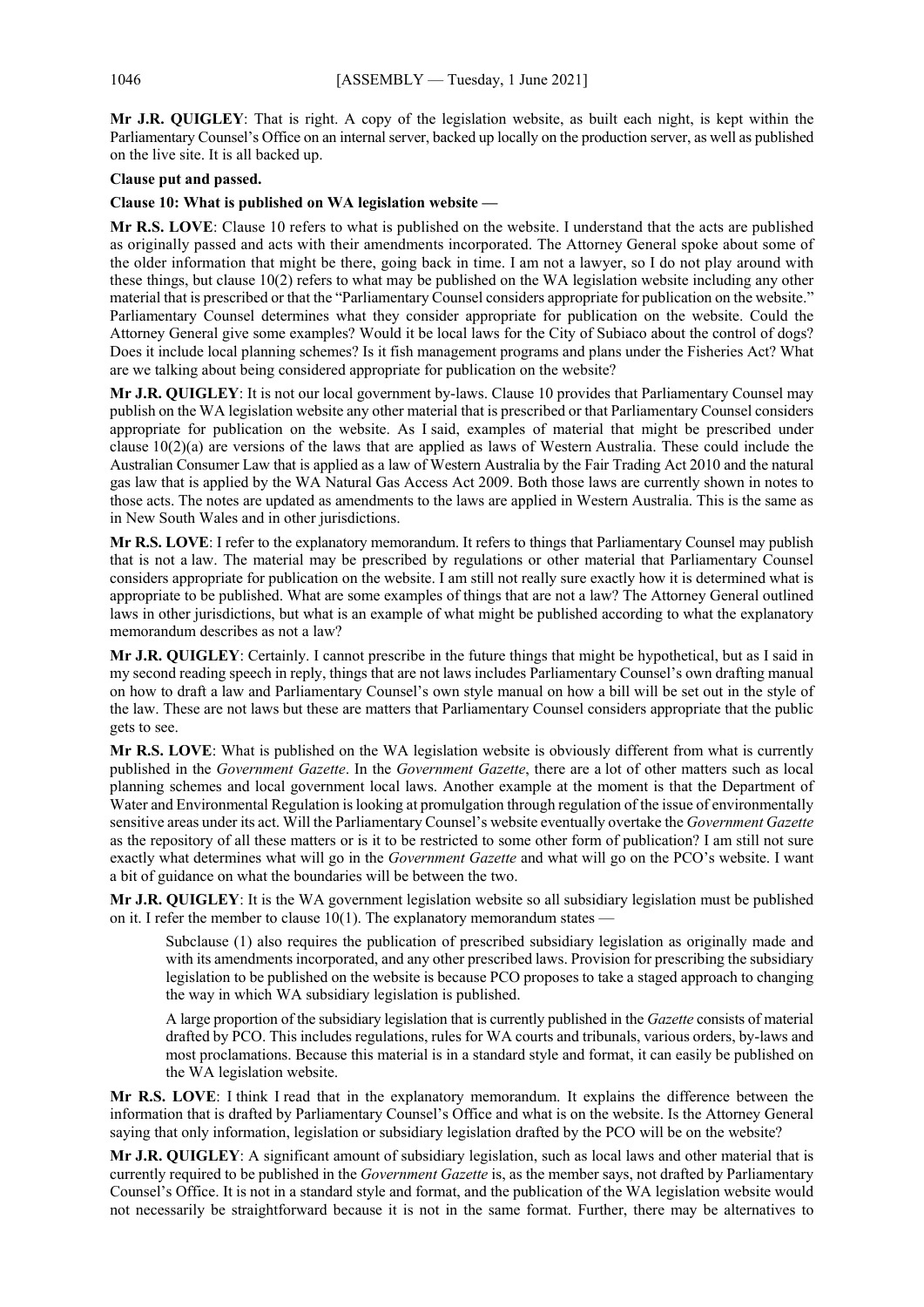publication in the *Government Gazette*, other than publication on the WA legislation website, that would better suit the nature of the material provided or provide a better way of making it available to users, such as the publication on a departmental website, like on the Department of Water and Environmental Regulation website.

#### **Clause put and passed.**

**Clauses 11 to 21 put and passed.**

# **Clause 22: Requirement or authority to publish or notify in** *Gazette* **—**

**Mr R.S. LOVE**: This clause relates to the publication and notification of WA legislation on the website instead of in the *Government Gazette*. What is the eventual expectation for the *Government Gazette?* Will it fall away? Will it no longer be required in the future or is it going to continue in its current form? Will that, in a way, replicate two systems instead of one? How does that achieve a degree of efficiency and also make matters clearer and transparent for members of the public when they are looking for information?

**Mr J.R. QUIGLEY**: Legislation and subsidiary legislation will be published live on the WA government legislation website. The Department of the Premier and Cabinet is responsible for the WA *Government Gazette,* and other notices and information that do not form part of legislation or subsidiary legislation will still be published in the *Government Gazette*. The *Government Gazette* will still remain in print.

**Mr R.S. LOVE**: It says that if a written law or instrument is, or is to be, published in the *Government Gazette*, it is sufficient for the instrument to be published on the WA legislation website instead. How will the authority know where it is going to be published? Will a process be outlined so that government agencies or departments know where their instrument will be published?

**Mr J.R. QUIGLEY**: Subsidiary legislation does not come into effect until it is published in the *Government Gazette*. This clause means that once it is published on the website, it will have the same effect as it used to have when it was published in the *Government Gazette*. If someone wants to find out about a current regulation under any act, they will be able to go to the WA website and not have to go hunting through the *Government Gazette*.

#### **Clause put and passed.**

#### **Clause 23: Parliamentary Counsel authorised to make editorial changes —**

**Mr R.S. LOVE**: We are now at "Part 3 — Editorial changes to legislation". Clause 23(1) states —

The Parliamentary Counsel may make an editorial change to a law in producing a version of a law.

Can the Attorney General explain exactly what this subclause means when it states "in producing a version of a law"? The law will be produced by Parliament and then Parliamentary Counsel will make an editorial change and produce a new version of the law. Exactly what does that mean?

**Mr J.R. QUIGLEY**: For example, when Parliament amends a law by changing some words in a clause, as we do from time to time in updating legislation, Parliamentary Counsel will be able to make an editorial change to what is on the screen to give effect to the new law that is published as a consolidated section. In doing so, if it requires renumbering, Parliamentary Counsel will be able to do that.

# **Mr R.S. LOVE**: Clause 23(3) states —

Subsection (1) does not permit a change to the text of a law if the change would change the effect of the law.

That is important, but will that always be determined absolutely by Parliamentary Counsel? If a comma is taken out here or an "and" is put in there, or some other similar change is made, will I know that that will not change the effect of the law? Will there be some protection or some sort of instruction to the courts that a change to the ordinary language does not necessarily change the intent, as it has been ordinarily accepted, of the law? If I read a paragraph before an "and" or a comma or a full stop has been removed, or an apostrophe has been added, how do I know that that does not fundamentally change that law? What guarantee is there that the intent of subclause (3) will always be reflected in the outcome?

**Mr J.R. QUIGLEY**: Parliamentary Counsel takes a very conservative approach to this and has done since the passage of the Reprints Act 1984, section 7 of which gives Parliamentary Counsel some editorial power to do minor affectations to a law without changing the meaning of the law. Parliamentary Counsel, of course, drafts the bills for this Parliament, is well practiced in that and has more than 30 years' experience in the exercise of the editorial power conferred by the Reprints Act to effect those that can be affected without changing the meaning of the law. It has been doing so for decades in a conservative manner.

#### **Clause put and passed.**

**Clauses 24 and 25 put and passed.**

#### **Clause 26: Things that have been changed or replaced —**

**Mr R.S. LOVE**: We are talking here about things that have been changed or replaced. Clause 26(1) states —

A reference to a name or title of a body, office, person, place, locality or other thing that has been changed can be replaced with the name or title as changed.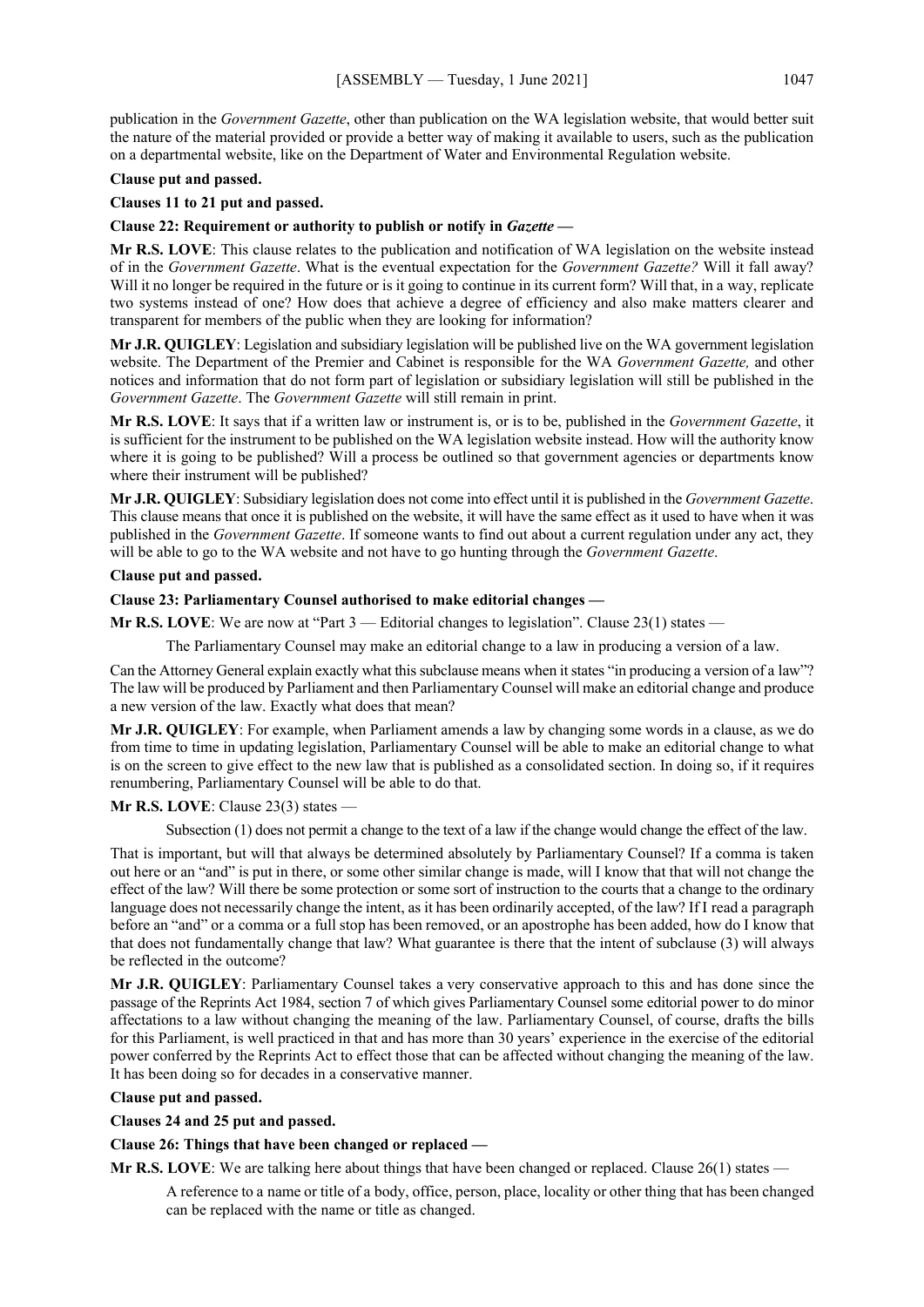In relation to a developing trend of having dual place names such as Noongar or Yamatji, or whatever the language group is, with a European or previously accepted place name, will the PCO be able to reflect that change of name or place, or will it need to be put through some other process? I note that dual naming has become quite the trend of late in various areas. I am not expressing a view either way about that, but I wonder how that will unfold in future.

**Mr J.R. QUIGLEY**: The Swan River, for example, is commonly now called Derbarl Yerrigan, but in any legislation, Parliamentary Counsel would not change the name of Swan River to Derbarl Yerrigan. Parliamentary Counsel can effect a change in legislation only if some other statutory body changes its name for some reason, for example, if a committee, as part of the Legal Profession Act, changes the name of one of the statutory committees, or the Legal Practice Board changes its name. But as the member said, names like Derbarl Yerrigan are in common usage. Parliamentary Counsel will not be able to unilaterally go round changing legislation that refers to the Swan River by supplanting it with Derbarl Yerrigan. It can only reflect some other body changing its name.

**Mr R.S. LOVE**: If the Geographic Names Committee or some other authorised group changes the name of a location, will that be something PCO takes forward? If the committee that looks at the names of various locations, streets and formations in the state changes the name from Swan River to Derbarl Yerrigan, will that be something the PCO automatically picks up or will it need to be enacted through some other process?

**Mr J.R. QUIGLEY**: Some other process will need to be enacted to make it happen. If by some other means a name or designation of something had been legally changed through a local government authority or the State Planning Commission, Parliamentary Counsel can reflect that in the legislation so that no-one is confused. If they realise that the State Planning Commission has changed the name of something, it can be reflected in legislation.

#### **Clause put and passed.**

# **Clauses 27 to 31 put and passed.**

# **Clause 32: Conjunctives and disjunctives —**

**Mr R.S. LOVE**: We are talking here about conjunctives and disjunctives being inserted, omitted or changed to be consistent with current drafting practice. Can the Attorney General explain for people such as me, not being a draftsperson or a lawyer, who might look at this and know that if a paragraph contains "and" that means "and", but if it appears at the end of a series of paragraphs, it appears to mean something different. Can the Attorney General explain what that example is about, because as a simple farmer, I am a bit lost to understand exactly what that means? I am sure that the Attorney General will explain to the chamber exactly how that will operate in practice.

**Mr J.R. QUIGLEY**: Most helpfully, the bill includes an example of what the member referred to. The main circumstance under which this sort of power is intended to be used is when a series of paragraphs include items, sub-items or similar provisions, but not all the paragraphs end with a conjunction. Previous drafting practice was to include a conjunction only after the second to last paragraph on the basis that the same conjunction was implied before each of the earlier paragraphs. However, current drafting practice is to include a conjunction after every paragraph for clarity so that no-one is going back and inferring the conjunctive in the earlier paragraphs or subparagraphs.

#### **Clause put and passed.**

#### **Clause 33 put and passed.**

# **Clause 34: Minor errors and inconsistencies —**

**Mr R.S. LOVE**: This is about the correction of minor errors and inconsistencies. Clause 34(2) states —

A law can be changed so as to correct a minor error in the law.

Can the Attorney General explain to me what exactly is "a minor error in the law" and who would define it as a minor error in the law?

**Mr J.R. QUIGLEY**: Minor errors are actually defined in clause 34(1)(a) to (j). Subclause (2) will empower Parliamentary Counsel to correct any of those minor errors that can be seen in subclause (1). I will not read them all out, but they include a typographical error, a grammatical error, a spelling error, or, as in paragraph (h), an error in reference to a law or provision of the law where it refers to the wrong section of another law. Subclause (2) gives power to correct the minor errors described in subclause (1).

**Mr R.S. LOVE**: That is the answer I expected I would get, but I was asking more about who determines whether something is a punctuation error or an error that is borne out purely of a poor process as opposed to the actual intent of the law being changed. Is it possible that there might be a misunderstanding about the lawmaker's intent, so Parliamentary Counsel will be tidying up some sort of minor error that changes the law when it was not intended or necessary to do so? Is there a reference to any group who might have oversight of whether something is a correction of a minor error? I am specifically referring to any parliamentary oversight of the changes to correct the law that have been undertaken by the PCO.

**Mr J.R. QUIGLEY**: Firstly, there has been an editorial power for decades. Secondly, it is only ever used conservatively. Thirdly, there has to be an obvious error. Finally, the annual report of the Parliamentary Counsel's Office will report on editorial changes.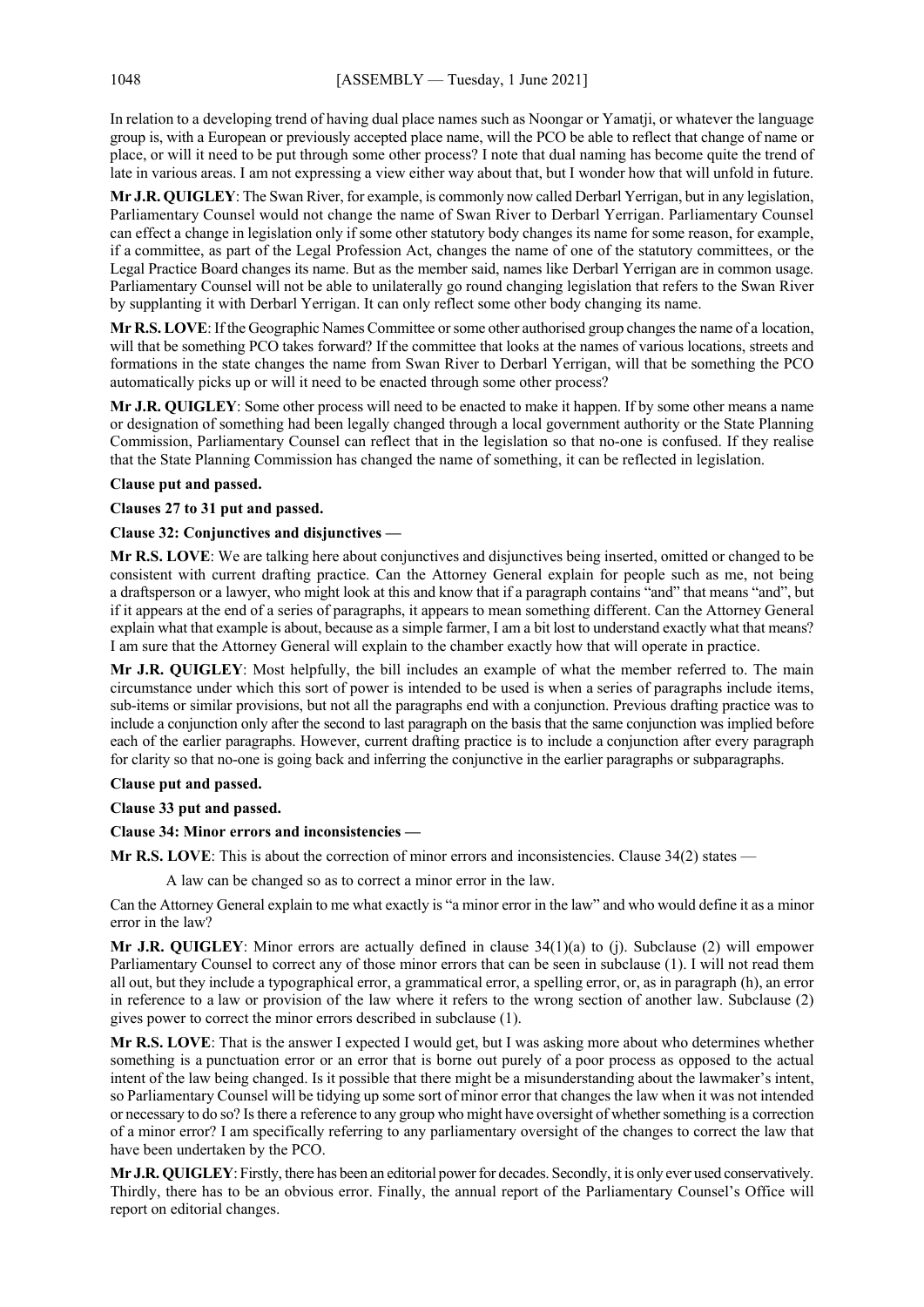**Mr R.S. LOVE**: We have already passed the clause that relates to the report. The report, as such, would not be a disallowable instrument; it is just a report that someone could raise an issue with.

**Mr J.R. Quigley**: You could go back.

**Mr R.S. LOVE**: We could go back, but I do not think it is necessary. I would not have assumed that the report was in any way disallowable. It would be something that we could raise as a matter of interest. When the actual correction is made, is that reported to anybody at that time so that another body can determine whether it is a correction of a minor error or something more substantial?

**Mr J.R. QUIGLEY**: I take the member forward in the bill to clause 41, which states —

- (1) If an editorial change is made to a law, the Parliamentary Counsel must ensure that the change is indicated in a suitable way.
- (2) Without limiting subsection (1), an editorial change can be indicated as follows
	- (a) by providing a comparison, or the facility to create a comparison, between versions of a law;
	- (b) by including, in the law in which the change is made, an indication of the change.

**Mr R.S. LOVE**: I was going to talk to clause 41. Without jumping forward, that is about understanding what changes have been made at the time and the recording of that change. Is there a group that will specifically have some sort of oversight of the corrections or the changes that the PCO will make under this legislation so it can know in the prescribed time, if you like, to take some action or to make some issue of it? Otherwise, the change could happen and the time to contest, review or question the necessity for such a change will have passed.

**Mr J.R. QUIGLEY**: That is the beauty and facility of this bill; it will happen in real time. Under clause 41, Parliamentary Counsel has to indicate that. At the moment, Parliamentary Counsel already has this editorial power, but people do not know about it until after it is in print. Now they will know about it in real time. If a member wants to raise it in this Parliament and ask a question on notice or without notice, they will be able to do so in real time because these editorial changes will be happening live at the end of each day, whereas at the moment, when they happen, they just get lost in paperwork for months and are not drawn to anyone's attention until the annual report comes out. Someone will be able to follow it live at the end of the day.

#### **Clause put and passed.**

**Clauses 35 to 40 put and passed.**

#### **Clause 41: Recording of editorial changes —**

**Mr R.S. LOVE**: We have briefly touched on this already. When I look at clause 41, "Recording of editorial changes", it gives me some comfort to note that the comparisons and the changes will be known. If an editorial change is made by the PCO, will an explanation be given for the reason for the change or will it just be shown as a version change without any explanation?

**Mr J.R. QUIGLEY**: It will just be shown as a version. The only changes that can be made are the minor amendments to which we referred earlier. They will be obvious and they will be made and people will be able to see the changes that have been made at the end of each day if they want to go back and examine the legislation.

**Mr R.S. LOVE**: During the second reading debate, I mentioned the need to have some sort of key or indicator that a change has been made to a particular piece of legislation. I do not know how many acts are on the website, but if there are hundreds of acts that may or may not be changed, how would I know that the change has been made? Is there a requirement of this recording of changes other than the annual report, which I will find out after the fact? Will there be some explanation of what changes have been made recently in real time, even on a daily rundown, so that I do not have to trawl through an act just to see whether a change has been made to it? Will I be alerted when a change has been made to legislation that I have an interest in, which is published of itself, just to inform me of the change?

**Mr J.R. QUIGLEY**: No, there will not be a running sheet of what has happened in the office each day. The change will come up live on the legislation—what it was and what it has changed to. As the member quite rightly averred, section 42 will require a compendium of those changes to be published in the annual report.

#### **Mr R.S. LOVE**: Clause 41(1) states —

If an editorial change is made to a law, the Parliamentary Counsel must ensure that the change is indicated in a suitable way.

The Attorney General is telling me that "a suitable way" means that it is just done within the legislation; it is not published on the website, indicating that a change has been made to the Dog Act 1976, for example. It will not alert me to the fact that a change has been made to that act. I would have to look at each act to ascertain whether a change had been made. That seems rather onerous to me. It does not fulfil what would look to be the plain reading of the intent of clause 41(1).

**Mr J.R. QUIGLEY**: There is no legislative requirement for an explanation of minor amendments to be given on a daily basis. We referred to those minor amendments earlier, in clause 22, I think. They will just appear in the